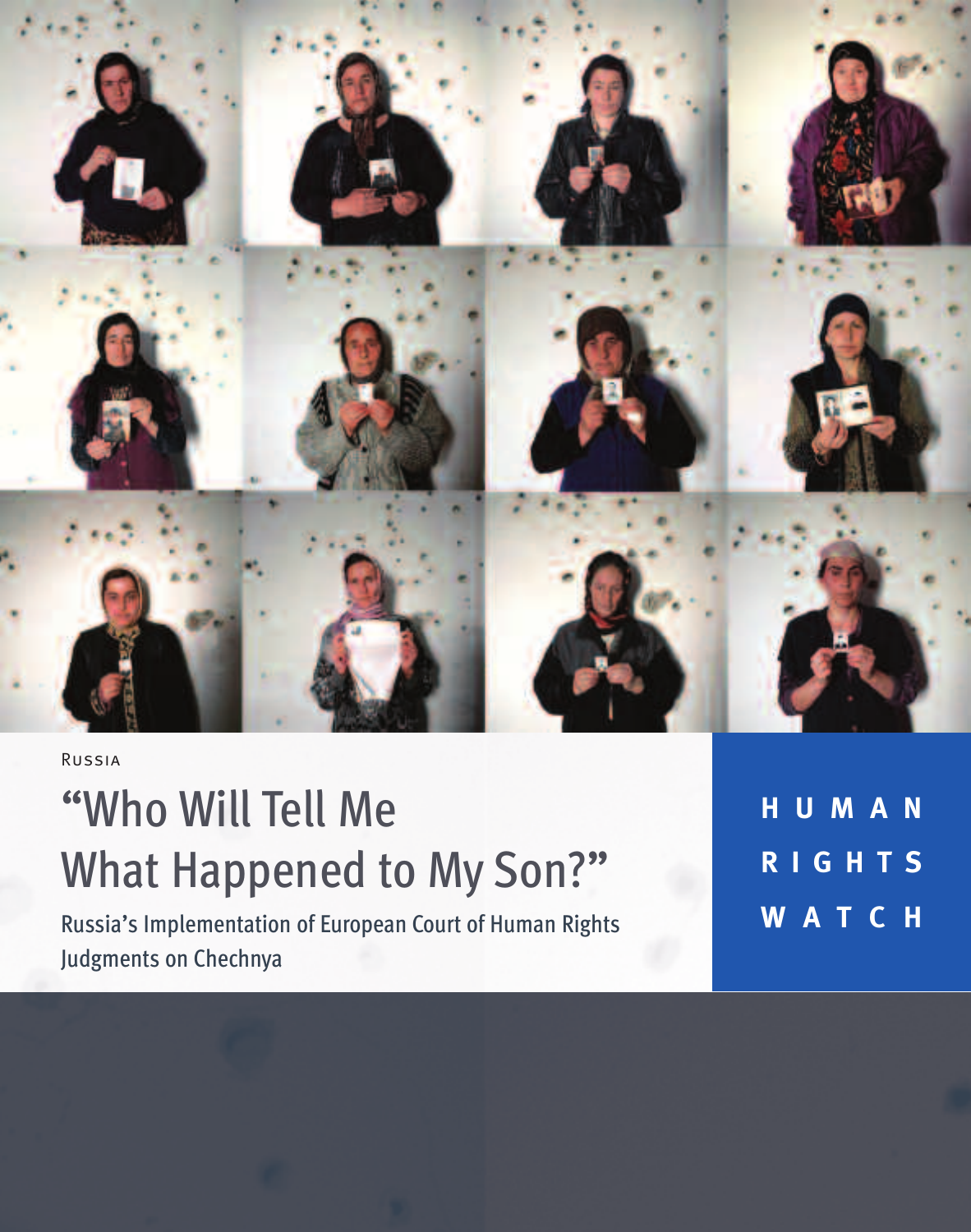

# **"Who Will Tell Me What Happened to My Son?"**

**Russia's Implementation of European Court of Human Rights Judgments on Chechnya**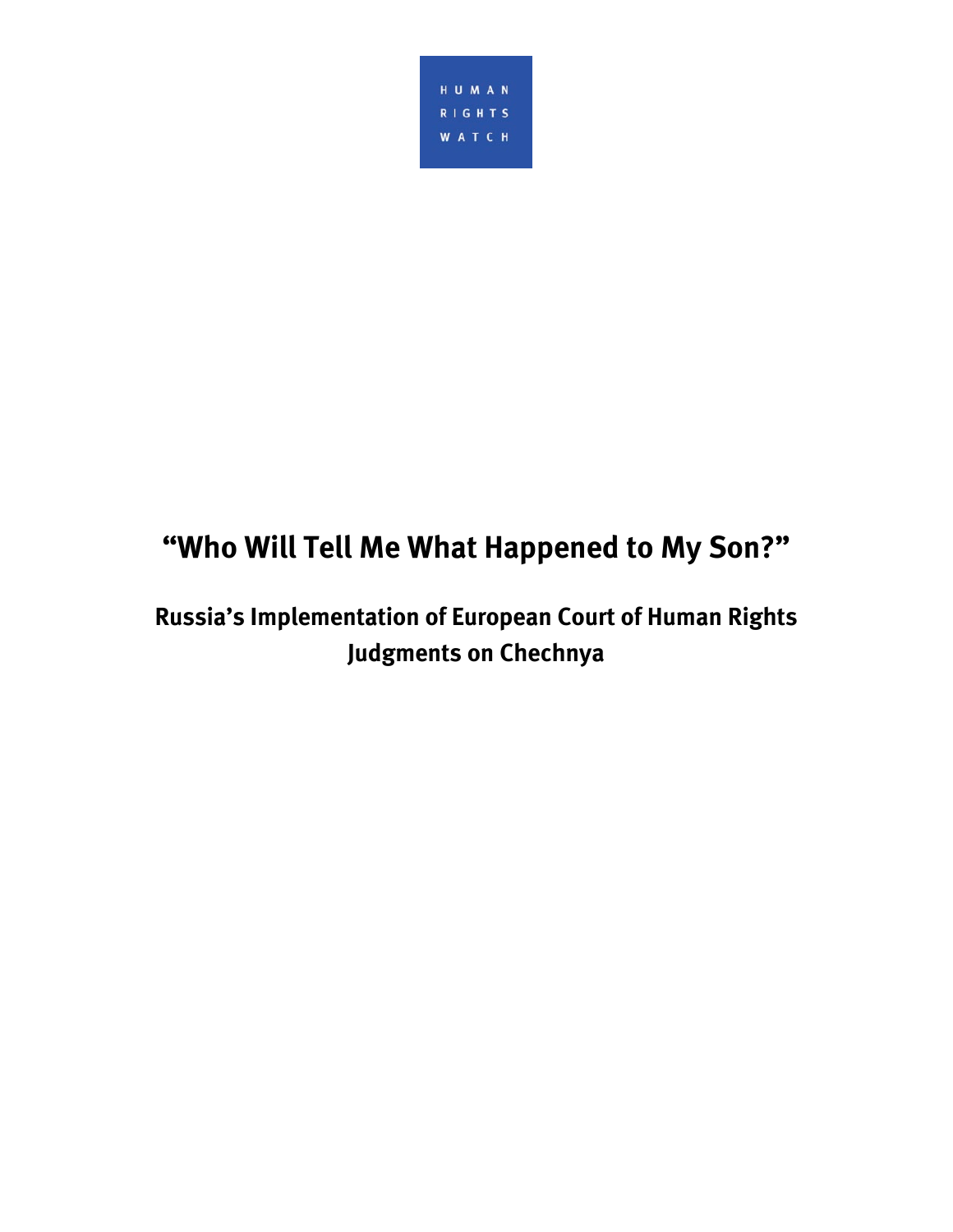Copyright © 2009 Human Rights Watch All rights reserved. Printed in the United States of America ISBN: 1-56432-545-8 Cover design by Rafael Jimenez

Human Rights Watch 350 Fifth Avenue, 34th floor New York, NY 10118-3299 USA Tel: +1 212 290 4700, Fax: +1 212 736 1300 hrwnyc@hrw.org

Poststraße 4-5 10178 Berlin, Germany Tel: +49 30 2593 06-10, Fax: +49 30 2593 0629 berlin@hrw.org

Avenue des Gaulois, 7 1040 Brussels, Belgium Tel: + 32 (2) 732 2009, Fax: + 32 (2) 732 0471 hrwbe@hrw.org

64-66 Rue de Lausanne 1202 Geneva, Switzerland Tel: +41 22 738 0481, Fax: +41 22 738 1791 hrwgva@hrw.org

2-12 Pentonville Road, 2nd Floor London N1 9HF, UK Tel: +44 20 7713 1995, Fax: +44 20 7713 1800 hrwuk@hrw.org

27 Rue de Lisbonne 75008 Paris, France Tel: +33 (1)43 59 55 35, Fax: +33 (1) 43 59 55 22 paris@hrw.org

1630 Connecticut Avenue, N.W., Suite 500 Washington, DC 20009 USA Tel: +1 202 612 4321, Fax: +1 202 612 4333 hrwdc@hrw.org

Web Site Address: http://www.hrw.org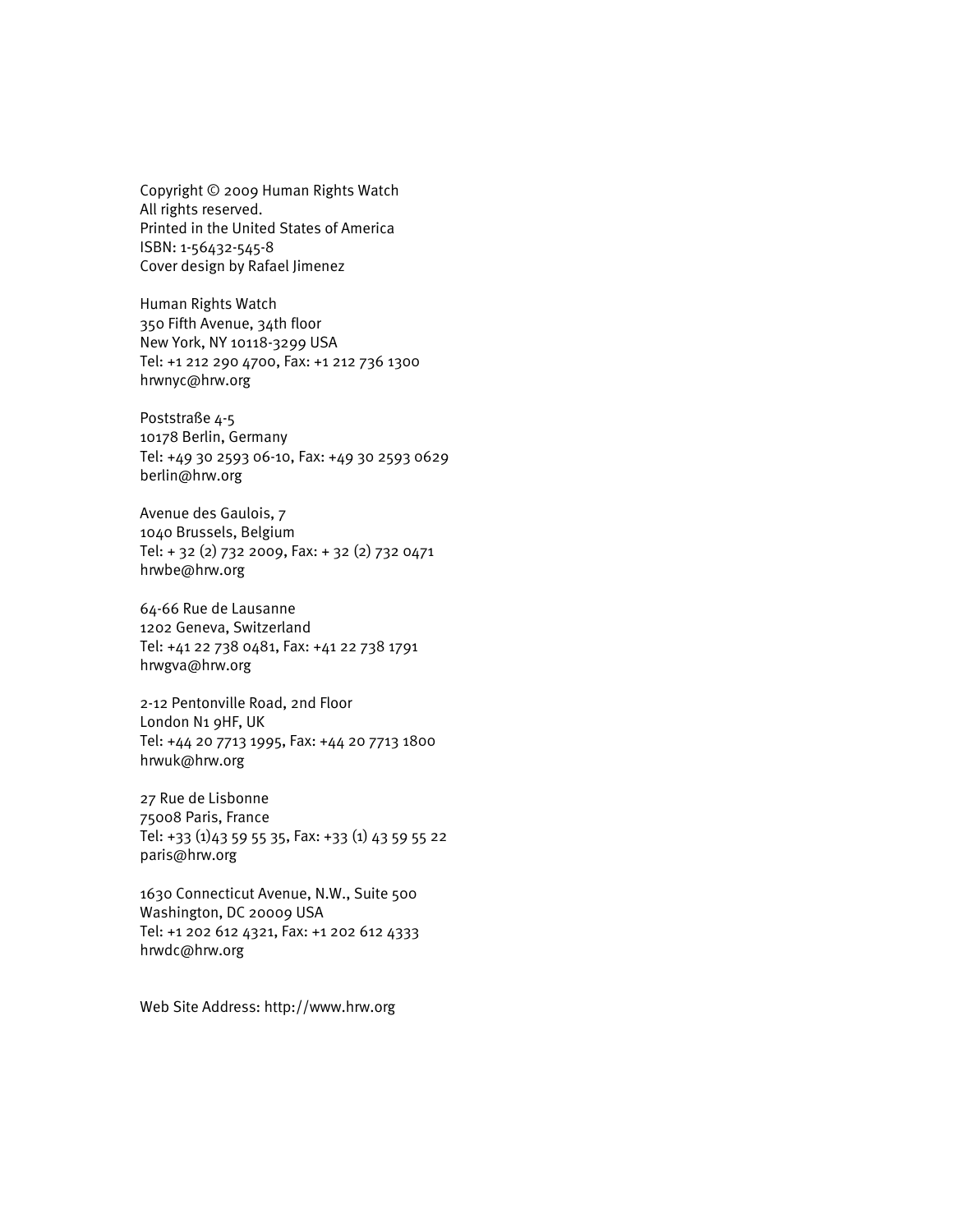

**September 2009 1-56432-545-8** 

# **"Who Will Tell Me What Happened to My Son?"1 Russia's Implementation of European Court of Human Rights Judgments on Chechnya**

| The Role of the Council of Europe's Committee of Ministers in the Implementation of   |
|---------------------------------------------------------------------------------------|
|                                                                                       |
| The Role of the Prosecutor's Office in the Implementation of European Court Judgments |
|                                                                                       |
|                                                                                       |
| The Disappearance and Presumed Death of Apti Isigov and Zelimkhan Umkhanov 12         |
| The Disappearance and Presumed Death of Kharon and Magomed Khumaidov  13              |
|                                                                                       |
|                                                                                       |
|                                                                                       |
|                                                                                       |
|                                                                                       |
|                                                                                       |
|                                                                                       |
| Ongoing Failure to Provide Aggrieved Parties Access to the Criminal Case File 24      |
|                                                                                       |
|                                                                                       |
|                                                                                       |
|                                                                                       |

<sup>1</sup> Human Rights Watch telephone interview with Fatima Bazorkina, July 30, 2009.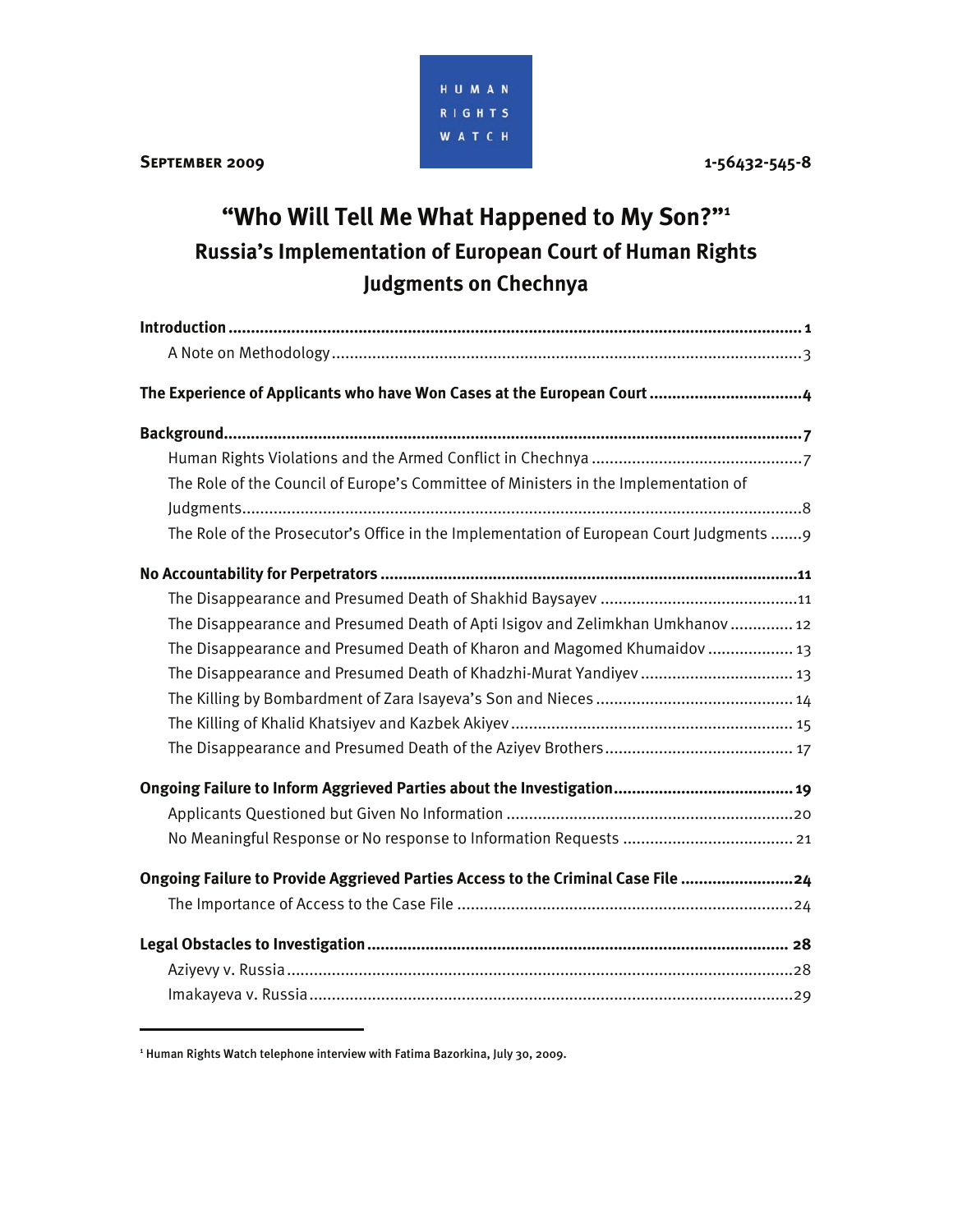**Appendix: European Court Judgments on Cases from Chechnya (as of September 24, 2009) ..... 35**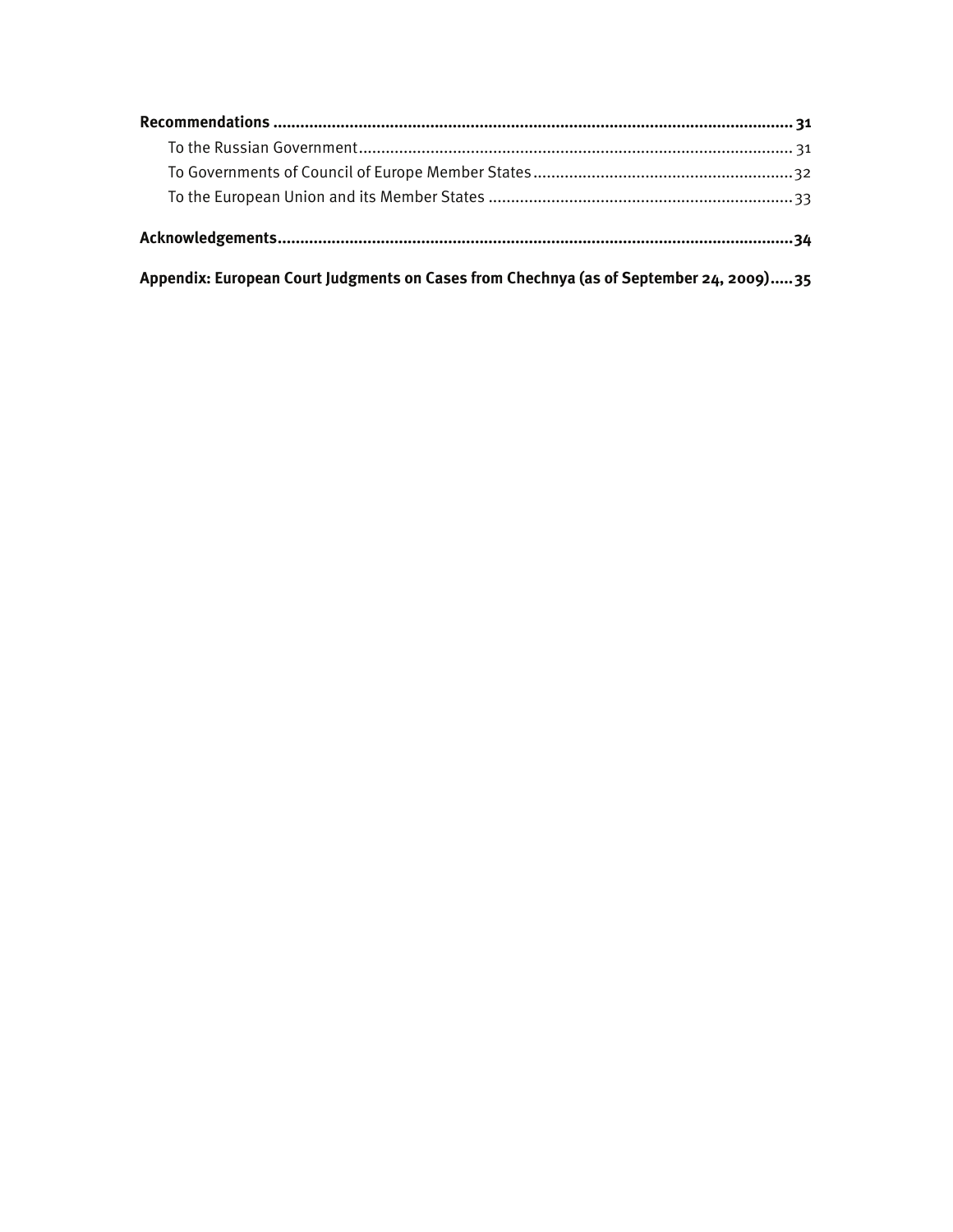#### **Introduction**

The European Court of Human Rights (European Court, the court) has issued 115 judgments to date on cases concerning serious human rights violations in Chechnya. In nearly all cases, the court has held Russia responsible for enforced disappearances, extrajudicial executions, torture, and for failing to properly investigate these crimes.

Following a judgment, Russia has an obligation not only to pay the monetary compensation and legal fees awarded by the court, but also to implement measures in each individual case to rectify the violations, as well as adopt policy and legal changes (also known as general measures) to prevent similar violations from recurring. Russia generally has paid the compensation and legal fees mandated in European Court rulings on Chechnya in a timely manner. However, it has failed to meaningfully implement the core of the judgments: it has failed to ensure effective investigations and hold perpetrators accountable.

Human Rights Watch undertook research in July and August 2009 to examine Russia's implementation of European Court judgments on Chechnya through interviews with applicants and examination of relevant legal documents. This report, based on materials related to 33 cases, describes the problems that have plagued Russian investigations into these cases after the European Court judgments were handed down.

First, and most significantly, as of this writing no perpetrator in any of these cases has been brought to justice, even in cases in which the court has found that the perpetrators are known, and in some instances even named in its judgments. Other problems include: the state's failure to inform the aggrieved parties about the investigation; failure to provide access to criminal case files; inexplicable delays in investigation; and legal obstacles preventing investigators from accessing key evidence held by Russian military or security services. These same failures had plagued earlier investigations into abuses in Chechnya and had led the court to find violations related to the investigations.

In addition, in a new and very troubling trend, the investigative authorities have flatly contested several of the European Court's judgments apparently in order to justify closing investigations and refusing to bring charges against perpetrators. This has occurred even in cases in which those responsible or their superiors are known and named in European Court judgments, or could readily be known.

Russia has shown resistance to cooperating with the court in other ways. In 40 judgments on cases from Chechnya, the European Court found that Russia's refusal to share with the court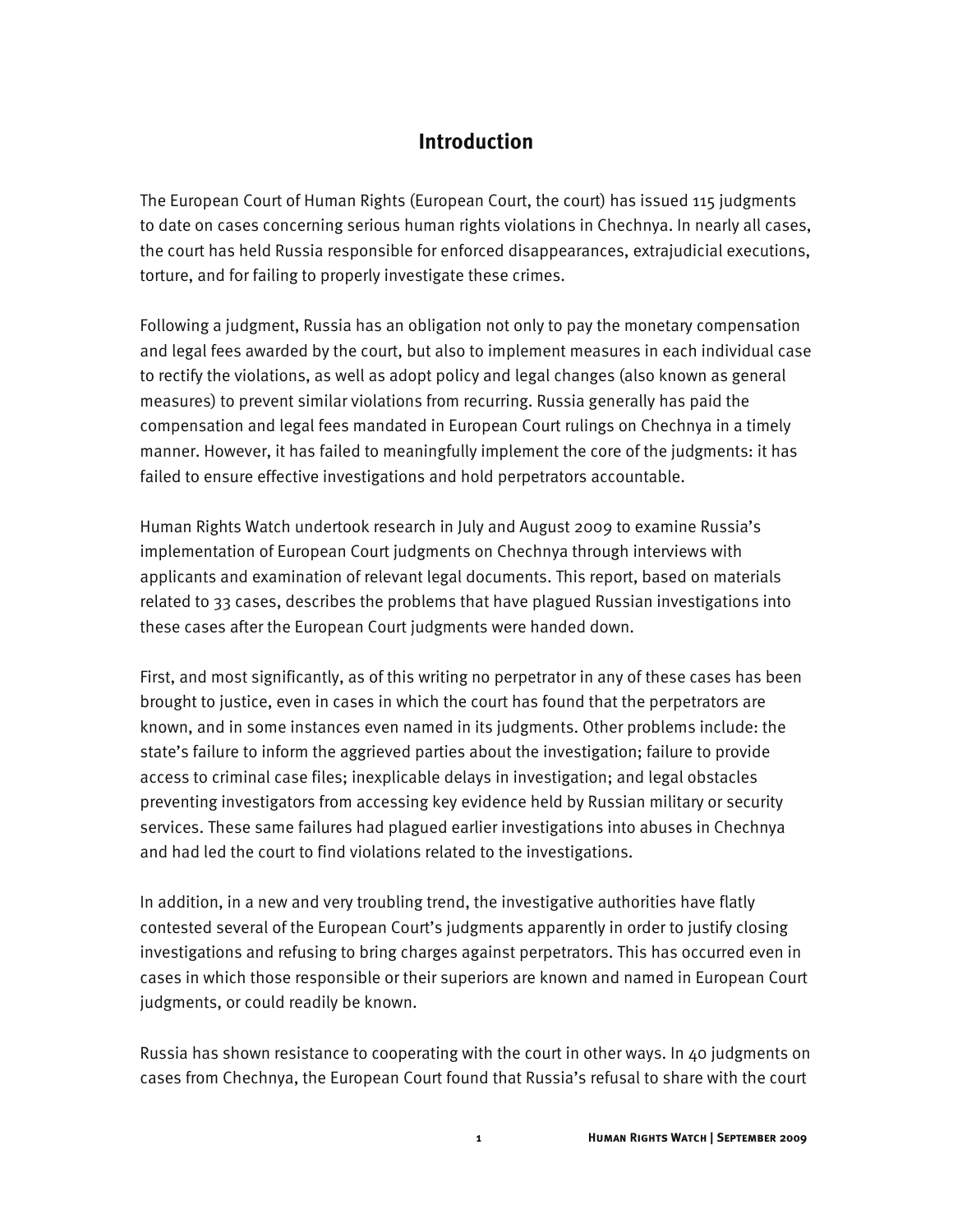documents from the criminal case files had violated its obligation to "furnish all necessary facilities" to support the court's examination of a case.

Russia's failures to implement judgments and effectively investigate violations contravene its obligations under the European Convention on Human Rights (European Convention). On a human level, these shortcomings, and the resulting lack of justice, diminish the significance of the judgments for applicants themselves. Applicants consistently told Human Rights Watch that the financial compensation awarded by the court is not the most important issue for them, although they said it did provide needed relief for the expenses they have incurred while searching for their relatives. Rather, more important for victims has been the court's condemnation of Russia's violations. However, without justice for the crimes committed or information about the fate of their disappeared loved ones, they do not feel that the violations have been rectified in any meaningful way and continue to await real results from investigations and prosecutions.

Full implementation is crucial to prevent abuses from recurring in Chechnya and in other parts of Russia's troubled North Caucasus. It carries perhaps the single most significant potential to produce lasting improvements in the human rights situation in this region.

Human Rights Watch calls on the Russian government to bring ongoing investigations to meaningful conclusions by identifying and prosecuting perpetrators of violations found by the European Court. This should be particularly swift in cases in which the perpetrators or commanders of operations resulting in violations are known, or could easily be known, based on existing evidence such as the military or other units or vehicle numbers in action at the relevant times and locations. The Russian government should also immediately issue instructions to all prosecutor's offices and investigative committees clarifying that the practice of disregarding or rebutting European Court judgments is a violation of Russia's obligations to the Council of Europe and will result in disciplinary action.

Council of Europe member states, as well as the European Union, should press Russia to take these crucial steps, and ensure that the Council of Europe's Committee of Ministers adopts rigorous and comprehensive criteria for Russia's implementation of individual and general measures. By promoting full implementation of the court's rulings, in particular where the violations are so egregious, Europe would also ensure the integrity and efficacy of the European Court, the leading mechanism in Europe for ensuring that states uphold human rights commitments, which Russia's noncompliance is jeopardizing.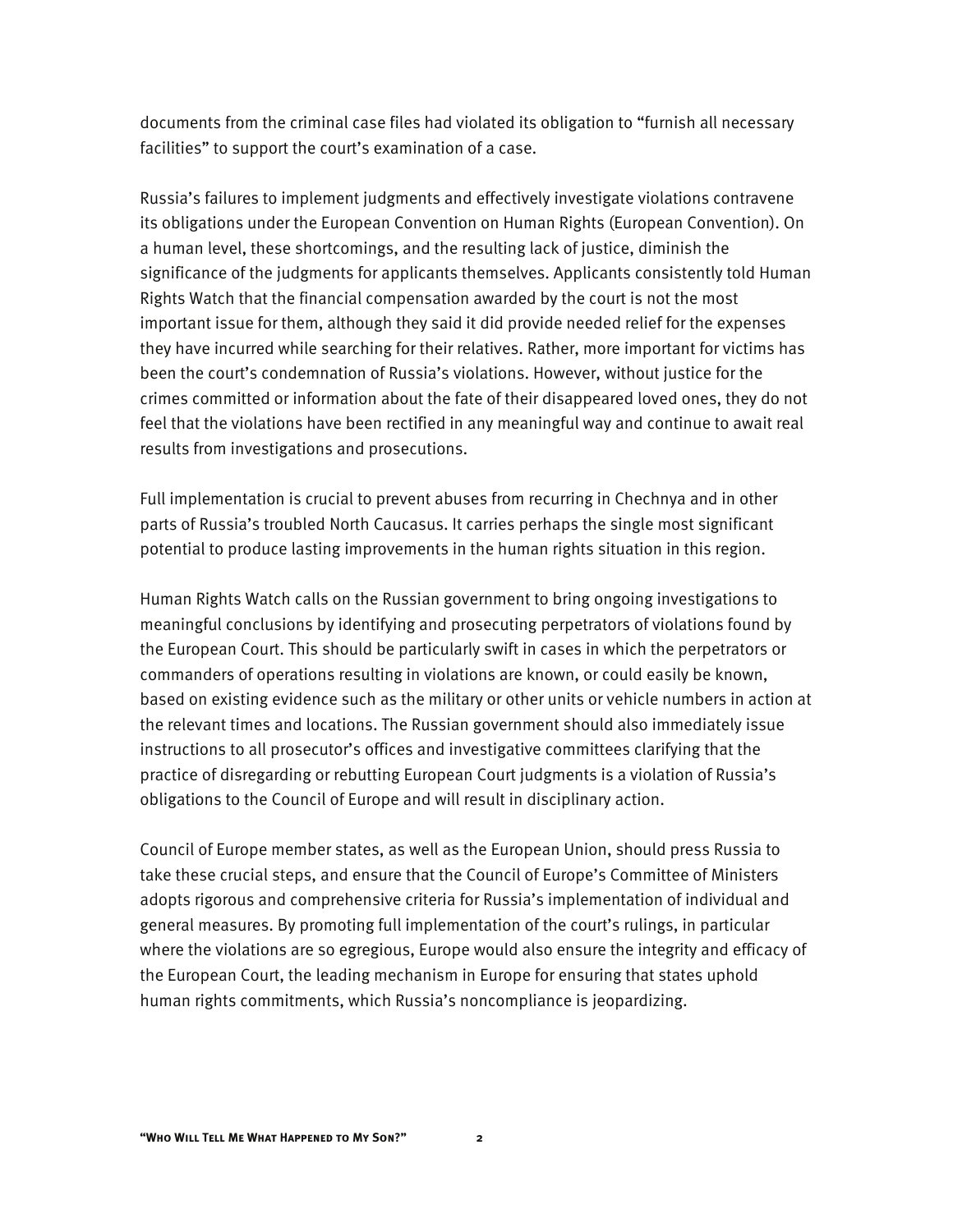#### A Note on Methodology

In July 2009, Human Rights Watch researchers conducted interviews in Chechnya and Ingushetia with applicants in 19 cases from Chechnya decided by the European Court and telephone interviews with applicants in three cases.

The interviews were conducted in Russian by a Human Rights Watch researcher who is fluent in Russian. Human Rights Watch initiated contacts with interviewees, and in some cases their legal representatives assisted us in facilitating the interviews. In July and August 2009, with the help of the applicants and their representatives, two Human Rights Watch researchers examined the legal correspondence files of the applicants who were interviewed as well as the files relating to an additional 14 cases.

Judgments of the chambers of the European Court, unless otherwise specified, become final three months after their adoption unless either party exercises their right to request a referral to the Grand Chamber of the court within that time frame. In two of the cases reviewed by Human Rights Watch for this report, the European Court judgments have been final (meaning that any referrals to the Grand Chamber of the court have been denied or that the period for referral has expired), and the case was being transferred to the Committee of Ministers for supervision of implementation (as described below), for more than four years. In four of the cases the judgments had been final for over two years. In seven cases the judgments had been final for over one year. In an additional seven cases, the judgments have been final for at least 10 months. In the remaining 13 cases, the judgments became final in the past nine months or less.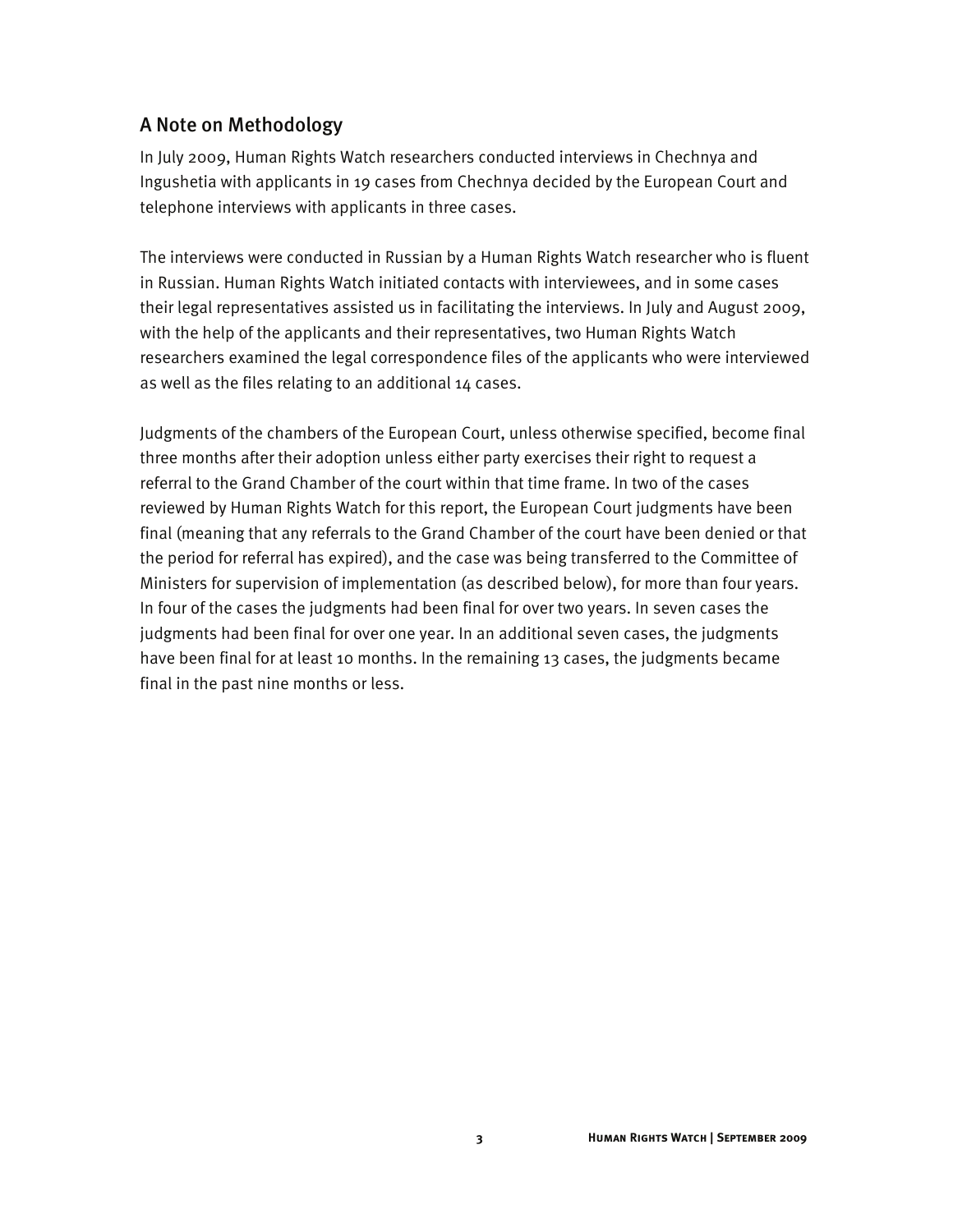### **The Experience of Applicants who have Won Cases at the European Court**

For the victims and relatives of victims who have won cases from Chechnya at the European Court, victory has been a mixed experience. While the applicants have received from the Russian government the financial compensation awarded in the court's judgment, they continue to strive for justice for the crimes they and their loved ones have suffered and for knowledge about the fate of their killed or disappeared relatives. Below are a number of statements from relatives of victims that illustrate their continued hopes for resolution as a result of the European Court judgments.

Winning the case in Strasbourg and getting the government to pay the compensation is a small victory for me, but it is not the result I have been waiting for. The real result can only be in finding out what happened to [my husband], at least in learning where his bones are. If only I knew, I could have his body reburied [at the family grave]. I hope the [Council of Europe] does not stop at the actual judgment but will continue putting pressure on the government to conduct a meaningful investigation. There must be an end to this, a conclusion.

— Medina Akhmadova<sup>2</sup>

Medina Akhmadova's 52-year-old husband, Musa, a father of three, was detained at a Russian military checkpoint in Kirov-Yurt and subsequently disappeared in March 2002. In December 2008, the European Court found Russia responsible for the illegal detention and presumed death of Musa Akhmadov.<sup>3</sup>

 $\star$   $\star$ 

What I expected was for the European Court to achieve justice in my case, to make the authorities explain if my son is alive or dead. And, if he is alive, where is he? If he's in prison, what was he sentenced for? But most importantly, whether he is alive or dead. I wanted truth. That's all I needed. I wanted no money... truth is the only thing I want, and still do.  $-$ Umazh Ibragimov<sup>4</sup>

<sup>2</sup> Human Rights Watch interview with Medina Akhmadova, Grozny, July 11, 2009.

<sup>&</sup>lt;sup>3</sup> Akhmadova and Others v. Russia, (App. 3026/03), Judgment of 4 December 2008.

<sup>4</sup> Human Rights Watch interview with Umazh Ibragimov, Urus Martan, Chechnya, July 11, 2009.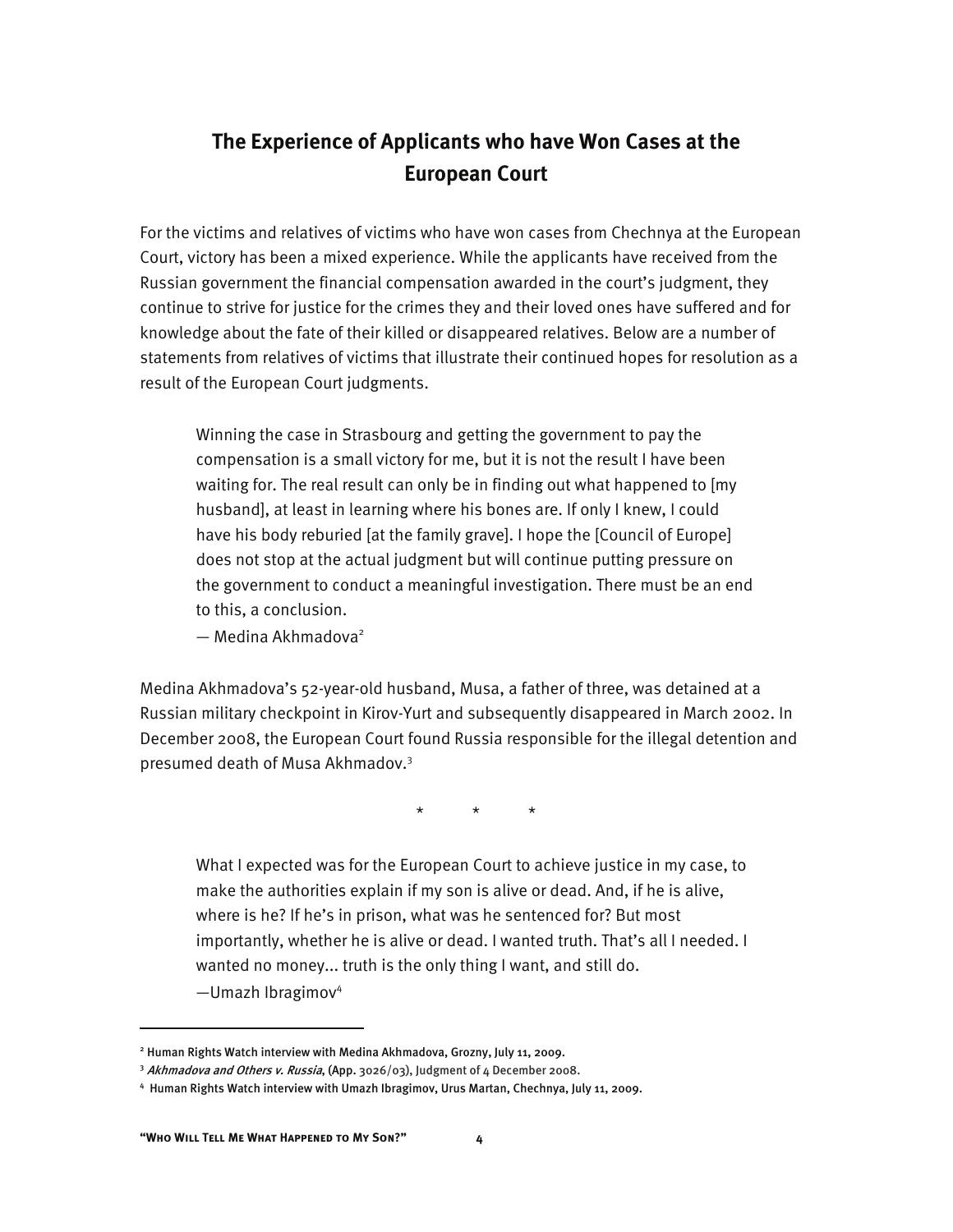In December 2002 Russian federal forces detained Umazh Ibragimov's son, Rizvan Ibragimov, at the family's home in Urus-Martan. The forces threatened to shoot Rizvan Ibragimov's parents if they tried to follow them. He has not been heard from since. In May 2008, the European Court found Russia responsible for Rizvan's disappearance and presumed death.<sup>5</sup>

\* \* \*

As for the European Court, we received the compensation but it means nothing to us. This was never about money. We simply want my brother back. Our mother needs her son back. Or at least to know what happened to him! — Abubukar Gaitayev<sup>6</sup>

In the middle of the night on January 24, 2003, Abubukar Gaitayev's brother, Musa Gaitayev, and cousin, Magamed Gaitayev, were detained at their houses in Urus-Martan by Russian military servicemen. Magamed was released the same day after being beaten and drugged, but 31-year-old Musa, married and a father of four young children, was never seen again. The European Court determined Russia to be responsible for Musa Gaitaev's unacknowledged detention and presumed death.<sup>7</sup>

\* \* \*

When I decided to lodge the application with the European Court I hoped that the Court could influence the Russian law enforcement agencies [and] make them find the people who took my brother away.

— Rizvan Rasayev $^{\rm 8}$ 

j

On December 25, 2001, Russian troops conducted a special operation in the village of Chechen-Aul, where they detained Ramzan Rasayev and took him to a detention camp on the edge of the village. He has not been seen since. In October 2008, the European Court found Russia responsible for Ramzan's disappearance and presumed death.<sup>9</sup>

\* \* \*

<sup>5</sup> Ibragimov and Others v. Russia, (App. 34561/03), Judgment of 28 May 2008.

<sup>6</sup> Human Rights Watch interview with Abubukar Gaitaev, Martan-Chu, Chechnya, July 11, 2009.

<sup>&</sup>lt;sup>7</sup> Sangariyeva and Others v. Russia, (App. 1839/04), Judgment of 29 May 2008.

<sup>8</sup> Human Rights Watch interview with Rizvan Rasayev, Chechen-Aul, Chechnya, July 12, 2009.

<sup>&</sup>lt;sup>9</sup> Rasayev and Chankayeva v. Russia, (App. 38003/02), Judgment of 2 October 2008.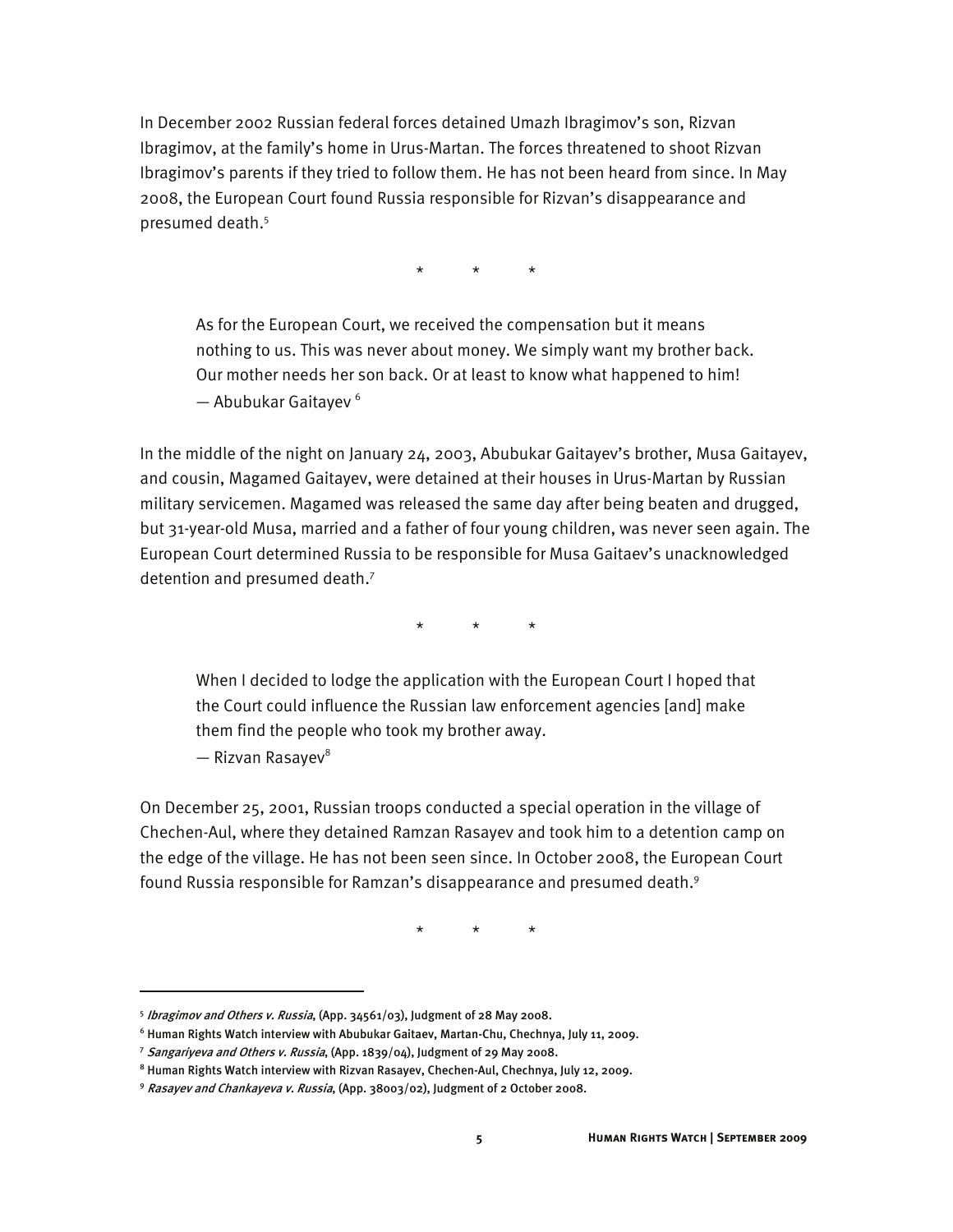We only wanted one thing from the European Court: to have the guilty brought to justice, to have them shown to us, tried, and put in prison. But this has not happened. We won the case at the European Court and still nothing has happened.

 $-$  Salman Khadzhialiyev<sup>10</sup>

In December 2002, federal forces broke into the home of 70-year-old Salman Khadzhialiyev in the village of Samashki. They beat his two sons, Ramzan and Rizvan Khadzhialiyev, and Ramzan's pregnant wife with rifle butts, and took the brothers away. On December 19, 2002, human remains were found over an area of 500 square meters at a nearby farm. Salman Khadzhialiyev collected the fragments himself and delivered them to investigators. It was later established that the remains originated from corpses that had been decapitated and then exploded and that belonged to the Khadzhialiyev brothers. The European Court found that it had been established beyond a reasonable doubt that Russian federal forces had detained and then killed the Khadzhialiyev brothers.<sup>11</sup>

:

<sup>&</sup>lt;sup>10</sup> Human Rights Watch interview with Salman Khadzhialiyev, Samashki, Chechnya, July 12, 2009.

 $11$  Khadzhialiyev and Others v. Russia, (App. 3013/04), Judgment of 6 November 2008.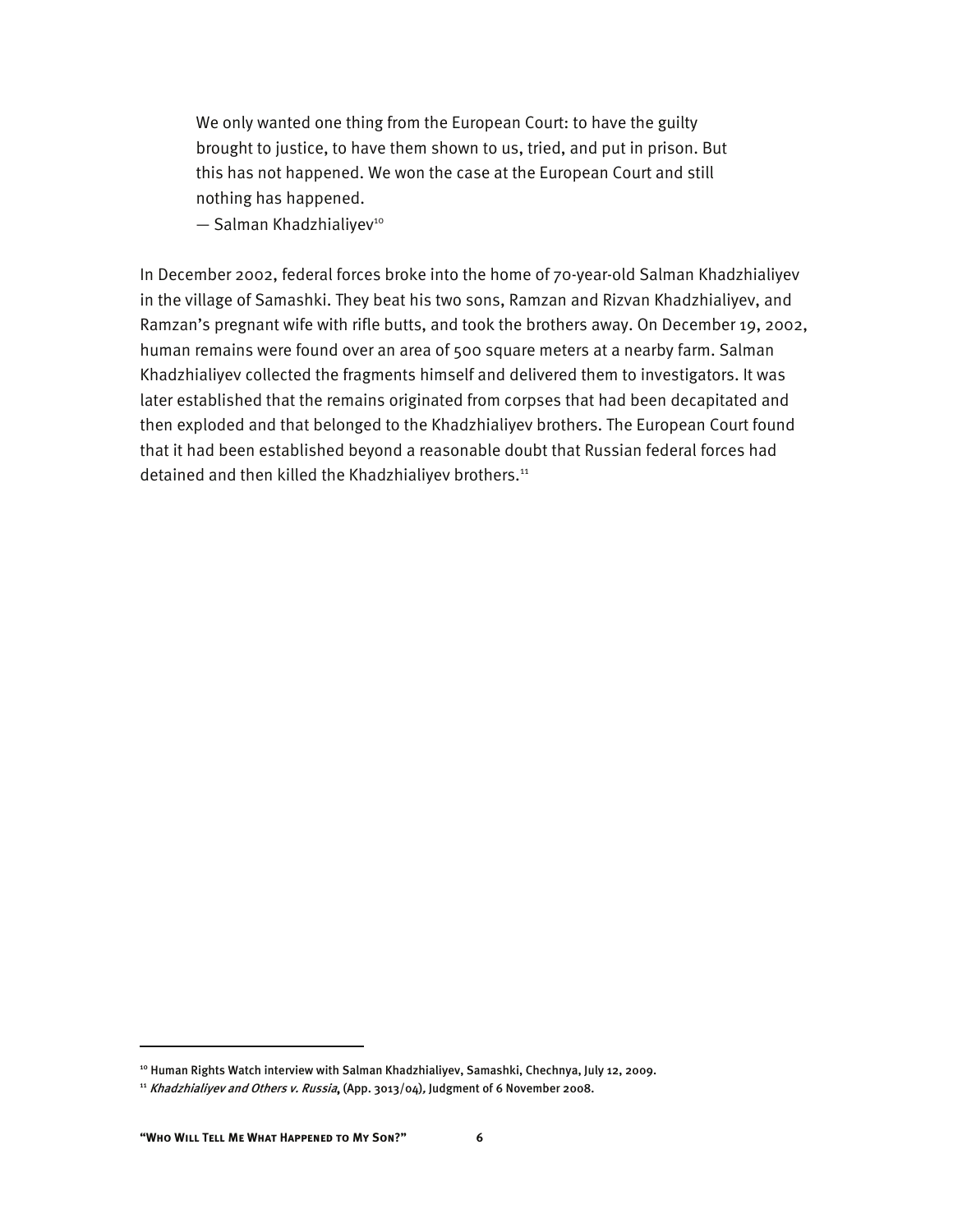#### **Background**

#### Human Rights Violations and the Armed Conflict in Chechnya

The 115 European Court judgments thus far decided on Chechnya concern enforced disappearances, killings, and torture that took place from 1999-2004. Russia launched what it called a counterterrorism operation in Chechnya in September 1999. Five months of indiscriminate bombing and shelling in 1999 and 2000 caused thousands of civilian deaths. Throughout the conflict, Chechen rebel forces also committed grave crimes, including numerous brutal attacks targeting civilians in and outside of Chechnya. By March 2000, Russia's federal forces had gained control over most of Chechnya and continued fighting the insurgency. Their strategy included tactics that constituted serious human rights violations. Russian forces arbitrarily detained suspected rebel fighters and collaborators and tortured them to secure confessions or testimony. In some cases the corpses of detainees, who had last been seen alive in custody, were subsequently found. More often, those detained were never seen again—they had been forcibly "disappeared." In only a handful of cases were Russian forces held accountable for crimes.

Responsibility for law enforcement and counterterrorism operations in Chechnya has been transferred to local forces loyal to Moscow under the de facto command of Chechen President Ramzan Kadyrov. Serious human rights abuses persist, including executions, unacknowledged detention, torture and, although fewer in number, enforced disappearances.<sup>12</sup> Kadyrov and his forces have also been implicated in punitive house burnings of people believed to be linked to rebel fighters<sup>13</sup> and to the brazen murder of Natalia Estemirova, a leading human rights activist and researcher in Chechnya for the Russian human rights organization Memorial. Estemirova was abducted by unidentified men on July 15, 2009; several hours later her body was found with multiple gunshot wounds.<sup>14</sup> Less than a month later, Zarema Sadulayeva and her husband, activists with a local humanitarian organization, were abducted by men claiming to be from security services and later found shot.<sup>15</sup> Kadyrov's forces have been implicated in these murders.

<sup>12 &</sup>quot;Chechnya: Research Shows Widespread and Systematic Use of Torture," Human Rights Watch news release, November 12, 2006, http://www.hrw.org/en/news/2006/11/12/chechnya-research-shows-widespread-and-systematic-use-torture. <sup>13</sup> Human Rights Watch, *Russia—"What Your Children Do Will Touch Upon You"*: Punitive House-Burning in Chechnya, no. 1-56432-514-8, July 2009, http://www.hrw.org/en/reports/2009/07/02/what-your-children-do-will-touch-upon-you.

<sup>14 &</sup>quot;Russia: Leading Chechnya Rights Activist Murdered," Human Rights Watch news release, July 15, 2009,

http://www.hrw.org/en/news/2009/07/15/russia-leading-chechnya-rights-activist-murdered.

<sup>&</sup>lt;sup>15 "</sup>Russia: Ensure Independent Inquiry Into Activists' Killings," Human Rights Watch news release, August 11, 2009, http://www.hrw.org/en/news/2009/08/11/russia-ensure-independent-inquiry-activists-killings.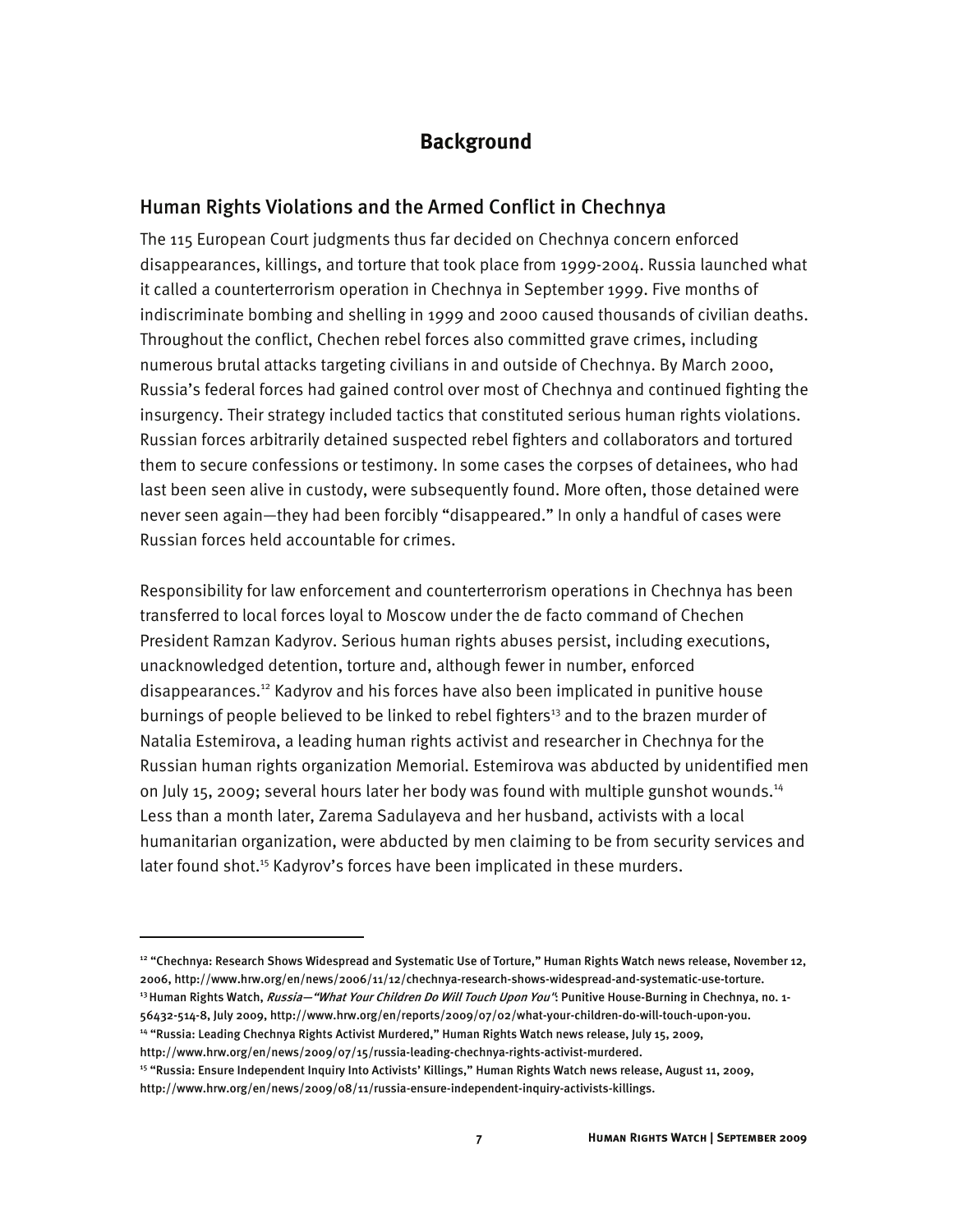These violations are not restricted to Chechnya, but are becoming increasingly common in other parts of the North Caucasus. Human Rights Watch has documented executions, arbitrary detentions, and torture during counterterrorism operations in Ingushetia.<sup>16</sup> In August 2009 a prominent newspaper editor known for his criticism of local authorities' conduct of counterterrorism operations, was shot and killed in Dagestan. A few weeks later, an organization documenting human rights abuses in Dagestan lost nearly all of its computer and paper files in an arson attack that followed numerous threats, including from local security officers, against the organizations staff.<sup>17</sup>

### The Role of the Council of Europe's Committee of Ministers in the Implementation of Judgments

The Council of Europe's Committee of Ministers is responsible for overseeing the implementation of the judgments decided by the European Court. All states party to the European Convention on Human Rights are obligated to implement judgments decided by the court. $18$ 

Once a judgment becomes final, the Committee of Ministers requests the state in question to pay the amounts awarded by the court and, when appropriate, to inform the committee of the individual and general measures taken to implement the judgment. Once the Committee of Ministers concludes that the state has taken all the necessary measures to implement the judgment, it adopts a resolution to this effect. Until a state has implemented the judgment, however, the case remains on the committee's agenda. If a state fails to implement a judgment, the Committee of Ministers can adopt an interim resolution noting the failure to comply with the Convention.<sup>19</sup>

Since the first judgments in 2005, dozens of cases from Chechnya have come under the supervision of the Committee of Ministers of the European Court. Throughout this time Russia has been corresponding with the Committee of Ministers regarding its steps to implement both individual measures in each case and general measures to prevent similar violations from occurring. While it is not within the scope of this report to analyze Russia's steps to implement general measures, one in particular—its creation of a special unit in the

<sup>&</sup>lt;sup>16</sup> Human Rights Watch, *Russia – "As If They Fell From the Sky": Counterinsurgency, Rights Violations, and Rampant Impunity* in Ingushetia, 1-56432-345-5, June 2008, http://www.hrw.org/sites/default/files/reports/russia0608\_1.pdf.

<sup>17 &</sup>quot;Russia: Investigate Dagestan Arson Attack," Human Rights Watch news release, August 20, 2009.

<sup>&</sup>lt;sup>18</sup> European Convention for the Protection of Human Rights and Fundamental Freedoms, 213 U.N.T.S. 222, entered into force September 3, 1953, as amended by Protocols Nos 3, 5, 8, and 11 which entered into force on September 21, 1970, December 20, 1971, January 1, 1990, and November 1, 1998, respectively, article 46.

<sup>&</sup>lt;sup>19</sup> See: Council of Europe, "Execution of Judgments of the European Court of Human Rights,"

http://www.coe.int/t/dghl/monitoring/execution/Presentation/Default\_en.asp (accessed on August 21, 2009).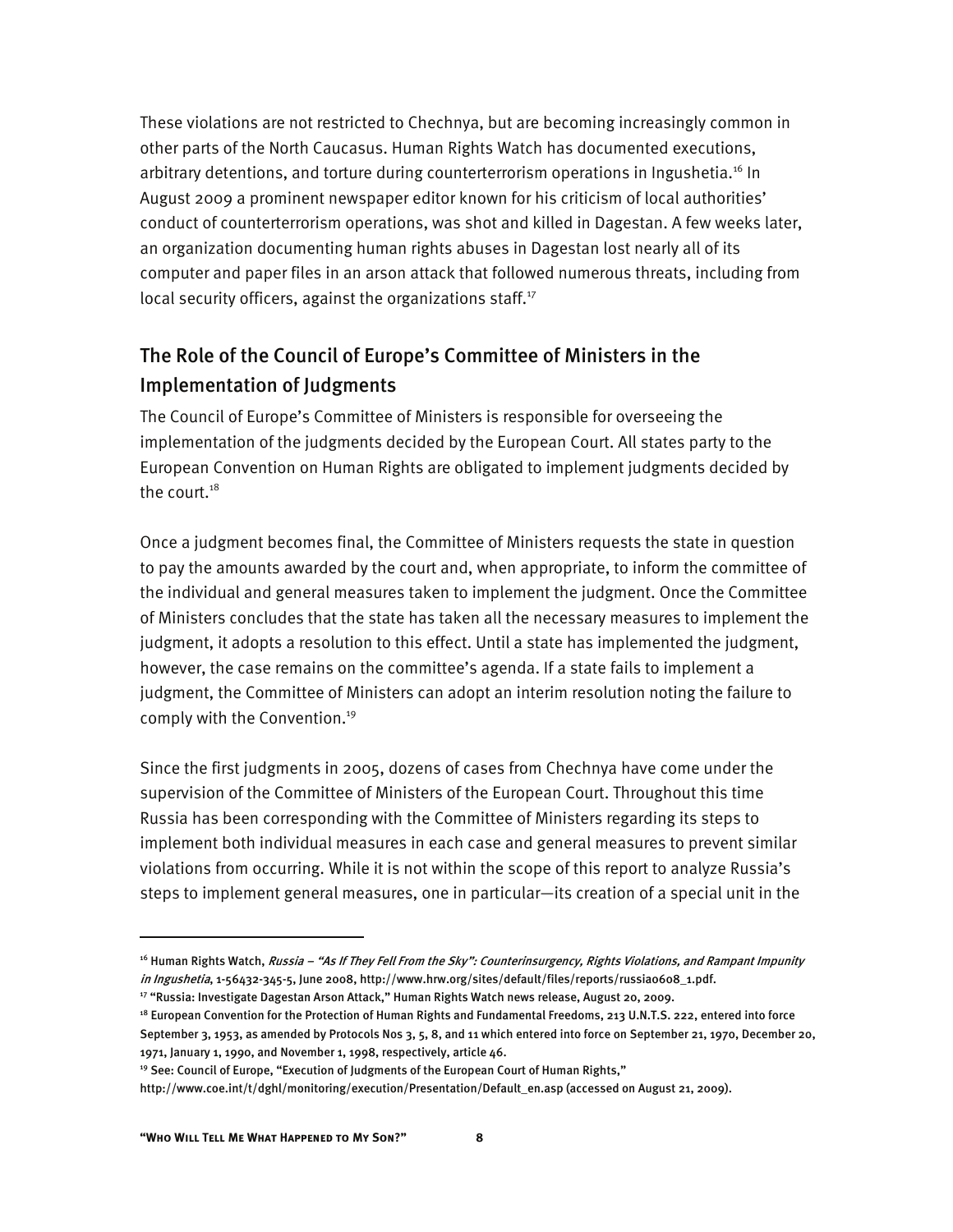Prosecutor General's office—is discussed below because it is germane to the issues examined in this report.

### The Role of the Prosecutor's Office in the Implementation of European Court Judgments

The European Court's rulings on Chechnya consistently have held that the authorities responsible for investigating human rights violations are insufficiently independent. Beginning in 2006, the Committee of Ministers noted the independence of investigative authorities as an issue of concern for Russia's implementation of European Court rulings on Chechnya.<sup>20</sup>

In September 2007, a Russian presidential decree formed an Investigative Committee within the Prosecutor General's office, which separated this agency's authority to launch and investigate criminal cases from oversight of investigations and prosecutorial functions. $21$ 

The Investigative Committee has the power to initiate criminal cases, directs investigations, and has supervisory authority over European Court cases. It is subdivided into two branches: the Investigative Directorate [*Sledstvennoe upravlenie*] and the Military Investigative Directorate [*Voennoe sledstvenoe upravlenie*]; these branches are further subdivided by federal subjects and then by regions or cities.

After arriving at the Prosecutor General's office in Moscow, cases which have been decided by the European Court but require further investigation are forwarded to the relevant investigative directorates of regional prosecutors' offices for further investigation. In Chechnya, the Second Department for Particularly Important Crimes of the Investigative Committee of the Chechnya Prosecutor's Office (also known as the Second Department) is

<sup>&</sup>lt;sup>20</sup> Committee of Ministers of the Council of Europe, Information Document, CM/Inf/DH(2006)32 29 June 2006, "Violations of the ECHR in the Chechen Republic: Russia's compliance with the European Court's Judgments,"

<sup>(</sup>https://wcd.coe.int/ViewDoc.jsp?Ref=CM/Inf/DH(2006)32&Language=lanEnglish&Ver=original&Site=COE&BackColorIntern et=DBDCF2&BackColorIntranet=FDC864&BackColorLogged=FDC864, (accessed August 23, 2009) paras. 44-46. See also the revision to this document, of June 12, 2007, https://wcd.coe.int/ViewDoc.jsp?id=1149205 (accessed August 23, 2009), paras. 87-89.

<sup>&</sup>lt;sup>21</sup> Although the Investigative Committee is formally attached to the Prosecutor General's office, the head of the committee who is also the first deputy prosecutor general - is appointed following the same procedure used for the prosecutor general himself, i.e. by the Federal Council( the upper chamber of the parliament), upon the proposal of the Russian President. Committee of Ministers of the Council of Europe, Information Document, CM/Inf/DH(2008)33 September 11, 2008, "Actions of the security forces in the Chechen Republic of the Russian Federation: general measures to comply with the judgments of the European Court of Human Rights,"

https://wcd.coe.int/ViewDoc.jsp?Ref=CM/Inf/DH(2008)33&Language=lanEnglish&Site=CM&BackColorInternet=C3C3C3&Ba ckColorIntranet=EDB021&BackColorLogged=F5D383#P329\_45942 (accessed August, 17, 2009), para. 78; and Decree of the President of the Russian Federation, "Questions about the Investigative Committee of the Prosecutor General's Office, No. 1004, August 1, 2007, http://www.mchs.gov.ru/mchs/law/index.php?ID=4215 (Accessed August 17, 2009).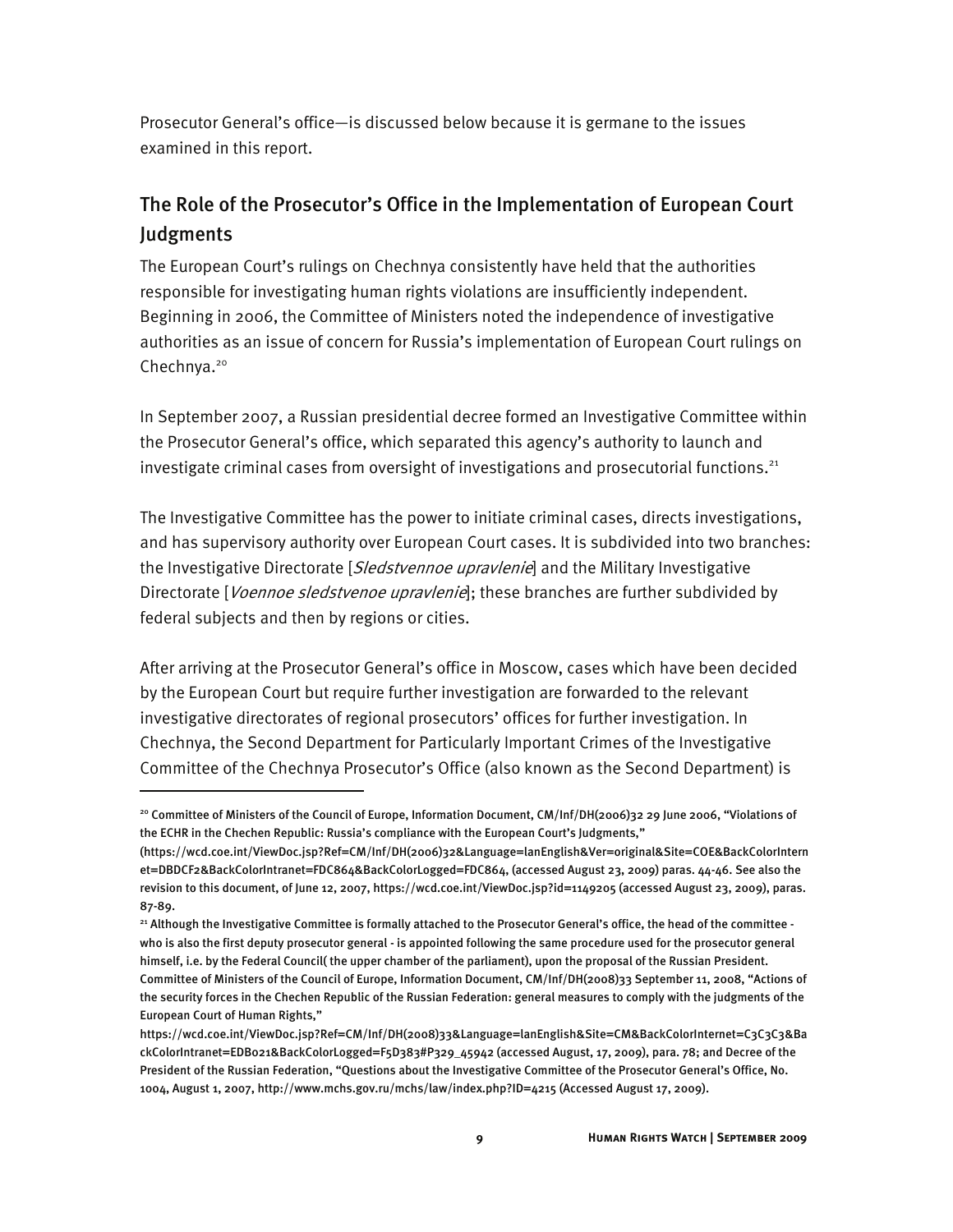responsible for the investigations into cases which are the subject of judgments by the European Court.

As indicated in this report, although the Investigative Committee has been functioning for nearly two years and has direct supervision over investigations in European Court cases, including those from Chechnya, investigations into violations in cases from Chechnya found by the European Court have so far been no more fruitful or led to any more meaningful results than prior to the Investigative Committee's creation.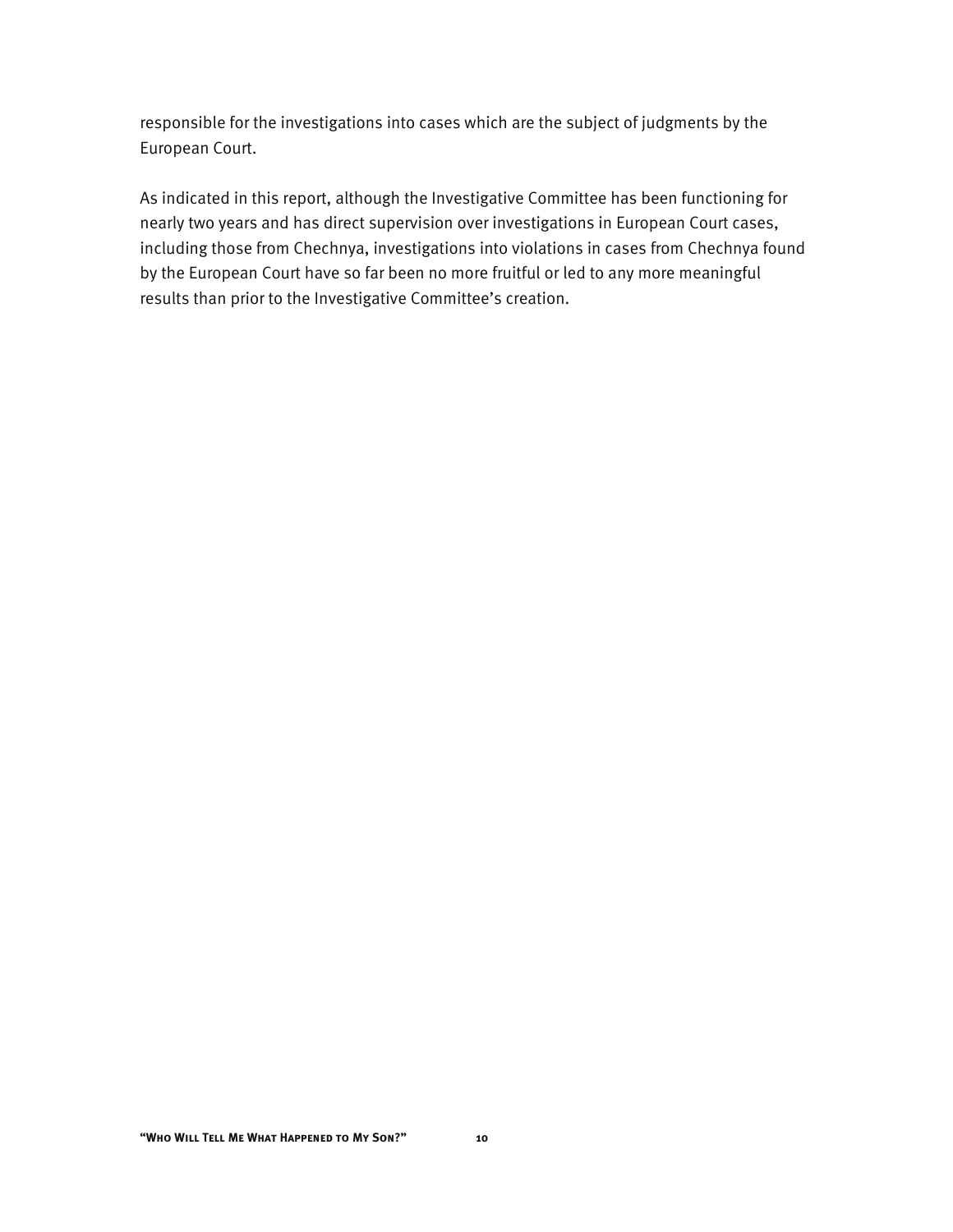#### **No Accountability for Perpetrators**

To date, not a single person has been held accountable for crimes committed in the 33 cases from Chechnya decided by the European Court and analyzed by Human Rights Watch. In numerous cases, evidence obtained by Russian investigators and cited in European Court judgments indicates the individuals directly involved in the violations; persons responsible for commanding the operations that led to the violations; or a particular military or other unit as being present or involved in the violations. Despite such powerful evidence, investigations have failed to lead to prosecutions of those responsible. Six of these cases are described below.

In numerous judgments on cases from Chechnya, the European Court found that the Russian authorities failed to effectively investigate even very strong leads or evidence indicating official involvement in human rights violations. It appears that this shortcoming has continued in some cases even after the European Court judgments. In four cases known to Human Rights Watch, described in detail below, the Russian government has rejected or ignored the court's findings of violations, emphasizing its lack of intent to conduct full investigations and prosecute even perpetrators or commanding officers.

#### The Disappearance and Presumed Death of Shakhid Baysayev

j

Russian federal troops detained Shakhid Baysayev during a sweep operation in Podgornoye (near Grozny) on March 2, 2000. Baysayev's wife of 25 years, Asmart Baysayeva, has been looking for her husband ever since. Baysayeva obtained a videocassette in August 2000 containing footage of Russian riot police (known by the Russian acronym OMON)) detaining her husband. In April 2007, the European Court determined that "Shakhid Baysayev must be presumed dead following unacknowledged detention by State servicemen." The court determined the investigation to have been inadequate, among other reasons, because investigators failed to identify or question the servicemen shown in the videotape detaining Baysayev.<sup>22</sup>

<sup>&</sup>lt;sup>22</sup> Baysayeva v. Russia, (App. 74237/01), Judgment of 5 April 2007, paras. 120 and 228. "In the present case there existed a unique piece of evidence in the form of a videotape which showed the applicant's husband being apprehended by servicemen and which could have played a key role in the investigation. It was available to the authorities as far back as 2000. The Court finds it astonishing that in February 2006 the persons depicted in it had still not been identified by the investigation, let alone questioned..." Baysayeva v. Russia, para. 128.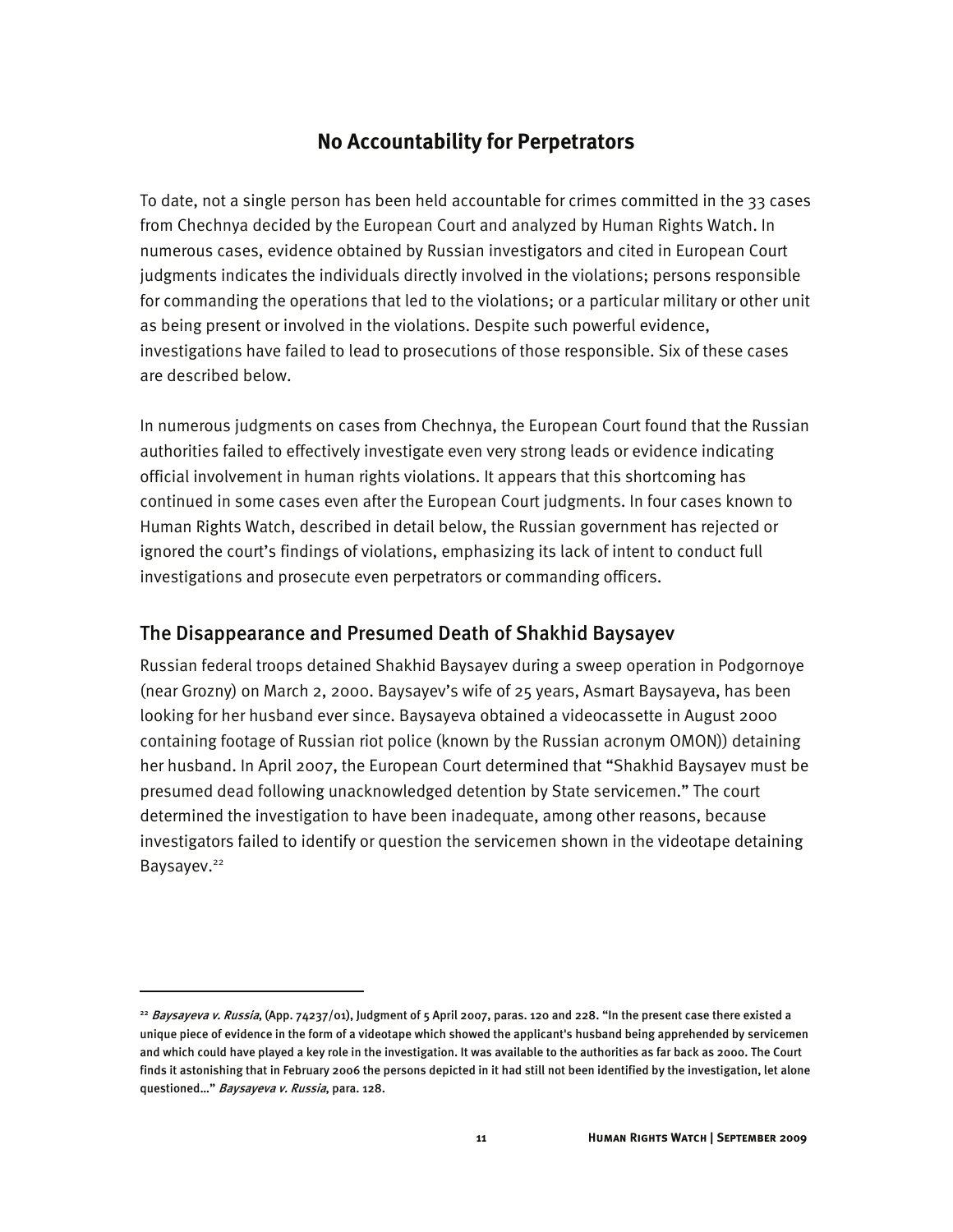On March 20, 2008, the Investigative Directorate of the Chechen Republic reopened the investigation.<sup>23</sup> However, as of this writing neither Asmart Baysayeva nor her representatives have any further information about the status of the investigation and are not aware of any further efforts by the authorities to identify or question the servicemen shown in the video.<sup>24</sup>

#### The Disappearance and Presumed Death of Apti Isigov and Zelimkhan Umkhanov

During a sweep operation on July 2, 2001, in Sernovodsk, Russian troops detained hundreds of men, including Apti Isigov and Zelimkhan Umkhanov. Most of the men were released the same evening, but Isigov and Umkhanov disappeared. The Russian authorities' investigation identified the Ministry of Internal Affairs detachments and their commanders involved in the abduction of Isigov and Umkhanov. Despite this crucial evidence, over the course of more than seven years the authorities repeatedly suspended the investigation allegedly because they could not identify the perpetrators. The European Court found this manner of proceeding "appalling" and offering "no prospect of bringing those responsible for the offence to account or of establishing the fate of the applicants' relatives." The court noted that "the failure to bring charges may only be attributed to the negligence of the prosecuting authorities in handling the investigation and their reluctance to pursue it."<sup>25</sup>

Despite such strong indications from the court, since the June 2008 judgment, *Isigova and* Others, the applicants in the case are not aware of any meaningful steps by the Russian investigative authorities. The applicants have received only a series of letters indicating the case was being transferred from one investigative body to another, with the case ultimately ending up with the Investigative Committee of the civilian prosecutor's office in Chechnya in April 2009.<sup>26</sup> Neither the applicants nor their representatives have been informed of any investigative steps since the European Court judgment.<sup>27</sup>

<sup>&</sup>lt;sup>23</sup> Letter from the Investigative Committee of the Chechen Republic to Asmart Baysayeva, no. 396-12048sy-08, March 20, 2008, on file with Human Rights Watch.

<sup>&</sup>lt;sup>24</sup> Human Rights Watch interview with Asmart Baysayeva, Grozny, July 12, 2009.

 $25$  Isigova and Others v. Russia, (App. 6844/02), Judgment of 26 June 2008, para. 109.

<sup>&</sup>lt;sup>26</sup> Letter from the Military Prosecutor's Office of the Northern Caucasus Military District to Russian Justice Initiative, no. 1-Y96, March 30, 2009; letter from the Investigative Committee of the Military Investigative Directorate of the United Group of Forces to Russian Justice Initiative, no. 1353, April 6, 2009; and letter from the Investigative Directorate of the Republic of Chechnya to the Head of the Second Department for Investigation of Especially Important Cases of the Investigative Directorate of the Republic of Chechnya (copy to Russian Justice Initiative), April, 20, 2009, No. 396-216/2-44-08, all on file with Human Rights Watch.

<sup>&</sup>lt;sup>27</sup> Human Rights Watch interviews with Khalisat Umkhanova and with Tsalimat Isigova, Sernovodsk, Chechnya, July 11, 2009.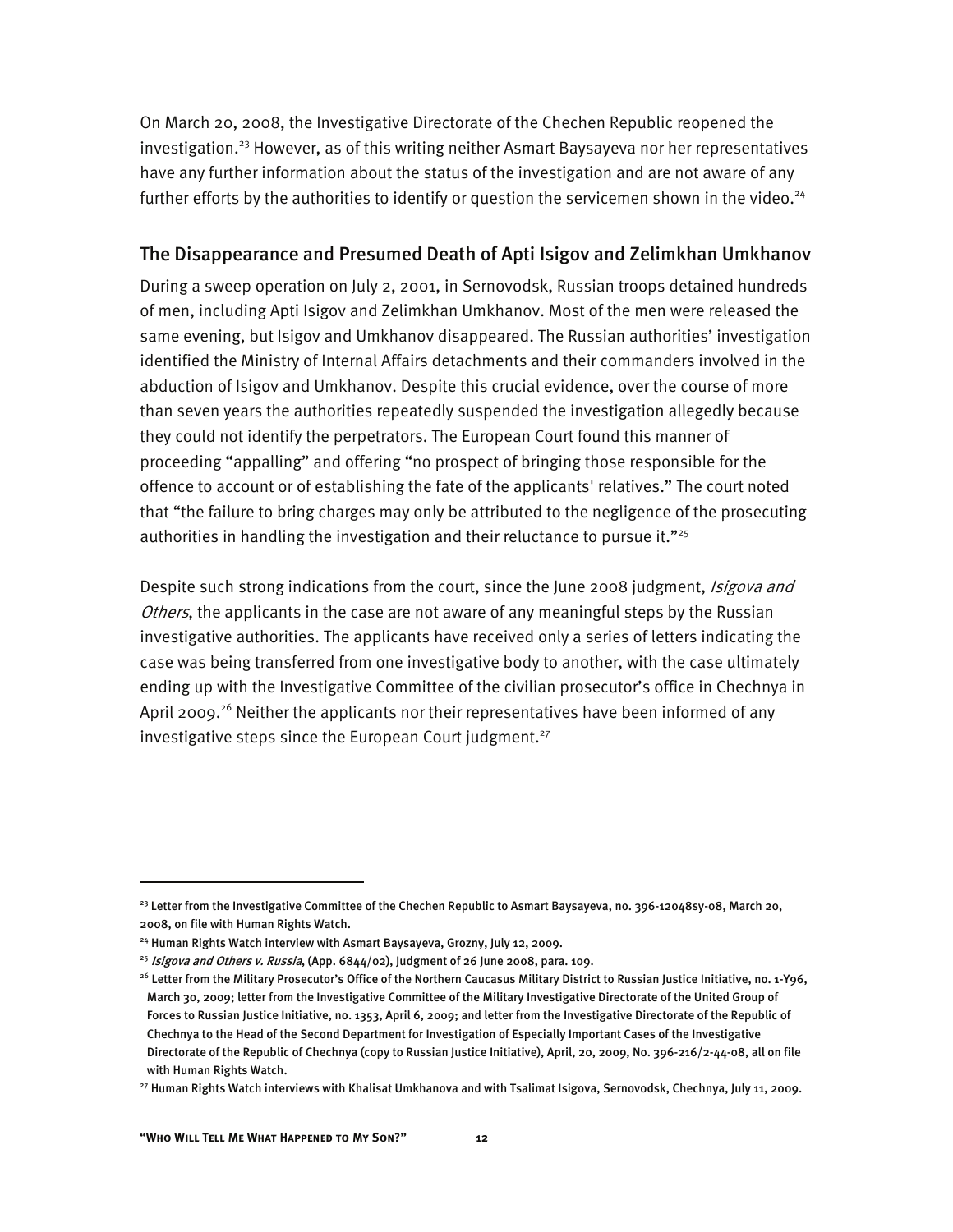#### The Disappearance and Presumed Death of Kharon and Magomed Khumaidov

In Akhiyadova v. Russia, the European Court found the Russian government responsible for the abduction and death of Kharon and Magomed Khumaidov.<sup>28</sup> On February 13, 2002, a group of armed military servicemen broke into the Khumaidovs' home in the village of Makhketi. When the servicemen left, they took Kharon Khumaidov and his 25-year-old son, Magomed, with them. Witnesses observed that servicemen took the Khumaidovs to the building of the Federal Security Service (FSB) in Khatuni.

In August 2002, the prosecutor's office determined that servicemen of the  $45<sup>th</sup>$  regiment had been involved in the abduction. Despite this evidence and the July 2008 European Court judgment determining state responsibility for the disappearances, no perpetrators are known to have been identified. In response to a request for information sent by the Khumaidov family's representatives, in April 2009 the prosecutor's office of the Chechen Republic sent a pro forma reply indicating that the criminal case into the disappearance of the Khumaidovs was under the control of the prosecutor's office and under examination by investigators.<sup>29</sup>

\* \* \*

In at least four cases, the Russian government has disregarded or directly contested the European Court's findings. These include one case in which the court named a potential perpetrator, and another in which it named those in command responsibility for violations.

#### The Disappearance and Presumed Death of Khadzhi-Murat Yandiyev

While watching an evening news broadcast on February 2, 2000, Fatima Bazorkina saw footage of federal forces detaining her son, Khadzhi-Murat Yandiyev. The video showed Russian Army Colonel-General Alexander Baranov yelling at soldiers saying, "Come on, come on, come on, do it, take him away, finish him off, shoot him, damn it..." $30$  Russian servicemen are then seen leading Yandiyev away. He has not been seen since and his body was never found. In 2006, the European Court determined that the Russian government had illegally detained and killed Yandiev and had failed to conduct a proper investigation into his disappearance.

<sup>&</sup>lt;sup>28</sup> Akhiyadova v. Russia, (App. 32059/02), Judgment of 3 July 2008.

<sup>&</sup>lt;sup>29</sup> Letter from the prosecutor's office of the Chechen Republic to Russian Justice Initiative, no. 15-192-2009, April 21, 2009, on file with Human Rights Watch.

 $30$  Bazorkina v. Russia, (App. 69481/01), Judgment of 27 July 2006.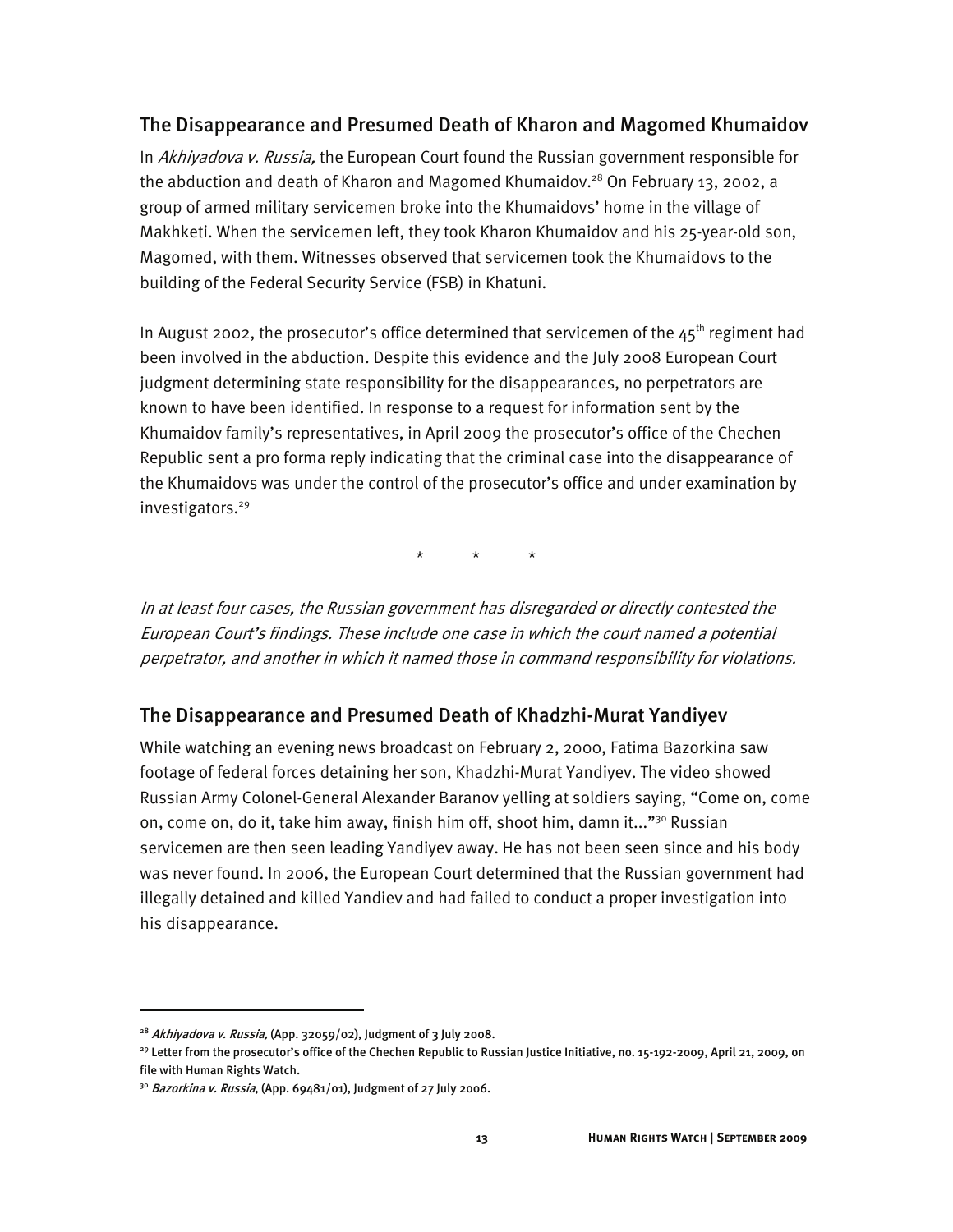In the more than three years since the European Court's judgment, the Russian authorities have refused to open an investigation into the actions of General Baranov and have on two occasions indicated that they do not respect the court's judgment. In a March 24, 2008 letter to Bazorkina's representatives, the military prosecutor's office concluded that during the 'preliminary' investigation into Yandiev's disappearance, "all violations of the European Convention, indicated in the Court's judgment [in Bazorkina v. Russia], have been rectified."<sup>31</sup> The letter did not explain this conclusion, nor did it explain why an investigation that has been ongoing for nearly seven years has failed to lead to the identification and punishment of the perpetrators or to locate Yandiev's body.

On February 20, 2009, Bazorkina's representatives wrote to the military investigative directorate responsible for the investigation into Yandiyev's killing, requesting that the authorities launch a criminal investigation into General Baranov's actions, which the court had found placed Yandiyev in a life-threatening situation.<sup>32</sup>

In its reply of April 3, 2009, however, the military prosecutor responded that "no evidence has been established during the investigation of potential involvement of Major-General A.I. Baranov in the abduction and killing of Kh-M.A. Yandiyev. In this connection, the request to launch a criminal investigation in relation to the latter [sic] has been denied."<sup>33</sup>

#### The Killing by Bombardment of Zara Isayeva's Son and Nieces

On February 4, 2000, a Russian military aerial and artillery bombardment of the village of Katyr-Yurt killed at least 46 civilians, including Zara Isayeva's son and three nieces, and wounded 53 others. Russian forces had declared the village a "safe zone" for people fleeing fighting taking place in other parts of Chechnya. In 2005, the European Court found two senior military officers, Major-General Yakov Nedobitko and Major-General Vladimir Shamanov, responsible for the operation, which involved the "massive use of indiscriminate weapons" and which led to the loss of civilian lives and a violation of the right to life. The court also found that the investigation into the operation had been inadequate. In particular, the court determined that government's decision to close the investigation, based on a February 2002 military experts' report concluding that the actions of the operational

ֺ

 $31$  Letter from the Military Prosecutor's Office of the United Group of Forces, no.  $3/1262$ , March 24, 2008, no.  $3/1262$ , on file with Human Rights Watch.

<sup>32 &</sup>quot;Whether [General Baranov's] words [to "finish off" Yandiev] were interpreted as a proper order within the chain of command is under dispute between the parties, but there can be no doubt that in the circumstances of the case the situation can be reasonably regarded as life-threatening for the detained person." Bazorkina v. Russia, para. 110; and Letter from Russian Justice Initiative to the Military Investigative Directorate of the United Group of Forces, no. M090220, April 20, 2009, on file with Human Rights Watch.

<sup>33</sup> Letter from the Military Investigative Directorate of the United Group of Forces to Russian Justice Initiative, no. 1342, April 3, 2009, on file with Human Rights Watch.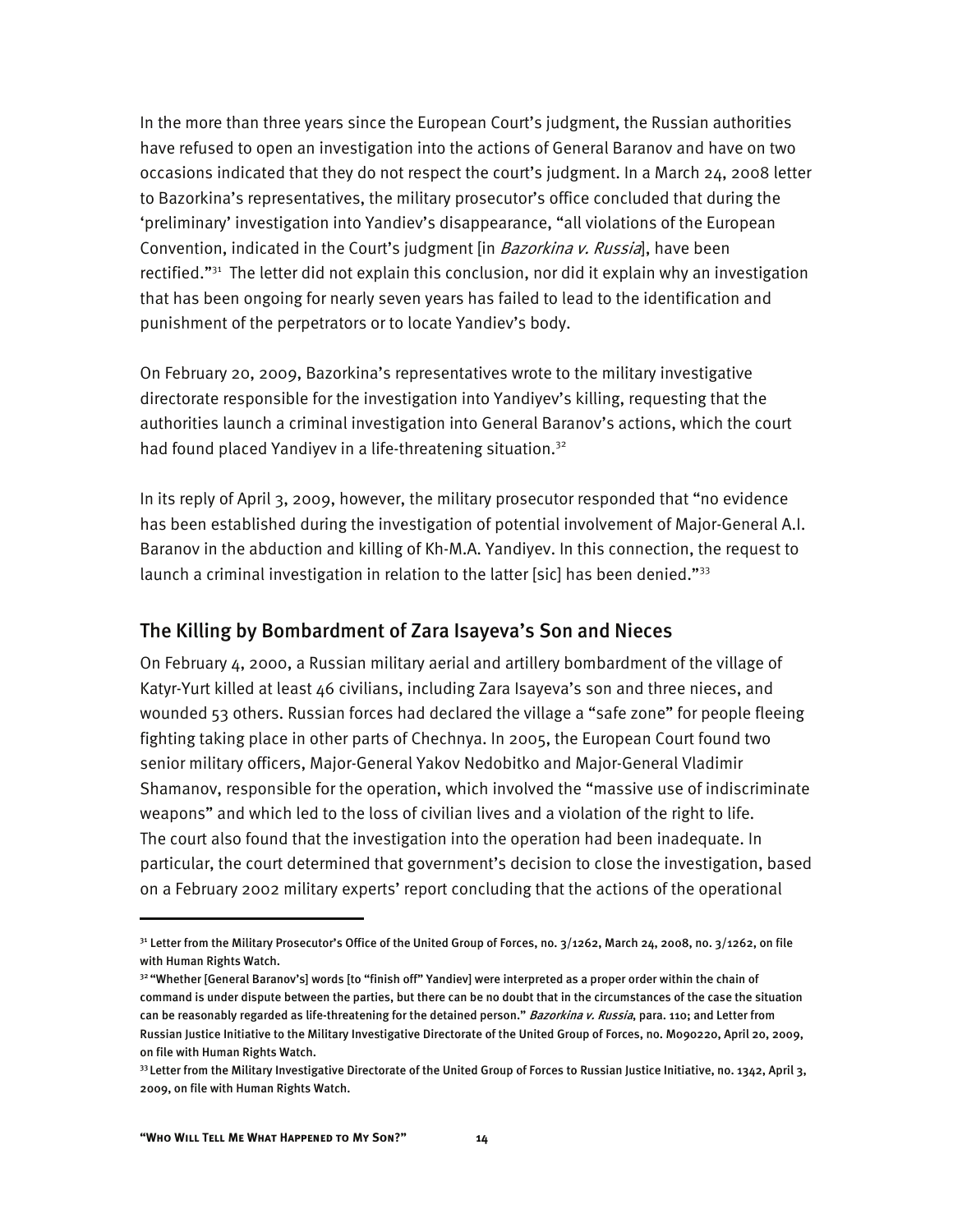command corps (including Nedobitko and Shamanov) were legitimate and proportionate to the situation, was not consistent with the materials of the investigation file.<sup>34</sup>

Following the European Court's judgment, in November 2005, the Russian authorities resumed the investigation into the operation in Katyr-Yurt, but closed it in June 2007, having found "no evidence of a crime." None of the applicants in the case were informed about the closure, and learned about it only after the government submitted a memorandum to the European Court in another application involving the same events and investigation.<sup>35</sup> On May 25, 2009 the Ministry of Defense announced that Lt. General Shamanov had been appointed commander of the airborne troops of the Russian Federation.<sup>36</sup>

#### The Killing of Khalid Khatsiyev and Kazbek Akiyev

Around noon on August 6, 2000 a Russian military helicopter opened fire, without apparent reason, at a car and a group of men who were mowing grass near the village of Arshty in Ingushetia (just across the border with Chechnya). Khalid Khatsiyev, a father of two, and Kazbek Akiyev, a father of four, were both killed in the attack. In its 2008 judgment, the European Court, unable to "perceive any justification for the use of lethal force in the circumstances of the present case" found that the Russian government had violated the victims' right to life.37

Despite the overwhelming evidence of Russian federal military personnel involvement in the attack, the military prosecutors' investigation established the identity of the federal pilots who participated in the attack only more than a year after the incident.<sup>38</sup> The identity of their superiors who had given the order to attack does not appear to have been established at all. Notably, in December 2001, the military prosecutor's office issued a decision to discontinue the criminal investigation into the actions of an official who had ordered the attack, without indicating whether the identity of that official had been established. Furthermore, the

<sup>&</sup>lt;sup>34</sup> Isayeva v. Russia, (App. 57950/00), Judgment of 24 February 2005, paras. 223-224.

<sup>&</sup>lt;sup>35</sup> Memorandum of the Russian Federation concerning application no. 27065/05, Abyeva and Others v. Russia, January 12, 2009, no. 14-2174-08, paras. 25 and 30. The case Abyeva and Others v. Russia, lodged with the European Court in 2005, concerns the same events in Katyr-Yurt as Isayeva v. Russia.

<sup>36</sup> Human Rights Watch, "Russia: Investigate General Who Got Promotion, European Court Found He Was in Command When Villagers Got Killed," Press Release, May 28, 2009, http://www.hrw.org/en/news/2009/05/27/russia-investigate-generalwho-got-promotion.

<sup>37</sup> Khatsiyeva and Others v. Russia, (App. 5108/02), Judgment of 17 January 2008, para. 139.

 $38$  "Furthermore, despite the abundant evidence of the federal military personnel's involvement in the attack of 6 August 2000 and the killing of the applicants' two relatives, it does not appear that at the early stage of the investigation any meaningful efforts were made to establish the identity of the State agents who had given the order to attack the group of people including the applicants' relatives, or of those who had carried out the order. … The Court notes in this connection that it is highly unlikely that the identity of those involved in the operation of 6 August 2000 was unknown to the authorities or that it was impossible to establish it immediately thereafter." Khatsiyeva and Others v. Russia, para. 147.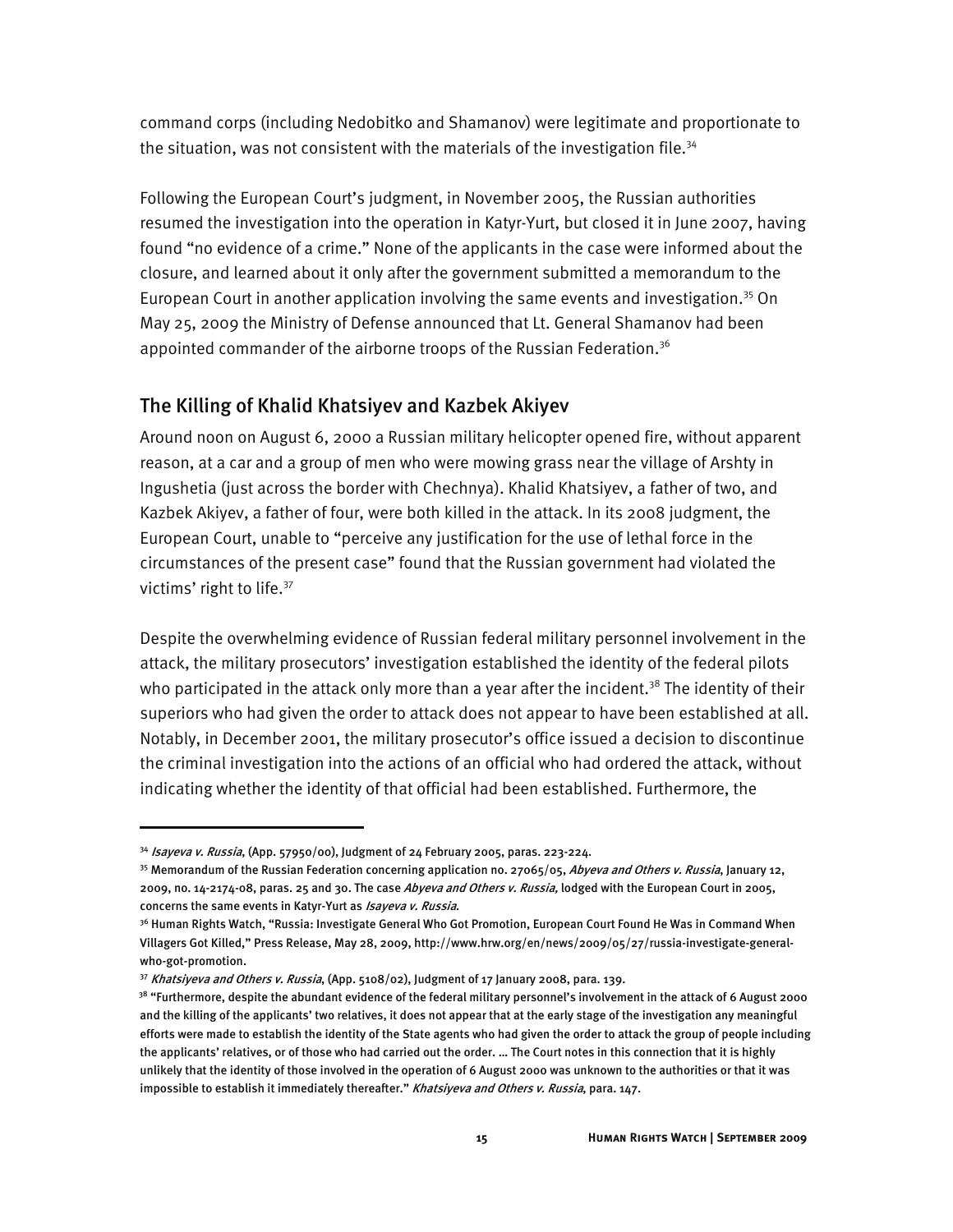decision ordered that the proceedings be discontinued on the sole ground that the circumstances justified the command to use lethal force; the decision made no assessment of that command nor did it provide any explanations.<sup>39</sup>

On March 30, 2009, the head of the Military Investigative Directorate under the United Group of Forces ordered all parts of the investigation into the killing of Khalid Khatsiyev and Kazbek Akiyev reopened. However, without explanation or justification, the investigator responsible for the case reopened only part of the investigation, leaving in place the 2001 military prosecutors' decisions to close the investigation into the pilots and their superiors.<sup>40</sup> In so doing, he ignored the European Court's extensive and strong language regarding the failure of the investigation to pursue the helicopter pilots and their superiors responsible for the attack that killed Khatsiyev and Akiyev.<sup>41</sup>

In a letter to the applicants' legal representatives, the investigator indicates his intent to pursue a few procedural steps only, based on his belief that "*part* of the Court's findings in [the] Khatsiyeva and Others v. Russia [judgment], can be confirmed," namely the procedural failures to grant any of Khatsiev's relatives victim status in the criminal investigation; the absence of a forensic ballistic examination; and the failure to exhume the bodies of the victims for forensic medical tests.42

The investigator then suspended the investigation on April 30, 2009, the same day as his letter to the applicants' representatives indicating the decision to reopen the investigation, although this letter did not inform them of his decision to suspend. The applicants learned of the suspension only in a May 14, 2009 in a letter from the Military Prosecutor's Office of the United Group of Forces.43 At least two of the victims' relatives were interrogated by investigators during this brief resumption of the investigation, although the purpose of the interrogations was not clear to them, given the strength of the existing evidence.

The status of the investigation since the April 30 suspension is not known to the applicants or their representatives.44 One of Khalid Khatsiev's brothers, Nasip Khatsiev, told Human Rights Watch, that he and his family are still waiting for real results of the investigation: "The European Court judgment came in January 2008. ... We rather hoped for justice to be

<sup>39</sup> Khatsiyeva and Others v. Russia, paras. 76 and 147.

<sup>4</sup>º Letter from the Military Investigative Directorate of the United Group of Forces to Russian Justice Initiative, no. 1773, April 30, 2009, on file with Human Rights Watch.

 $41$  Ibid.

<sup>42</sup> Emphasis added. Ibid.

<sup>43</sup> Ibid.; and Military Prosecutor's Office of the United Group of Forces, no. 3/2069, May 14, 2009.

<sup>44</sup> Human Rights Watch interview with Nasip Khatsiev, brother of Khalid Khatsiyev, and Zalina Khayauri, widow of Kazbek Akiev, Nazran, Ingushetia, July 8, 2009.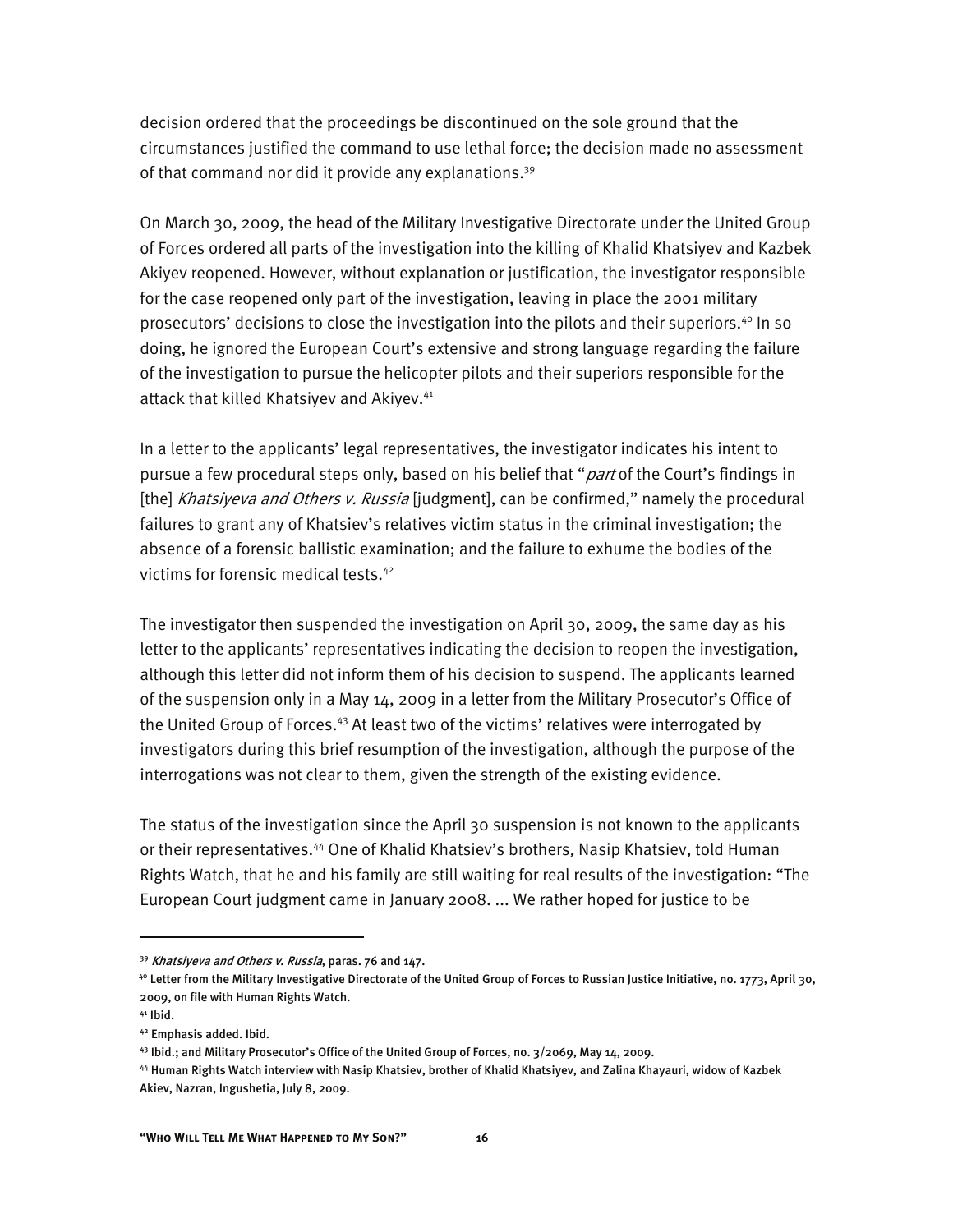restored. We hoped that those military servicemen who shot peaceful people from the helicopter be punished. Although it's clear what happened, ... nothing is being done."<sup>45</sup>

#### The Disappearance and Presumed Death of the Aziyev Brothers

In the case Aziyevy v. Russia, less than six months after the European Court decision, the Investigative Directorate of the Republic of Chechnya sent a letter to the Aziyev family flatly rejecting the European Court's findings.

On September 24, 2000, a group of eight military servicemen broke into Lech Aziyev's home, kicked and beat him, and then detained his two sons, Lom-Ali and Umar-Ali Aziyev. The Aziyev family has had no news of their two sons since. In its judgment the European Court held that servicemen were responsible for the disappearance and presumed death of Lom-Ali and Umar-Ali Aziyev, in violation of the right to life guaranteed by article 2 of the European Convention.46

The court strongly criticized the investigation, noting that the materials of the criminal investigation file "do not suggest any progress in more than seven years and, if anything, show the incomplete and inadequate nature of those proceedings," including a failure to identify and question servicemen at a nearby checkpoint, to identify whether any special operations had been carried out at the time of the disappearances, or to question witnesses.47 The court also concluded that "authorities' behavior in the face of the applicants' well-substantiated complaints gives rise to a strong presumption of at least acquiescence in the situation and raises strong doubts as to the objectivity of the investigation."48

In addition, the court held that the manner in which the Russian authorities dealt with the Aziyevs' complaints regarding the disappearance of their sons constituted inhuman treatment contrary to article 3 of the European Convention, that the brothers had been held in illegal detention, and that the family had not had access to an effective remedy for any of the violations.

<sup>45</sup> Human Rights Watch interview with Nasip Khatsiev.

<sup>&</sup>lt;sup>46</sup> Aziyevy v. Russia, (App.77626/01), Judgment of 20 March 2008, paras. 76 and 84.

<sup>47</sup> Aziyevy v. Russia, paras. 77, 78 and 93.

<sup>48</sup> Aziyevy v. Russia, para. 78.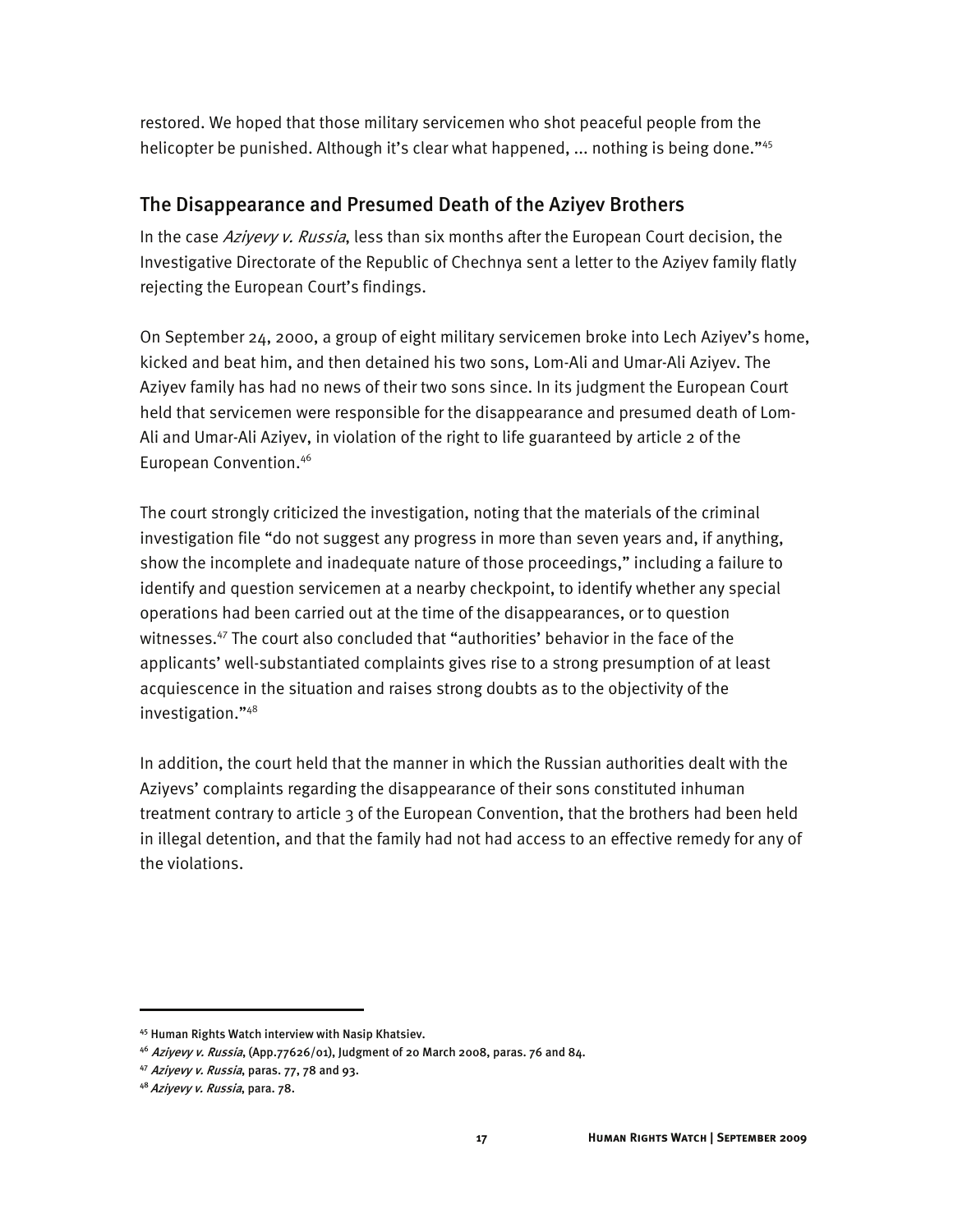However, in an April 29, 2009 letter to Lech Aziyev, the Investigative Directorate of the Republic of Chechnya flatly disputed the majority of the European Court's findings, stating:

- "The materials of the criminal case file do not confirm that representatives of federal forces violated L-A. L. Aziyev's and L-U L. Aziyev's [the brothers] right to life;"
- The investigation had been effective and in accordance with European Convention standards because it had involved "numerous inquiries and requests through all force structures located on the territory of the [Chechen] republic, with the aim of identifying the persons responsible for the crime;"
- "The materials of the criminal case file do not confirm that [the brothers] L-A. L. Aziyev [and] Y-A. L. Aziyev or [the father, Lech Aziyev] were subject to treatment in violation of Article 3 of the Convention from the side of the government;" and
- "As confirmed by the materials of the criminal case file, governmental organs of the Russian Federation did not impede the applicants' right to effective remedy."49

While the letter rejects the Court's findings, including the fact that federal forces were responsible for the disappearance and presumed death of the Aziyev brothers, it also stated that the investigation had been resumed on March 3, 2008 and listed a number of investigative measures being undertaken to find the missing Aziyev brothers and "identify those responsible for the crime."<sup>50</sup> Since the February 2009 letter neither the Aziyevs nor their representatives have received any information from the authorities about the results of the investigation. Zulai Aziyeva, mother of the Aziyev brothers, told Human Rights Watch that she and her husband continue to hope for resolution in the case: "I want my sons back. That's all we need. ... This is about our children. We're two elderly people. We're all alone. ... We want our boys—or at least to know what happened to them. We want this torment to be over."51

<sup>49</sup> Letter from the Investigative Directorate of the Republic of Chechnya to Lech Aziyev, no. 396-216/2-54-07, February 19, 2009, on file with Human Rights Watch.

<sup>50</sup> Ibid.

<sup>51</sup> Human Rights Watch interview with Zulai Aziyeva, Grozny, July 12, 2009.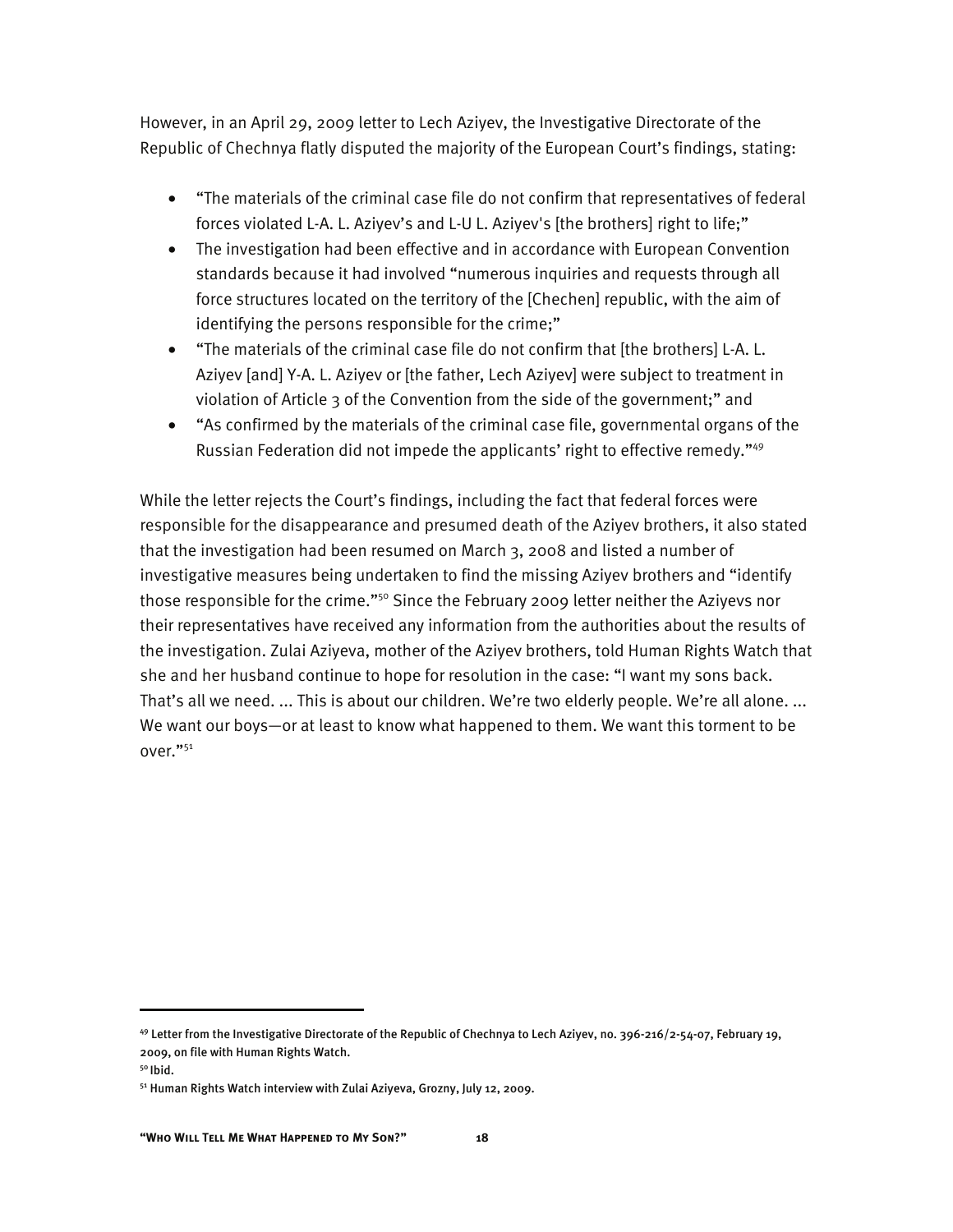#### **Ongoing Failure to Inform Aggrieved Parties about the Investigation**

The European Court has established that one of the elements of an effective investigation is the requirement to provide information to the victim's relatives about the investigation.<sup>52</sup> The court has confirmed this principle in cases from Chechnya, holding in virtually all cases that the Russian authorities have not to properly informed the applicants about the investigations. In at least 70 cases (as of September 24, 2009) concerning disappearances in Chechnya the European Court found that the government's conduct of its investigation and its superficial responses to the applicants' complaints and requests for information constituted inhuman treatment with respect to the applicants, contrary to article 3 of the European Convention.53

In *Bazorkina v. Russia*, the first disappearance case from Chechnya that it ruled on, the court noted that in response to Fatima Bazorkina's complaints, the Russian government mostly denied the government's responsibility for the disappearances, or simply informed Bazorkina that an investigation was ongoing. Taking the failures of the investigation and the indifferent response on the part of the government together, the court found that "the applicant suffered, and continues to suffer, distress and anguish as a result of the disappearance of her son and of her inability to find out what happened to him. The manner in which her complaints have been dealt with by the authorities must be considered to constitute inhuman treatment contrary to Article  $3.^{"54}$  The court echoed this language in more than 70 subsequent judgments.<sup>55</sup>

Despite the European Court's consistently strong language on this manner of inhuman treatment, applicants to the European Court interviewed by Human Rights Watch continue to receive no or largely *pro forma* information about investigations after the judgments became final, even after they submitted requests to the authorities for information. Many did not know whether the investigation was still ongoing or had been closed.

<sup>52</sup> McKerr v. United Kingdom, (App. 28883/95), Judgment of 4 May 2001, para. 157. See also Kukayev v. Russia, (App. 29361/02), Judgment of 15 November 2007, paras. 107-110.

 $53$  The European Court establishes such a violation in disappearance cases primarily in respect of the authorities' reactions and attitudes to the alleged crime when it is brought to their attention, not just the fact of a disappearance alone. See, inter alia, Bazorkina v. Russia, para. 139.

<sup>54</sup> Bazorkina v. Russia, para. 141.

<sup>&</sup>lt;sup>55</sup> See, for example, *Imakayeva v. Russia* (App. 7615/02), Judgment of 9 November 2006, para. 166.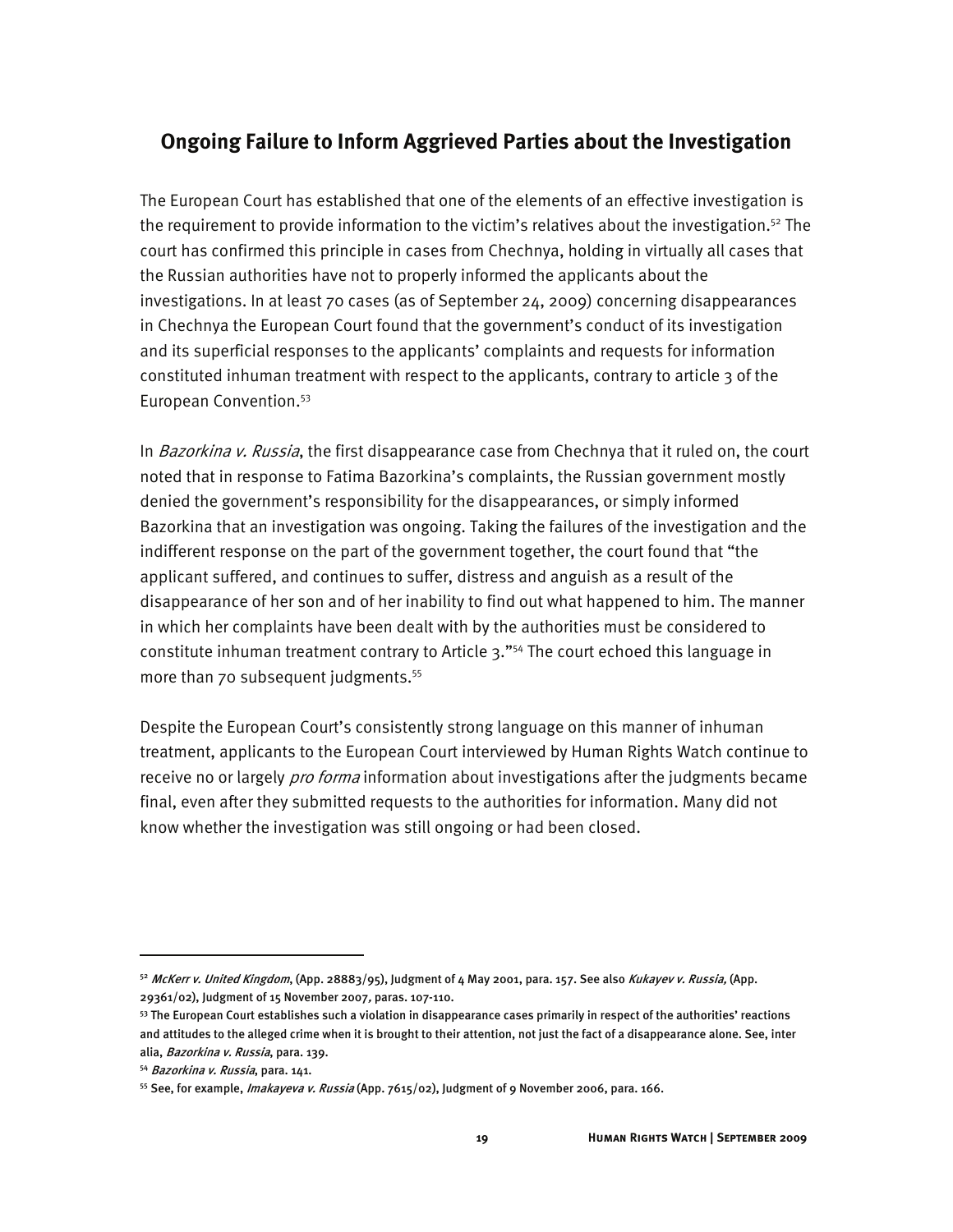#### Applicants Questioned but Given No Information

For example, in the case *Isayeva, Yusupova, and Bazayeva v. Russia*, the European Court found Russia responsible for the death of several of the applicants' relatives during an aerial attack on a civilian convoy in 1999.<sup>56</sup> The applicants became aware that the investigation had been reopened when they were summonsed for questioning in 2008, but have had no information about the investigation since. Human Rights Watch spoke to two of the applicants in the case. Medka Isayeva stated:

They invited me to come to [speak to military investigators at] Khankala once or twice. This was some time last year. ... They asked the same questions as before: what time it all happened, who was killed, where are they buried and so on. I don't know what happened since then. They said that they would call, but I never heard anything. I didn't receive any letters either.<sup>57</sup>

Zina Yusupova was asked similar questions by investigators in 2008, who were particularly focused on the time of the bombing and pressured her to state that it happened in late afternoon, rather than in early afternoon, as she recalls. She has had no news of the investigation since then.<sup>58</sup>

Eight other applicants interviewed by Human Rights Watch also stated that they had been questioned by investigators since the European Court judgments on their cases, but told Human Rights Watch that the interrogations simply repeated interrogations from the earlier investigations. They also received no substantive information or no information at all regarding ongoing proceedings in the investigation.<sup>59</sup> For example, according to Abubukar Gaitaev, whose brother was disappeared in January 2003, "They [the investigators] questioned me and the other family members, asking us how [Musa] had been abducted, what we had seen, if we had any information on his whereabouts, etc. It wasn't any different from the kinds of questions we had been asked at the first interrogations, years ago."<sup>60</sup>

Asmart Baysayeva, whose case includes a video depicting her husband being detained by federal forces, described to Human Rights Watch a recent interrogation, which was not only

 $56$  *Isayeva, Yusupova, and Bazayeva v. Russia*, (App. 57947/00, 57948/00, and 57949/00), Judgment of 24 February 2005.

<sup>57</sup> Human Rights Watch telephone interview with Medka Isayeva, July 30, 2009.

<sup>&</sup>lt;sup>58</sup> Human Rights Watch telephone interview with Zina Yusupova, July 30, 2009.

<sup>59</sup> Human Rights Watch interviews with Nasip Khatsiev, Nazran, July 8, 2009; Abubukar Gaitaev, Martan-Chu, July 11, 2009; Medina Akhmadova, Grozny, July 11, 2009; Umazh Ibragimov, Urus Martan, Chechnya, July 11, 2009; with Asmart Baysayeva, Grozny, July 12, 2009; Larisa Tovmirzayeva and Belita Dadayeva, Novye Atagi, Chechnya, July 12, 2009; and Lech Aziyev and Zulai Aziyeva, Grozny, July 12, 2009; and Human Rights Watch telephone interview with Fatima Bazorkina, July 30, 2009. 60 Human Rights Watch interview with Abubukar Gaitaev, Martan-Chu, July 11, 2009.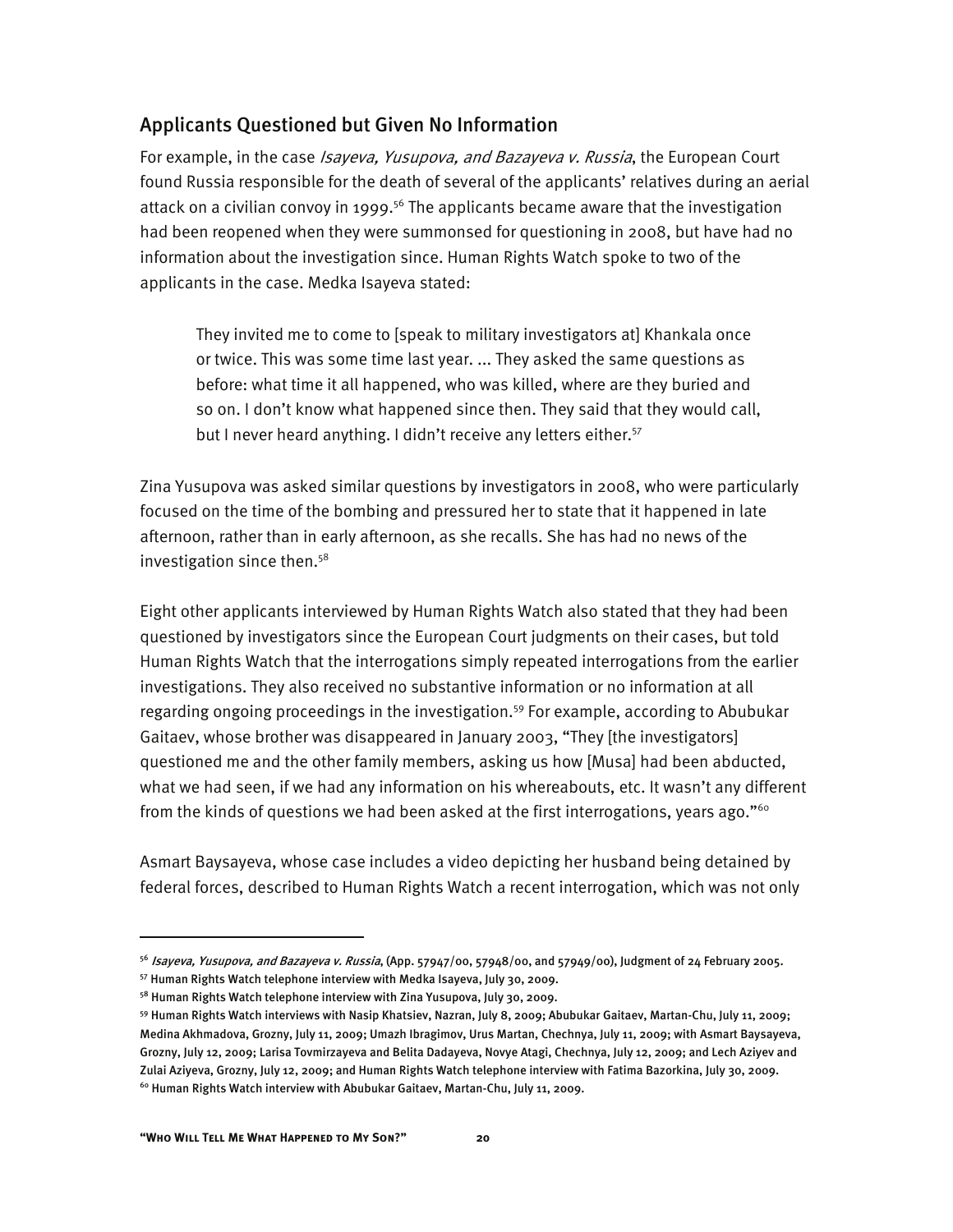perfunctory, but humiliating, suggesting that her husband had voluntarily absconded, perhaps even with another woman:

They asked all the old questions. 'Where did my husband go? Did he have another wife? Could he simply have run off with a mistress?' They've been asking me those questions for nine years... This is the tenth investigator I've been talking to, and every time the case is assigned to a new investigator I realize that he hasn't even watched the video of my husband [being detained by] Russian servicemen, which is part of the case file. ... What am I still hoping for? All I want is for those servicemen—their faces are all on that video ... - to be brought here and interrogated.<sup>61</sup>

In other cases, investigators have not contacted applicants at all following the judgments, either to summon them for questioning or to inform them of the status of the investigation. Zainap Tangiyeva, whose mother, father, and uncle were killed in 1999 during a massive sweep operation in the Staropromoslovsky district of Grozny, has had no information from investigators more than one year since her judgment became final.<sup>62</sup> "When the judgment was passed, it was a very good feeling," she told Human Rights Watch. "It was important to know that Russia was found responsible and that the authorities are required to investigate the crime. But, the authorities never contacted me about [the investigation]. No officials have contacted me, no new investigation seems to be happening. The prosecutor's office has not been in contact with me even once since the judgment came."<sup>63</sup>

#### No Meaningful Response or No response to Information Requests

In numerous cases, applicants and their representatives have sent requests for information to investigators and prosecutors, yet have received only formalistic responses or no response at all.

Russian Justice Initiative (RJI), an organization representing victims in dozens of cases before the European Court, has submitted separate letters to relevant prosecutorial authorities in at least 19 cases, asking detailed questions about the progress of the investigation since the court judgments became final and requesting that the authorities take certain investigative measures, if they had not yet done so. $64$ 

 $\overline{a}$ 

<sup>&</sup>lt;sup>61</sup> Human Rights Watch interview with Asmart Baysayeva, Grozny, July 12, 2009.

<sup>&</sup>lt;sup>62</sup> Tangiyeva v. Russia, (App. 57935/00), Judgment of 29 November 2007.

<sup>63</sup> Human Rights Watch interview with Zainap Tangiyeva, Nazran, Ingushetia, July 8, 2009.

<sup>&</sup>lt;sup>64</sup> All of these case files were reviewed by Human Rights Watch. Letters from Russian Justice Initiative to investigative authorities in cases Akhiyadova v. Russia, on March 3, 2009; Akhmadova and Sadulayeva v. Russia, on March 3, 2009; Akhmadov and Others v. Russia, on March 3, 2009; Aziyevy v. Russia, on October 3, 2009; Bazorkina v. Russia, on January 11,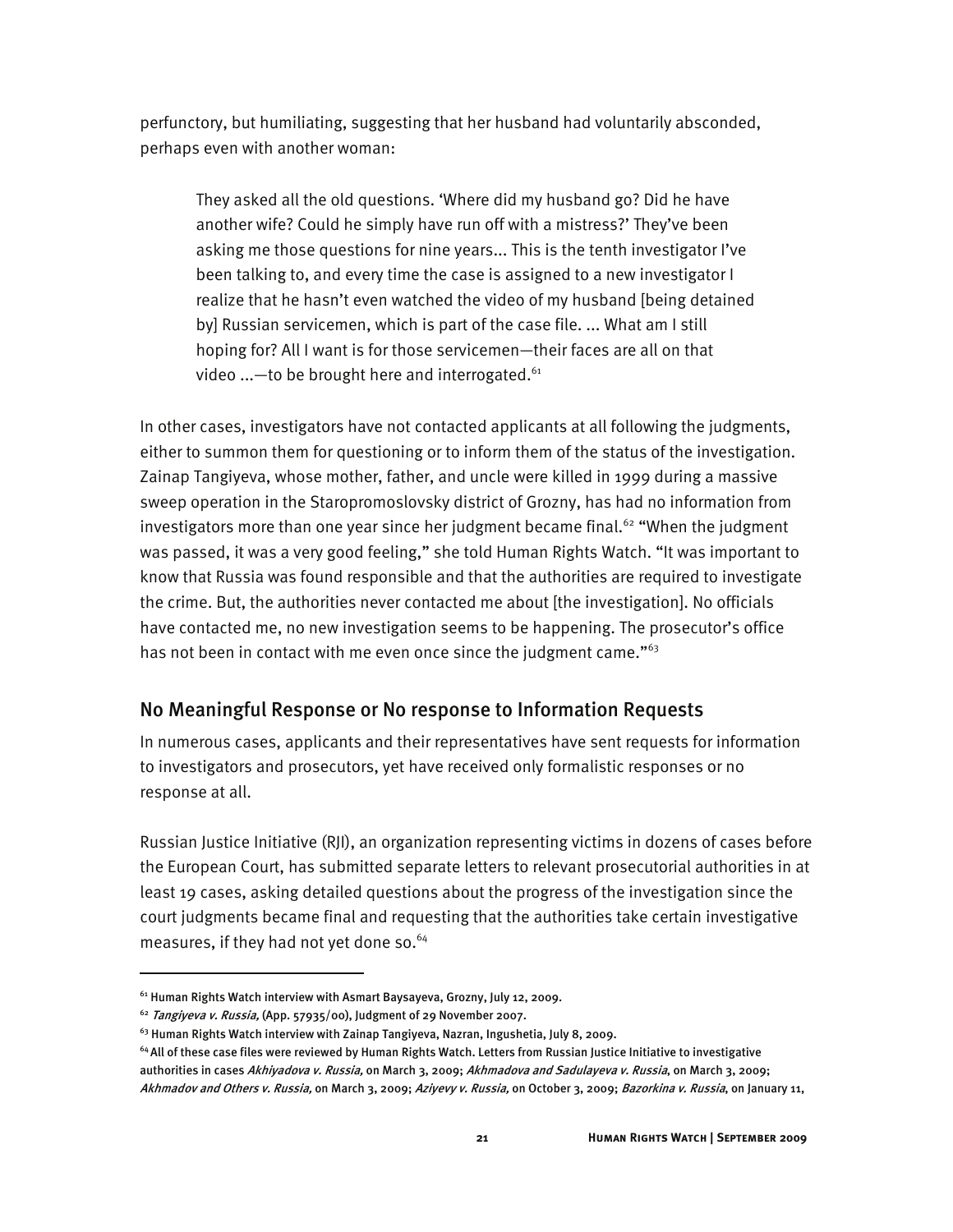In many cases, the authorities have not replied at all several months after the request was submitted.<sup>65</sup> With regards to 10 cases, the Prosecutor's Office of the Republic of Chechnya sent a one-page letter to RJI, informing the lawyers that the cases had been transferred to its Second Department and that the "progress and results of the investigation have been placed under the control of the prosecutor's office of the republic."66 The letter contained no other information about the investigation.

Even in cases in which the authorities have submitted several letters to the applicants and their representatives, a closer examination of the correspondence reveals that it contains little substantive information. For example, although investigators have sent a number of documents to the applicants and their representatives in *Utsaeva and Others v. Russia* concerning the disappearance of four men during a special operation in Novye Atagi in 2002, the letters either indicate that the case is with investigators or contain vague descriptions of investigative actions. Despite claiming that a "significant volume of investigative and other procedural measures," have been taken, the investigation has produced no results.<sup>67</sup> Belita Dadayeva, mother of disappeared Movsar Taisumov and an applicant in the *Utsaeva and* Others v. Russia case, told Human Rights Watch that she still awaits the investigation to reach a conclusion: "We are still waiting, hoping. ... [Our sons] have to be somewhere. Or their bodies. We cannot even bury them. If we could only do that it would at least give us peace. But there is nothing, no traces. And all I do is think of [my disappeared son] day after day, each and every moment."68

68 Human Rights Watch interview with Belita Dadayeva, Novie Atagi, Chechnya, July 12, 2009.

 $\overline{a}$ 

<sup>2008</sup> and February 20, 2009; Estamirov and Others v. Russia, on January 11, 2008 and April 30, 2009; Imakayeva v. Russia, on December 7, 2007 and April 30, 2009; Goygova v. Russia, on April 28, 2008 and March 16, 2009; Khadzhialiyev and Others v. Russia, on June 10, 2009; Khalidova and Others v. Russia, on June 10, 2009; Khatsiyeva and Others v. Russia, on March 11, 2009; Lyanova and Aliyeva v. Russia, on June 10, 2009; Magomadova and Iskhanova v. Russia, on June 10, 2009; Magomed Musayev and Others v. Russia, on June 10, 2009; Rasayev and Chankayeva v. Russia, on June 10, 2009; Tsurova and Others v. Russia, on June 10, 2009; Utsayeva and Others v. Russia, on March 3, 2009; Yusupova and Zaurbekov v. Russia, on June 10, 2009; and Zulpa Akhmatova and Others v. Russia, on June 10, 2009.

 $65$  This is the case for example in Khadzhialiyev and Others v. Russia, Khalidova and Others v. Russia, Lyanova and Aliyeva v. Russia, and Magomed Musayev and Others v. Russia.

<sup>&</sup>lt;sup>66</sup> As noted above, the Second Department is the Second Department for Particularly Important Crimes of the Investigative Committee of the Chechnya prosecutor's office. Letter from the prosecutor's office of the Chechen Republic to Russian Justice Initiative, April 21, 2009, no. 15-192-2009, on file with Human Rights Watch.

 $67$  "A significant volume of investigative and other procedural measures have been undertaken during the preliminary investigation. Among those, [the investigation has], through investigatory-operational means, undertaken measures to establish the whereabouts of military servicemen of the commandant's office of the district of Shali, who presumably could have participated in the special operation in the village of Novye Atagi on June 2, 2006, to establish to whom APCs with hull number "569," "1252," and "889" belonged, as well as vehicles of the brand UAZ-344, documents have been obtained from the central archive of security forces, all witnesses of the crime have been questioned. However, through the undertaken measures it has not been possible to establish the identity of those who committed the crime and the equipment that they used. The work to establish their identity continues." Letter from the Investigative Directorate of the Republic of Chechnya to RJI, no. 396-216/2-36-07, May 27, 2009, on file with Human Rights Watch.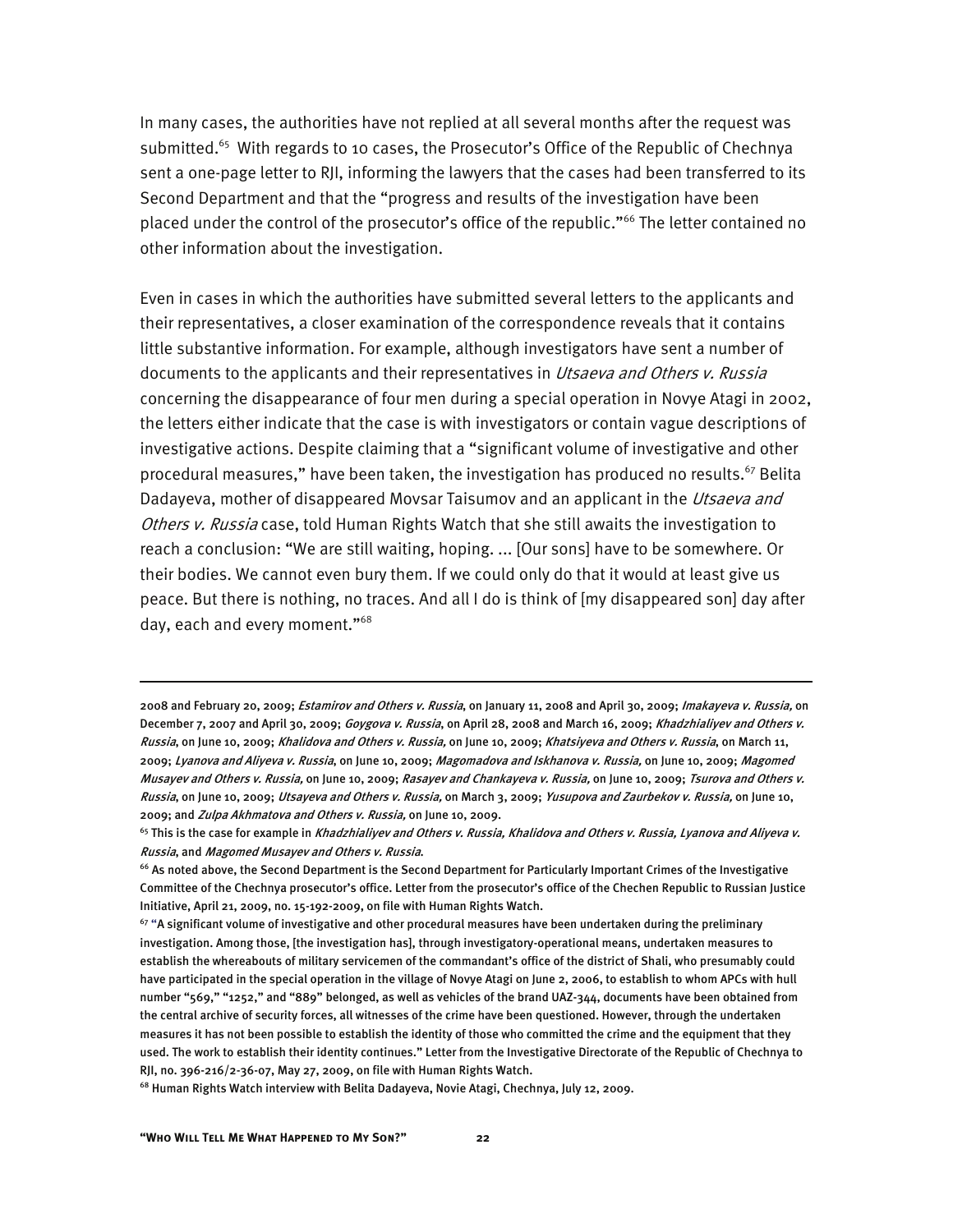On June 10, 2009, Russian Justice Initiative sent information request letters regarding five other cases, but to date has received no replies at all.<sup>69</sup> An applicant in one of these cases, Zara Khadzhialiyeva, whose two sons were detained and later killed by Russian forces, voiced her anger about the lack of an effective investigation to Human Rights Watch: "The investigation is not going anywhere. After the [European Court] judgment, nothing changed, no action has been taken. We are hoping for the killers to be found and punished. [It seems that] this [justice] system protects the criminals instead of punishing them."70

The Russian government's continued inability or unwillingness to conduct meaningful investigations and to provide substantive responses to the inquiries of the victims' relatives represents not only a failure to implement European Court judgments, but also continued inhuman treatment of the applicants. The situation is further exacerbated by the government repudiating the European Court judgments and continuing to deny culpability for the violations in a number of cases, as described above.

<sup>&</sup>lt;sup>69</sup> Khatsiyeva and Others v. Russia; Rasayev and Chakankayeva v. Russia; Khadzhialiyev and Others v. Russia; Lyanova and Aliyeva v. Russia; and Magomed Musayev and Others v. Russia.

<sup>70</sup> Human Rights Watch interview with Zara Khadzhialiyeva, Samashki, Chechnya, July 12, 2009.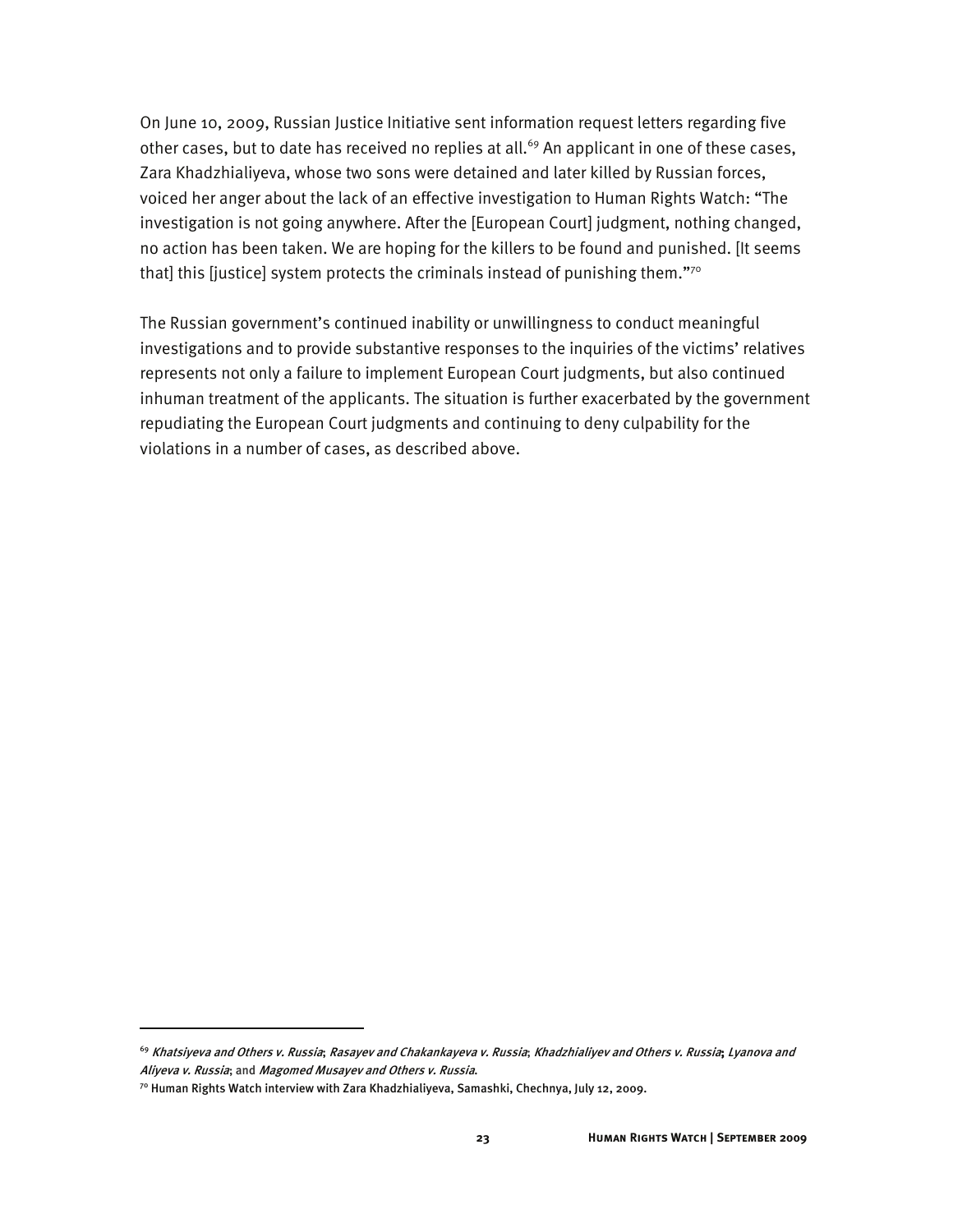# **Ongoing Failure to Provide Aggrieved Parties Access to the Criminal Case File**

Human Rights Watch found that in the vast majority of cases, Russian investigative authorities continue to deny European Court applicants access to the case file after the judgment has become final, in continued violation of the applicants' right to an effective remedy (article 13 of the European Convention).

#### The Importance of Access to the Case File

In all of its rulings concerning violations in Chechnya, the European Court has held that the applicants were deprived of effective remedies in respect of the various violations that they complained about. In many of these cases, the court has listed the authorities' refusal to grant the victim's relatives access to the case file in the criminal investigation as one of the reasons it considered the investigation ineffective and therefore failing to constitute an effective remedy.<sup>71</sup> In the case of *Gekhayeva and Others v. Russia*, for example, the court found that:

The applicants, having no access to the case file and not being properly informed of the progress of the investigation could not have effectively challenged the actions or omissions of the investigating authorities before a court... Accordingly, the Court finds that the remedy relied on by the Government was ineffective in the circumstances...72

One lawyer who has won several European Court cases against Russia explained to Human Rights Watch why access to the case file is crucial to ensure an effective investigation:

The investigative authorities regularly suspend the investigation of these cases, claiming that it has not been possible to identify the perpetrators. If we are not able to review the documents in these cases, we have no information about what measures the authorities have undertaken to investigate the disappearance. Without this information it becomes

1

<sup>&</sup>lt;sup>71</sup> See for example *Gekhayeva and Others v. Russia*, (App. 1744/04), Judgment of 29 May 2008, para. 107; *Takhayeva and* Others v. Russia, (App. 23286/04), Judgment of 18 September 2008, para. 95; and Karimov and Others v. Russia, (App. 29851/05), Judgment of 16 July 2009, para. 118. The European Court has also held in several cases that the Russian authorities' refusal to provide it with a copy of the criminal case file constitutes a violation of article 38, the state party's obligation to cooperate with the court. See for, Imakayeva v. Russia, para. 123.

<sup>&</sup>lt;sup>72</sup> European Court of Human Rights, *Gekhayeva and Others v. Russia*, para. 107.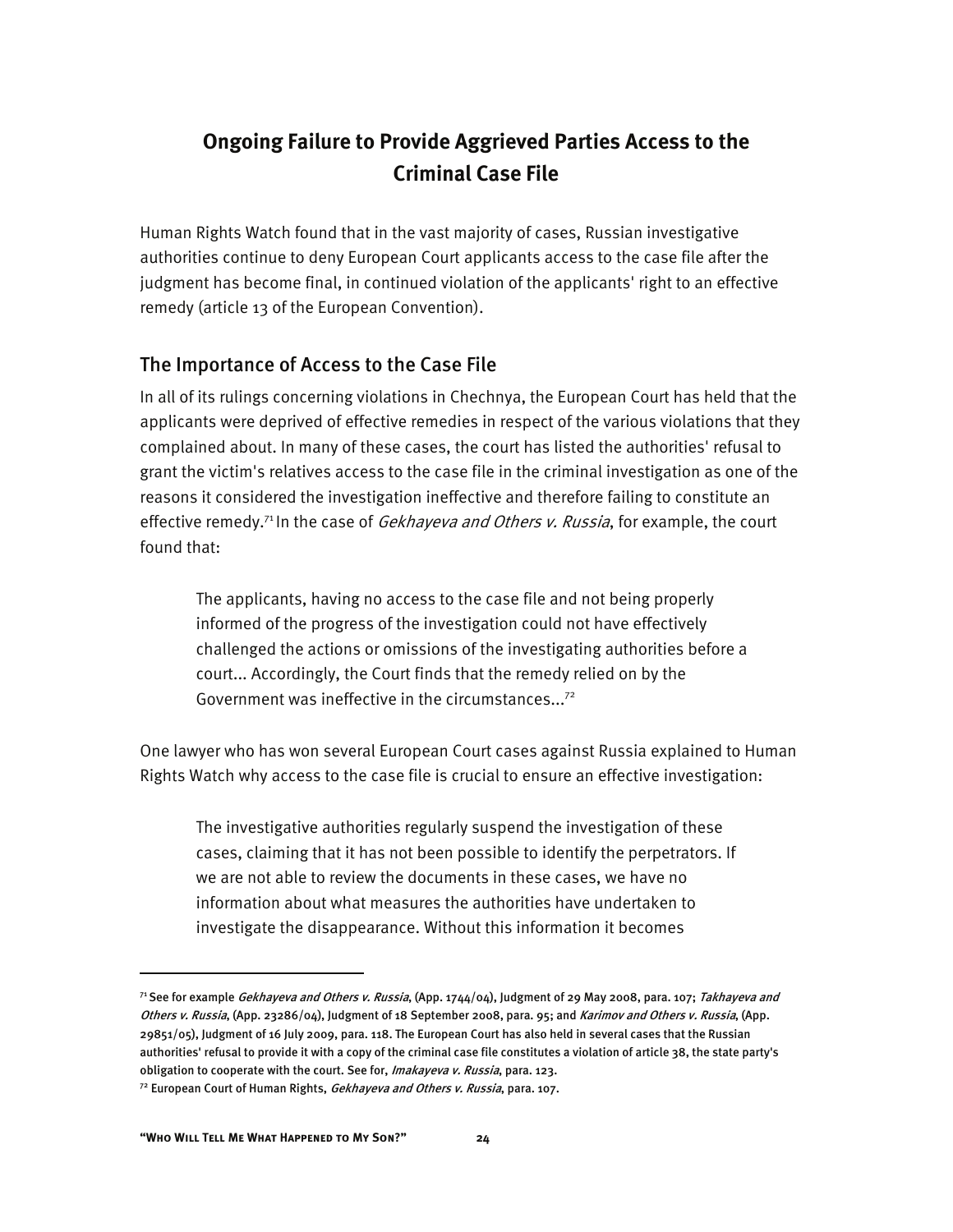impossible for us to challenge the decision to suspend the investigation and to point out to the court what other steps should have been taken.<sup>73</sup>

In the cases analyzed by Human Rights Watch, Russian investigating authorities, however, have consistently denied applicants access to the case file.

For example, in June 2008, Marzet Imakayeva and her lawyer went to the Shali district prosecutor's office in Chechnya to review the case file in the criminal investigation related to her husband's abduction by federal forces in June 2002.<sup>74</sup> Imakayeva told Human Rights Watch:

Last year I came to Chechnya from the United States [where I now live] and got access to my husband's case file. Together with my lawyer we started going over the file. We immediately saw that all the witness testimonies had been taken out of the case file, but we weren't even able to photograph anything because in about 15 minutes they took all the three volumes of the case file from us. The officials at the prosecutor's office were afraid of getting into trouble—they even told me that directly. An investigator, a young guy, started begging me, "If you photograph this they'll fire me right away!" And his boss was saying, "Why do you need this? You've already won your case. Leave this alone."

So, I returned to Chechnya this summer, once again, to ask for access to the case file. We've sent an official request and I'm now waiting for the answer. That's why I'm here.<sup>75</sup>

On April 30, 2009, Imakayeva and her lawyer submitted a written request to review the criminal case.<sup>76</sup> In a letter to Imakayeva's lawyer, the Investigative Directorate of the Republic of Chechnya replied:

In connection with the fact that the investigation in the criminal case has not concluded, in accordance with paragraph 2, article 42 of the criminal procedure code, the representatives of the applicants cannot review the

<sup>73</sup> Human Rights Watch interview with lawyer (name withheld), Moscow, July 29, 2009.

<sup>74</sup> Imakayeva v. Russia.

<sup>75</sup> Human Rights Watch interview with Marzet Imakayeva, Grozny, July 12, 2009.

 $^{76}$ Letter from Russian Justice Initiative to the Shali interdistrict investigative department, April 30, 2009, on file with Human Rights Watch.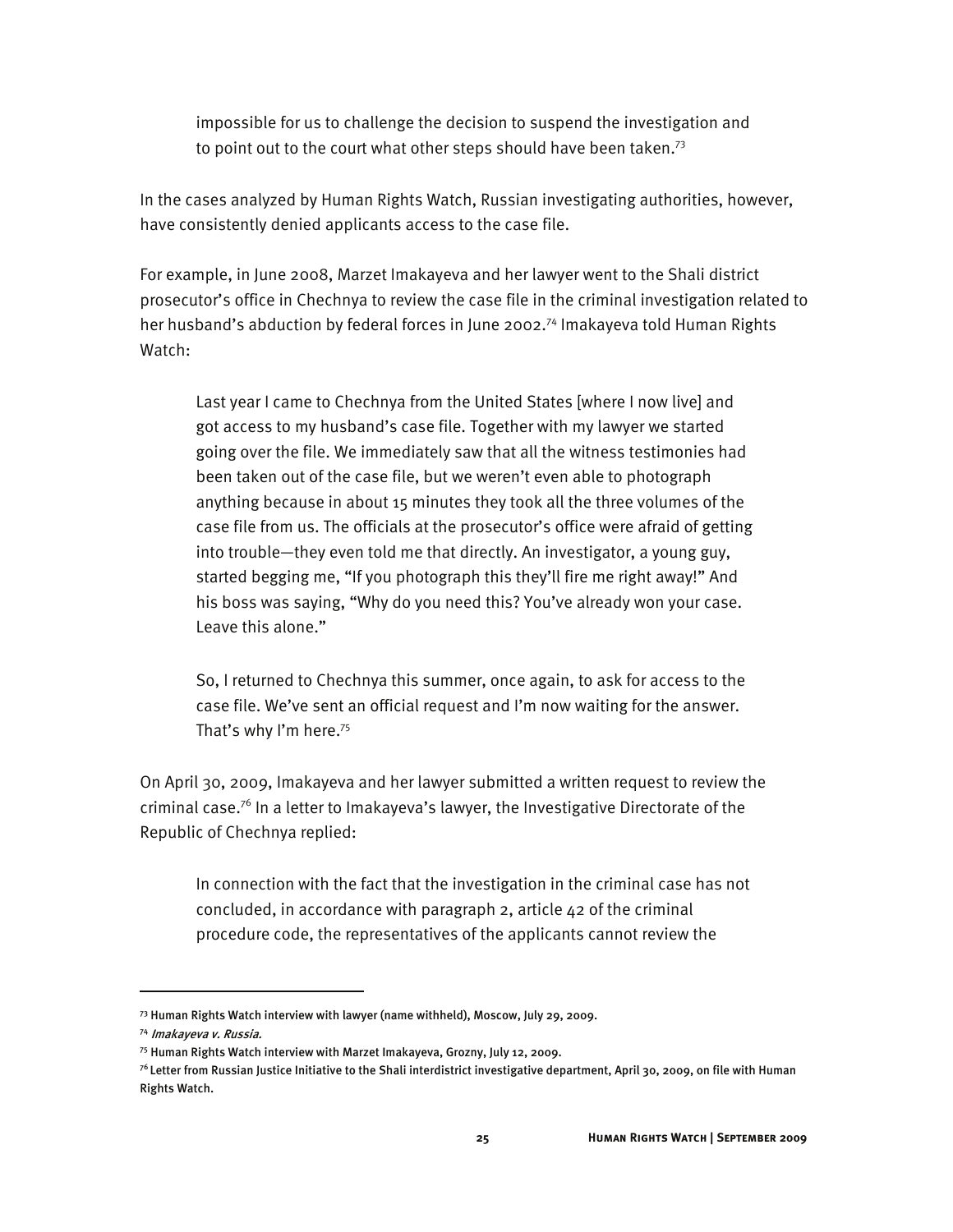materials of the criminal case in its entirety, and only with the protocols of investigatory measures undertaken with their participation. $77$ 

Russian legislation, however, does not provide an absolute prohibition on access to the case file before the investigation has concluded. Article 42 confirms the right of the aggrieved party to review the case file after the investigation has concluded, but, contrary to the investigator's claim above, it is silent on the issue of access to the case file during the investigation.<sup>78</sup> Article 161 of the criminal procedure code does stipulate that materials of the preliminary investigation should, as a default, not be divulged. However, the investigative authorities can provide access "in such volume, which they recognize as permissible, if such divulgence does not contradict the interests of the preliminary investigation and is not connected with a violation of the rights and lawful interests of the participants in the criminal court proceedings."79 The Russian authorities' blanket use of this provision to refuse any disclosure of the criminal case file has also been criticized by the European Court.<sup>80</sup>

For Marzet Imakayeva, the European Court judgment has not diminished her desperate efforts to learn the fate of her husband and son. She told Human Rights Watch, "If only I could be given the bodies of my husband and son, I could bury them. ... This is the one thing that I want now. I just want to know the truth. I'm ill all the time because of this torture of not knowing. ... I need the truth. Anything is better than this waiting."<sup>81</sup>

Human Rights Watch reviewed six additional cases in which applicants and their lawyers submitted written requests in 2007, 2008, and 2009 to review the criminal case file in cases decided by the European Court.<sup>82</sup> In four of the cases the authorities replied that it was not

:

 $\eta$  Letter from the Shali interdistrict investigative department to Russian Justice Initiative, May 27, 2009, on file with Human Rights Watch.

**<sup>78</sup>** Criminal Procedure Code of the Russian Federation, No. 174-FZ of December 18, 2001, with amendments, article 42.

 $^{79}$  Criminal Procedure Code of the Russian Federation, No. 174-FZ of December 18, 2001, with amendments, article 161.

**<sup>80</sup>** In Imakayeva v. Russia the European Court stated: "the provisions of Article 161 of the Code of Criminal Procedure, to which the Government refer, do not preclude disclosure of the documents from a pending investigation file, but rather set out a procedure for and limits to such disclosure." Imakayeva v. Russia, para. 123. Several lower courts have also held that the investigating authorities have been too restrictive in denying victims access. On August 1, 2005, for example, the Urus-Martan city court declared that the prosecutor had acted negligently in the case of I. Sagayev and ordered the prosecutor's office to facilitate Sagayev's access to the criminal case file: "The Court is of the opinion that I. Sagayev, in criminal case 6121, has the right to complain about actions (omissions) and decision made by the investigator and prosecutor. This right is one of the means of legal defense provided for by current legislation. In order to make use of this right, however, I. Sagayev should receive information about the progress of the investigation in the current criminal case. He can only receive the necessary information by reviewing the material of the criminal case." Urus-Martan city court, Decision on redress of grievance, decision of August 1, 2005, on file with Human Rights Watch.

<sup>81</sup> Human Rights Watch interview with Marzet Imakayeva, Grozny, July 12, 2009.

<sup>&</sup>lt;sup>82</sup>Russian Justice Initiative submitted letters to investigative authorities in the following ECHR cases: Akhiyadova v. Russia, on March 3, 2009; Aziyevy v. Russia, on October 3, 2008; Bazorkina v. Russia, on January 11, 2008 and on February 20, 2009;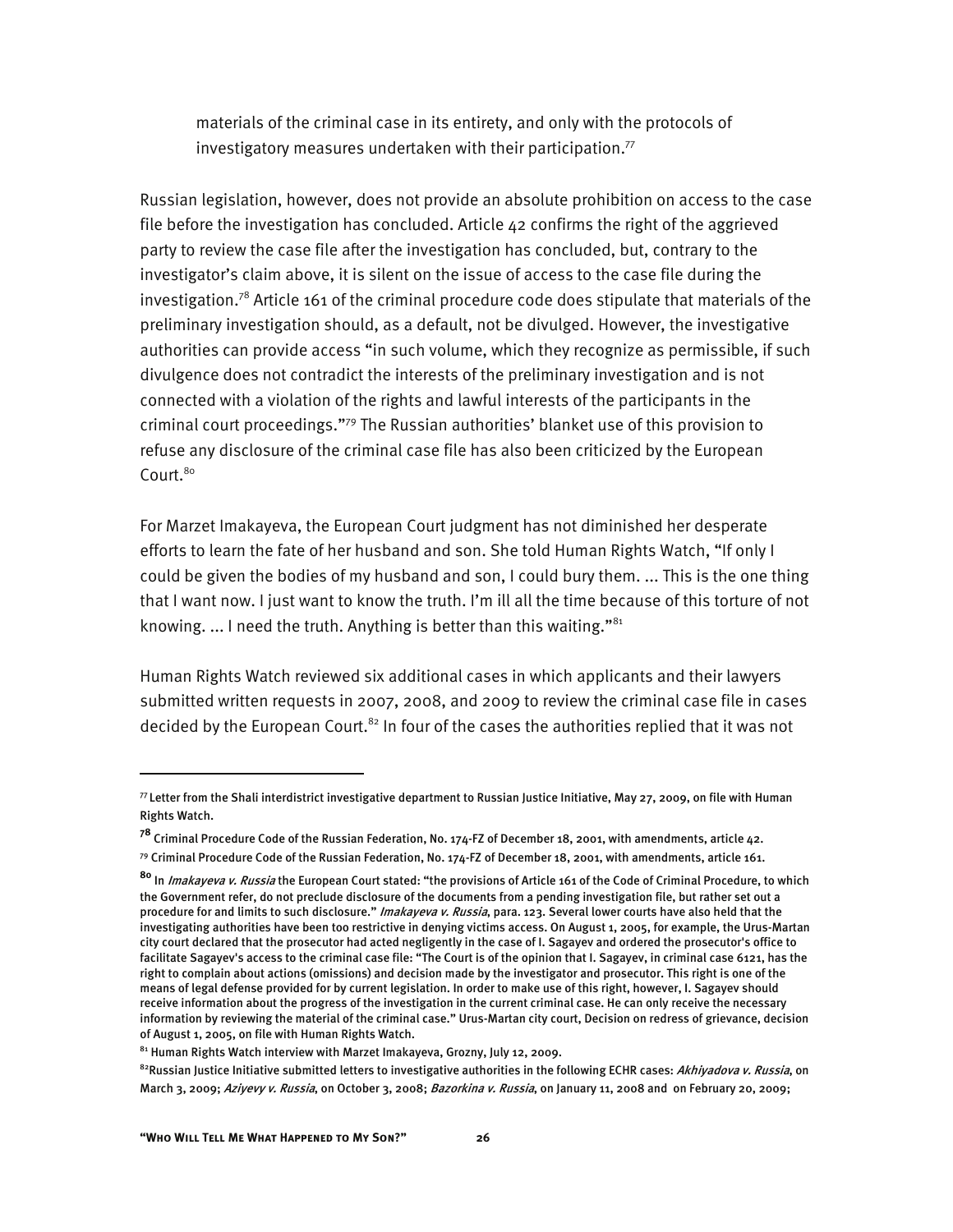possible for the applicants to review the criminal case file before the conclusion of the investigation. In the two other cases the authorities completely ignored the applicants' request to review the case file. $83$ 

On July 28 and August 3, 2009, applicants and lawyers resubmitted requests to review the case files. Four of these cases are being investigated by the Second Department of the Investigative directorate of the Chechnya Prosecutor's Office ("Second Department")<sup>84</sup> and two cases are under the jurisdiction of the Military Investigative Directorate.<sup>85</sup> On August 9, an investigator at the "Second Department" informed the lawyer in these cases the case that the requests had been denied. The lawyer told Human Rights Watch:

The investigator on the case recognized my name and called me yesterday [August 9] on the day that they were legally obliged to reply to my request. He told me that my request for access to the criminal case files had been denied. According to him, the investigation in all the cases had been suspended and there is no real investigation going on. Still, they deny us access. Now we have to go to the court to try to get access that way.<sup>86</sup>

It is not known as of this writing whether the requests for access were granted in the two cases being investigated by the military investigative directorate.

Estamirov and Others v. Russia, on January 11, 2008 and on April 30, 2009; Goygova v. Russia, on April 28, 2008 and on March 19, 2009; and Imakayeva v. Russia, on December 7, 2007 and on April 30, 2009. All letters on file with Human Rights Watch. <sup>83</sup> Letter from the prosecutor's office of the Chechen Republic to Russian Justice Initiative, no. 15-192-2009, April 21, 2009, on file with Human Rights Watch. Letter from the Investigative Directorate of the Republic of Chechnya to Lech Aziyev, no. 396- 216/2-54-07, February 19, 2009, both on file with Human Rights Watch.

<sup>&</sup>lt;sup>84</sup> Letters from Russian Justice Initiative to the Second Department for Investigation of Especially Important Cases of the Investigative Directorate of the Republic of Chechnya in the cases Lyanova and Aliyeva v. Russia, on July 28, 2009; Aziyevy v. Russia, on July 28, 2009; Gekhayeva and Others v. Russia, on August 3, 2008; and Akhiyadova v. Russia, on August 3, 2008. All letters on file with Human Rights Watch.

<sup>&</sup>lt;sup>85</sup>Letters from Russian Justice Initiative to the Military Investigative Directorate in the cases *Bazorkina v. Russia* and Baysayeva v. Russia, on August 3, 2009, on file with Human Rights Watch.

<sup>86</sup> Human Rights Watch interview with lawyer (name withheld), Moscow, August 11, 2009.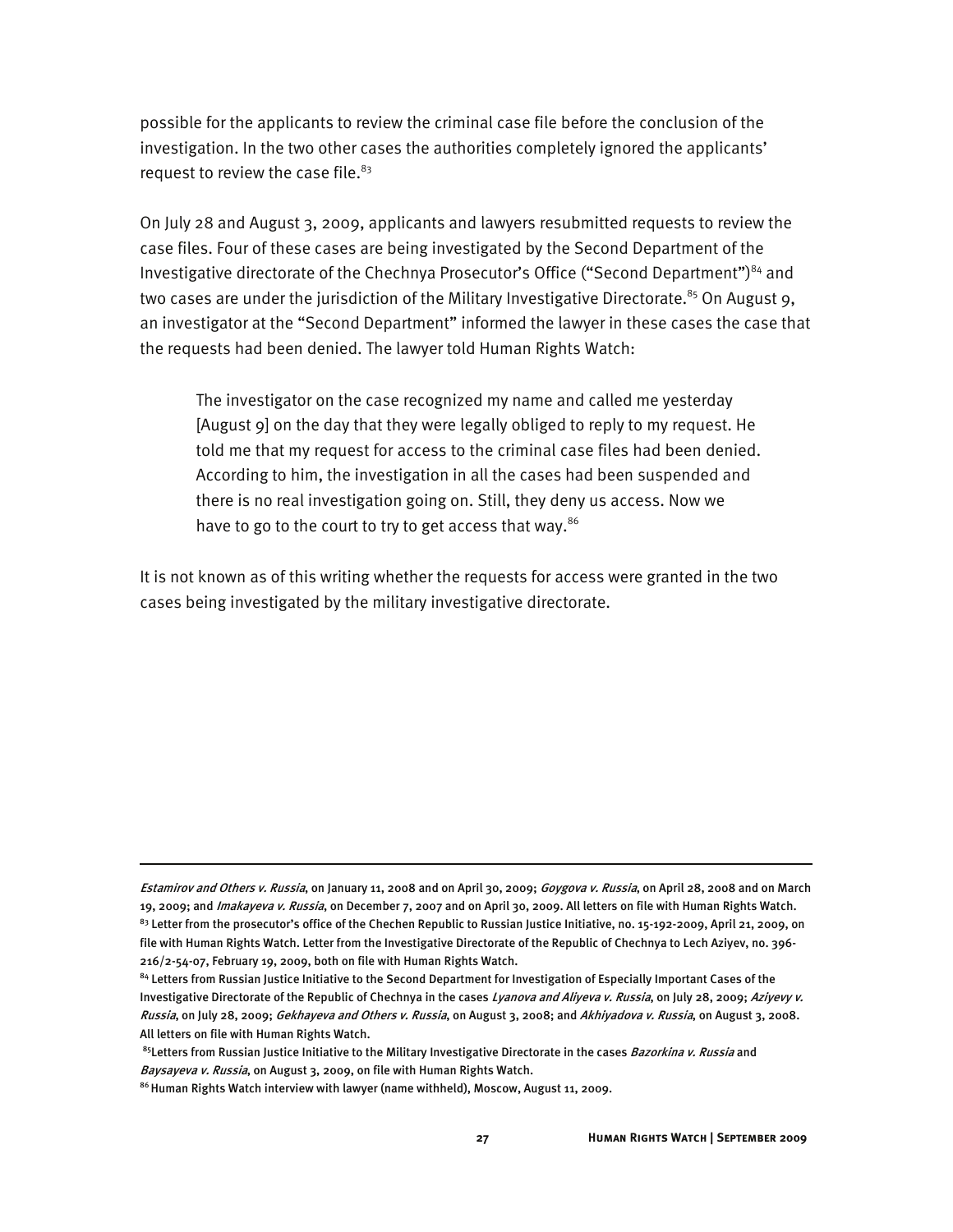#### **Legal Obstacles to Investigation**

In at least two cases, legal, jurisdictional, or bureaucratic obstacles have prevented an effective investigation and thereby proper implementation of European Court judgments.

#### Aziyevy v. Russia

In the investigation into the abduction in 2000, of the Aziyev brothers, the lack of replies from government structures and a secret order of the Ministry of Internal Affairs have prevented the investigation from establishing the identity of potential perpetrators. As noted above, in Aziyevy v. Russia, the European Court established that the investigation into the disappearances had been inadequate and that it had failed to undertake a number of essential steps:

Most notably, it does not appear that the investigation tried to identify and question the servicemen who had manned the roadblock to which the witnesses referred nor that they had tried to find out whether any special operations had been carried out at the applicants' place of residence on the night in question.<sup>87</sup>

According to a December 2008 letter from the Prosecutor's Office of the Republic of Chechnya to the Aziyev family's lawyers, the investigation had submitted several letters to various government structures, requesting information about possible special operations at the time of the abduction. The investigative authorities had not received any replies, however.<sup>88</sup>

The investigation also attempted to establish the identity of military servicemen manning the checkpoint near the Aziyev family's house. According to the same December 2008 letter, the investigative authorities had submitted a letter to the head of the Ministry of Internal Affairs in Mari-El, requesting the names of officers of the Mari-El riot police who served at checkpoint 13 in Grozny on the night that the Aziyev brothers were abducted.<sup>89</sup> The head of the Mari-El Ministry of Internal Affairs rejected the request, however, referring to an August

<sup>87</sup> Aziyevy v. Russia, para. 93

<sup>88</sup> Letter from the Prosecutor's Office of the Republic of Chechnya to Russian Justice Initiative, December 19, 2008, on file with Human Rights Watch.

<sup>&</sup>lt;sup>89</sup> During the war, check-points and police-stations in Chechnya were often manned by police units from other regions in Russia.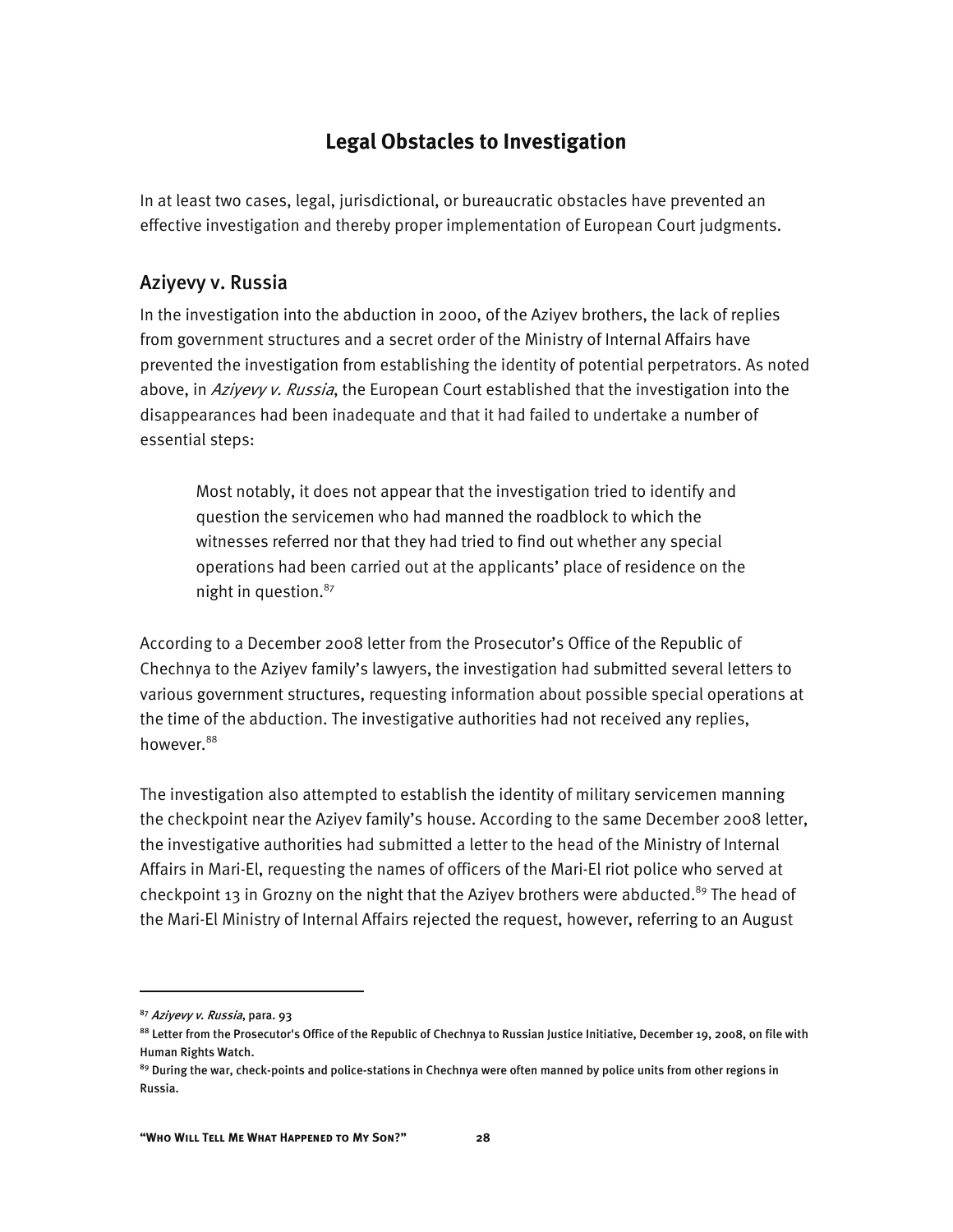25, 2007 Ministry of Internal Affairs order that allegedly prohibits the disclosure of personal information about officers participating in counter-terrorist and special operations.<sup>90</sup> The Aziyev family's lawyers have since attempted to obtain a copy of the August 25, 2007 order from the Ministry of Internal Affairs.<sup>91</sup> As of this writing, the Ministry has not replied. Despite these shortcomings, the investigative authorities again suspended the investigation into the Aziyev brothers' abduction on December 6, 2008.<sup>92</sup>

#### Imakayeva v. Russia

Russian military investigative authorities have refused to provide the civilian investigation with access to key information about likely perpetrators of the abduction of Marzet Imakayeva's husband in 2002, preventing an effective investigation and proper implementation of the judgment.

In 2002, Marzet Imakayeva's husband was abducted by military servicemen from his home in Novye Atagi. After having denied any state involvement in the abduction for more than two years, the military prosecutor's office in July 2004 admitted that Imakayev had been detained by the Federal Security Service (FSB) and that it had questioned the military servicemen who detained him. The authorities claimed, however, that the FSB had released Imakaeyev shortly after his detention and that his disappearance therefore was not connected to his detention. Based on this conclusion, the military prosecutor's office closed the investigation and canceled Imakayeva's status as a victim in the case, depriving her and her lawyers of the possibility to review the case file and the relevant testimonies. When the civilian prosecutor's office launched a new criminal investigation several months later, the military prosecutor's office refused to provide the civilian prosecutor with statements from the military servicemen who detained Imakayev.

In its judgment, the European Court referred to the civilian investigation's lack of access to these statements as one of the reasons for finding that the investigation had been inadequate and in violation of article  $2.^{93}$  In its supervision of Russia's implementation of

ֺ

<sup>90</sup> Order 750 dsp of the Ministry of Internal Affairs of the Russian Federation, August 25, 2007. Current legislation on antiterrorism operations in Russia contains the following provision: "Persons participating in the struggle against terrorism shall be protected by the State and shall be subject to legal and social protection." The legislation does not specify, however, what is meant by legal protection in this context. See Federal Law No. 35-FZ on Counteracting Terrorism (2006), article 20, http://www.legislationline.org/documents/action/popup/id/4365 (accessed August 13, 2009).

<sup>91</sup> Letter from Russian Justice Initiative to Minister of Internal Affairs R.G. Nurdaliyev, April 7, 2009, on file with Human Rights Watch.

<sup>92</sup> Letter from the Prosecutor's Office of the Republic of Chechnya to Russian Justice Initiative, December 19, 2008, on file with Human Rights Watch.

<sup>93</sup> Imakayeva v. Russia, para. 154.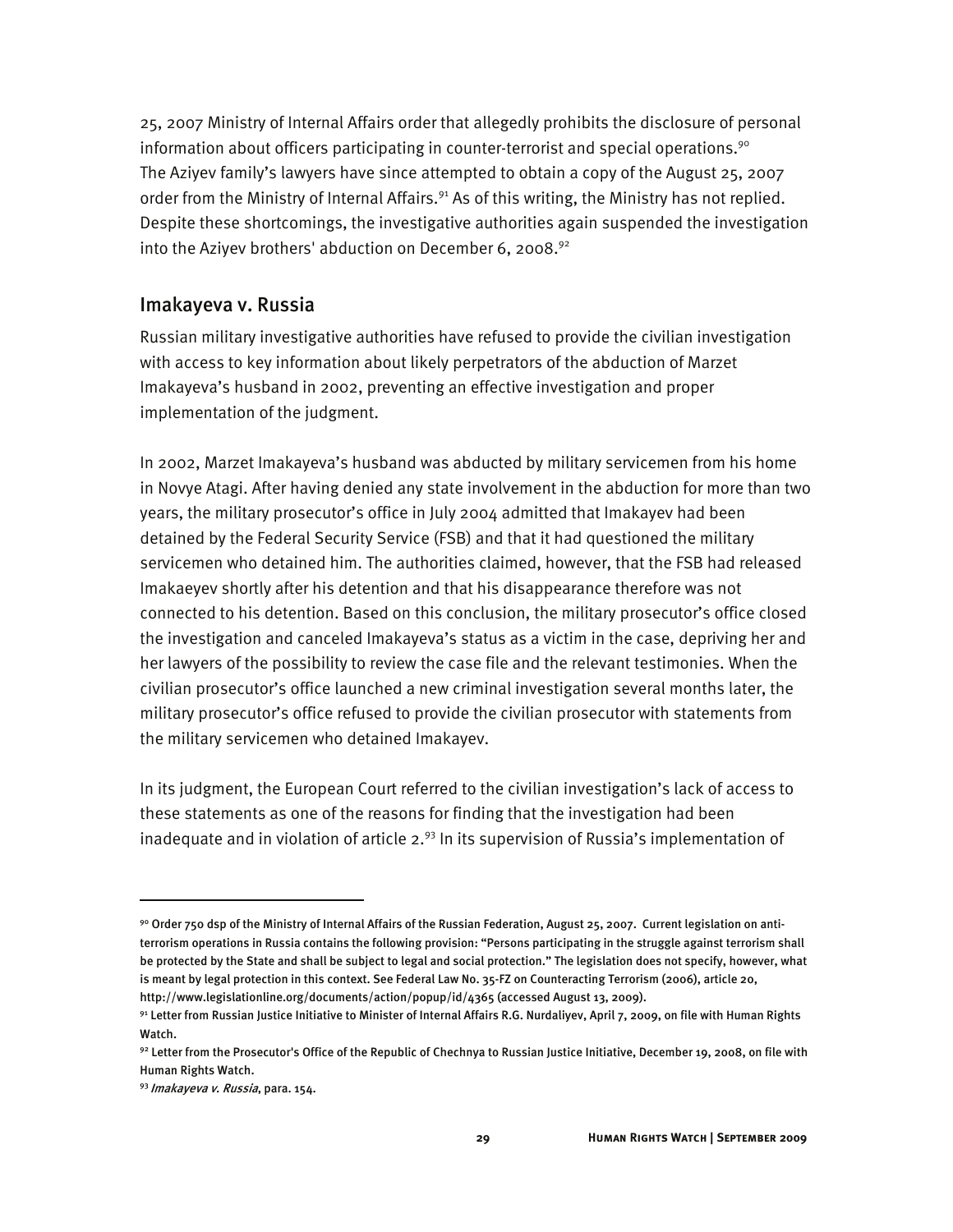European Court judgments on Chechnya, the Committee of Ministers of the Council of Europe has also pointed out this shortcoming.<sup>94</sup>

After the judgment became final, Imakayeva's representatives have on several occasions requested that the documents from the military investigation be joined to the current civilian investigation to allow the civilian investigator to access information related to Imakayev's detention.<sup>95</sup> Their requests have been forwarded from one government institution to another, with each institution denying responsibility.

On April 28, 2008, the Investigative Directorate of the Republic of Chechnya informed Imakayeva's lawyers that it was beyond its competence to join the case files because part of it was with the military investigative authorities.<sup>96</sup> In a letter of February 20, 2008, the Main Military Prosecutor's Office informed Imakayeva's lawyers that questions regarding the case should be directed to the Military Prosecutor's Office of the United Group of Forces.<sup>97</sup> On April 7, 2009, the Military Investigative Directorate of the United Group of Forces informed Imakayeva's lawyer that the case file had been transferred to the Main Military Prosecutor's Office in 2003, the very same office which in 2008 had said that all questions should be directed to the United Group of Forces, and that all questions should be directed to that office.<sup>98</sup> As a result of this bureaucratic roundabout the Russian authorities have still not provided the civilian investigative authorities with statements from the military servicemen who detained Said-Magomed Imakayev almost two and a half years after the judgment in the case became final and the European Court pointed to the lack of access to key statements as a serious shortcoming.

<sup>94</sup> Committee of Ministers of the Council of Europe, Information Document, "Actions of the security forces in the Chechen Republic of the Russian Federation," paras. 96-97.

<sup>95</sup> Letter from Russian Justice Initiative to the Prosecutor Office of the Shali district in the Republic of Chechnya and to the Main Military Prosecutor's Office, December 7, 2007 and Letter from Russian Justice Initiative to the Second Department for Investigation of Especially Important Cases of the Investigative Directorate of the Republic of Chechnya, March 3, 2009, both on file with Human Rights Watch.

<sup>96</sup> Letter from the Investigative Directorate of the Republic of Chechnya to Russian Justice Initiative, April 28, 2008, on file with Human Rights Watch.

<sup>97</sup> Letter from the Main Military Prosecutor's Office to Russian Justice Initiative, February 20, 2008, on file with Human Rights Watch.

<sup>98</sup> Letter from the Military Investigative Directorate of the United Group of Forces to Russian Justice Initiative, April 7, 2009, on file with Human Rights Watch.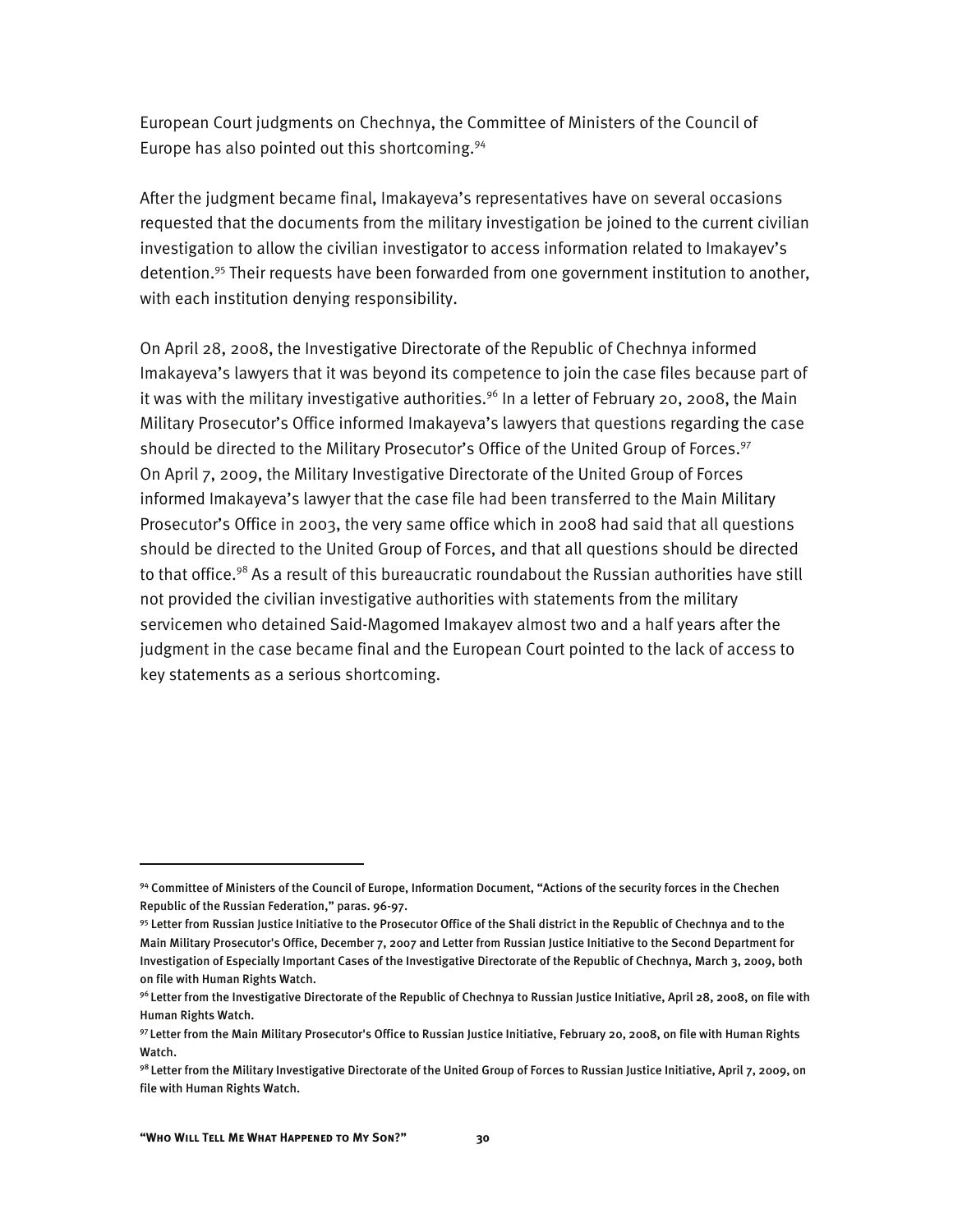#### **Recommendations**

#### To the Russian Government

- Without delay, bring ongoing investigations to meaningful conclusions by identifying and prosecuting perpetrators of violations found by the European Court;
- Without delay, initiate effective, objective, and thorough criminal investigations into the actions of persons named in European Court judgments as participating in or having command responsibility for operations in Chechnya that resulted in violations found by the Court. These include: Major-General Yakov Nedobitko, Major-General Vladimir Shamanov, and Colonel-General Alexander Baranov;
- Without delay, issue instructions to all prosecutor's offices and investigative directorates indicating that disregard or rejection of European Court findings violates Russia's obligations under the European Convention and is unacceptable;
- Issue instructions to all prosecutor's offices and investigative directorates specifying the relevant European Convention requirements for effective investigations and clear penalties for those who do not abide by these requirements;
- Provide families with all information as to the fate and whereabouts of the disappeared. This should include the immediate creation of a coordinated and effective system to identify all remains, including through the identification and exhumation of burial sites;
- Ensure that victims and aggrieved parties receive up-to-date and complete information about the investigation, in conformity with their rights under the European Convention, through:
	- o re-iterating investigators' and prosecutors' obligation to properly inform aggrieved parties about the investigation;
	- o issuing instructions to all prosecutor's offices and investigative committees to allow victims or their legal representatives as much access as possible to review case files and copy documents;
	- o revising article 42 of the criminal procedure code to explicitly allow victims and aggrieved parties to have full access to the investigative materials of suspended criminal cases;
	- o revising article 161 of the criminal procedure code, which the European Court has criticized as being too restrictive, to clarify the circumstances in which information from the preliminary investigation may be divulged, with a view towards making investigations effectively subject to public scrutiny, as the European Court has determined necessary for an effective investigation;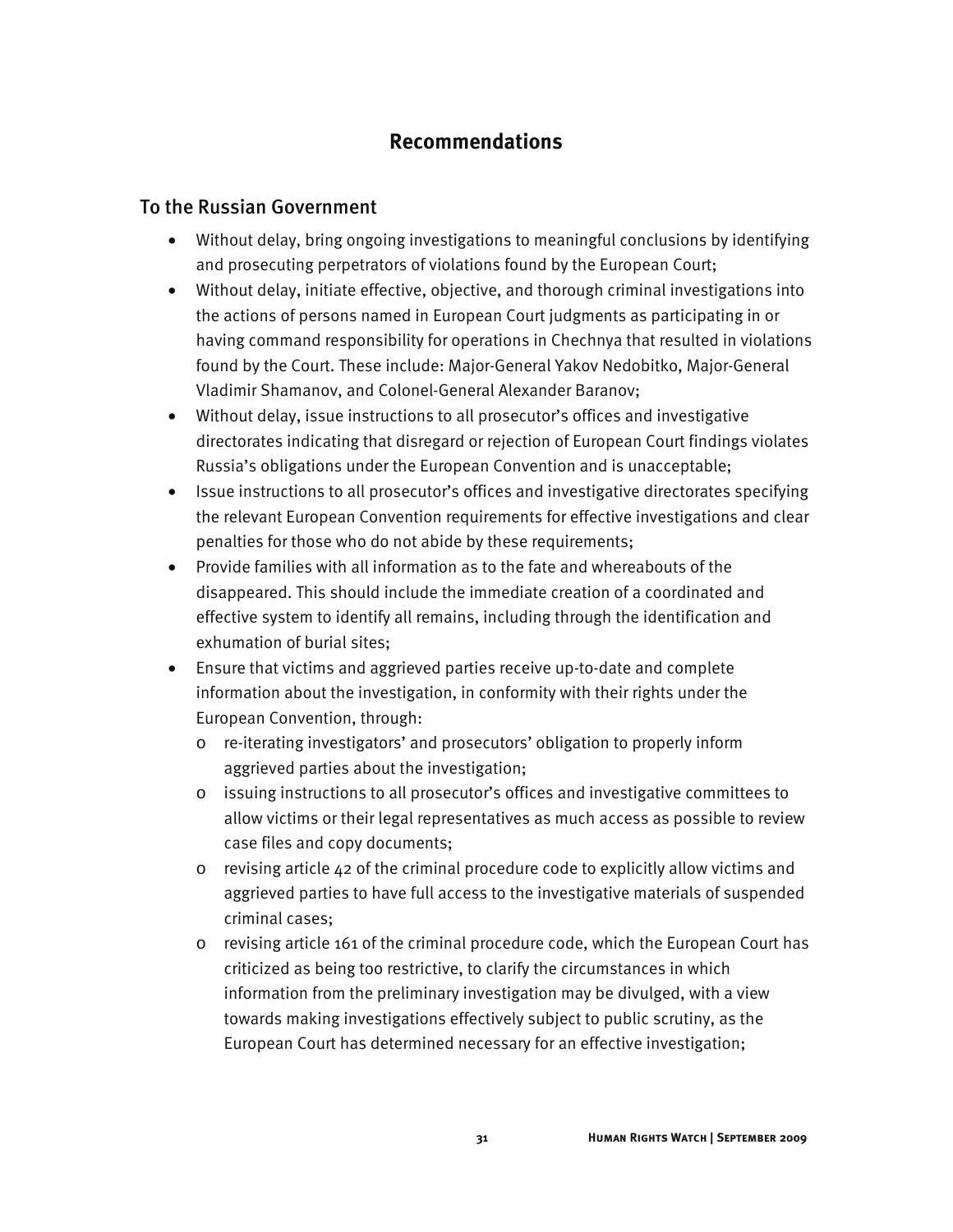- o considering the establishment of family liaison officers, whose duty would be to keep in contact with a victim's family during the course of an investigation, a practice that has proven effective in the United Kingdom in response to shortcomings in investigations concerning actions of the security forces in Northern Ireland.
- Ensure an effective judicial mechanism to challenge the actions or omissions of the investigative authorities as one aspect of ensuring effective investigations;
- Ensure consistent disciplinary action for investigators who fail to take all necessary investigative steps, to inform aggrieved parties about the investigation, or otherwise fail to comply with their professional duties. Regularly publicize information and statistics about such disciplinary proceedings;
- Ensure effective coordination between military and civil prosecutors' offices and investigative directorates, including sharing of information as well as effective prosecutorial and judicial oversight to prevent cases from being trapped in indefinite referrals from one prosecutor to another;
- Ensure that relevant laws guarantee, and issue instructions to relevant agencies insisting on, full cooperation from relevant security and other agencies with investigations into potential violations during anti-terrorism, military, and other operations;
- Conduct an in-depth inquiry into the conduct of investigations into abuses committed by Russian military, police, and intelligence officials and other forces in the Chechen Republic to establish why these investigations are ineffective and incapable of identifying perpetrators;
- Undertake a thorough review and revision of domestic legislation and regulations regarding the use of force by military or security forces to ensure their compliance with human rights law;
- Ensure that officials engaged in or commanding security operations, including counterterrorism operations, are not immune from prosecution for violations of the law.

#### To Governments of Council of Europe Member States

- In dialogues with the Russian authorities, insist that Russia take the above measures as essential steps toward rectifying past violations and preventing future human rights abuses in Chechnya and the broader North Caucasus;
- In dialogues with the Russian authorities, stress the importance of Russia's cooperation with the European Court, including by supplying all materials requested by the court for its review of cases;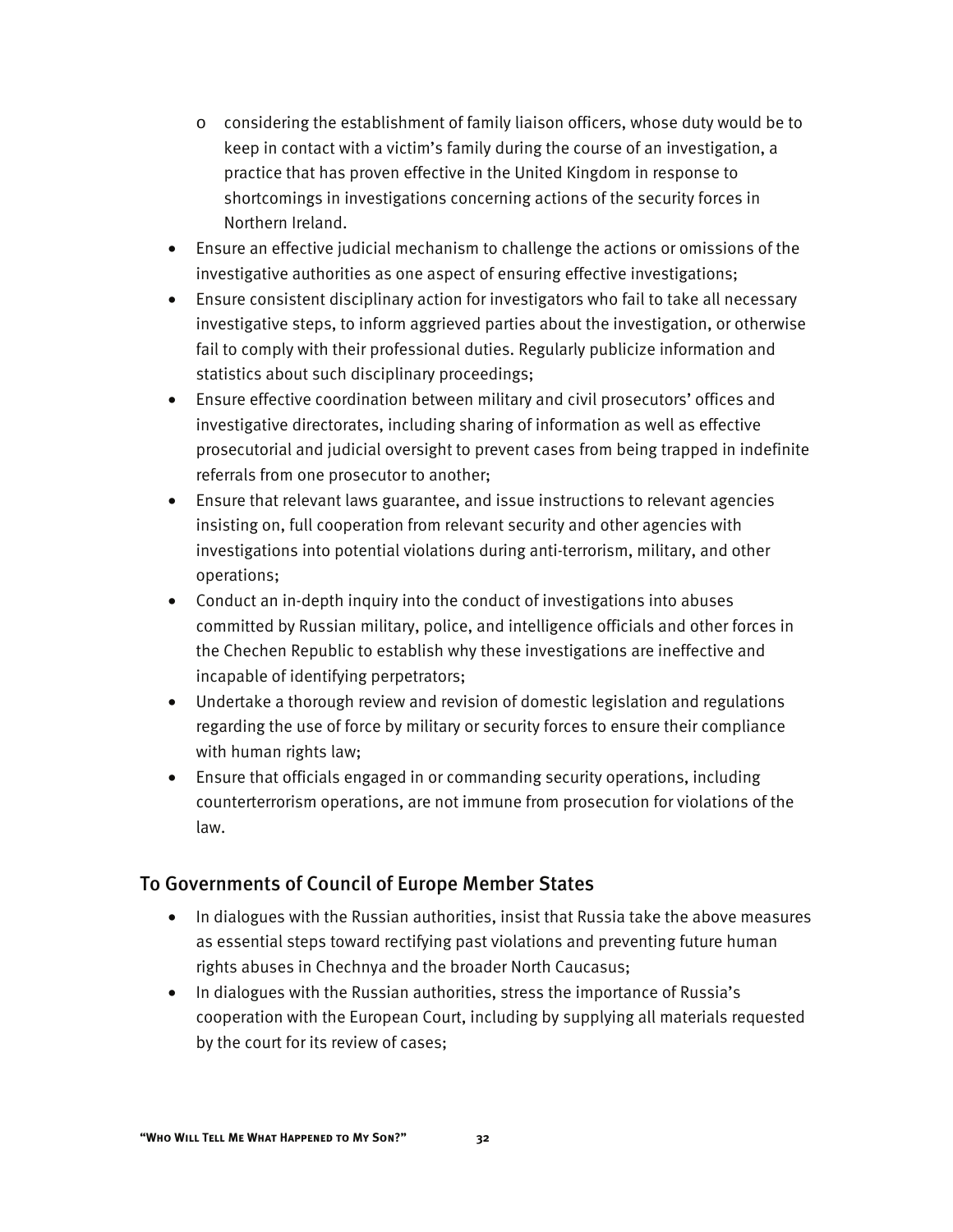- Ensure that the Committee of Ministers of the Council of Europe formulates rigorous and comprehensive expectations for Russia's implementation of individual and general measures;
- Engage actively in the Committee of Ministers' quarterly human rights meetings to make the most of the opportunity they provide for periodic scrutiny and assessment of Russia's implementation of the European Court's judgments;
- Insist that the government of Russia sign, with a view to prompt ratification, the new UN Convention against Enforced Disappearances. Doing so would demonstrate good faith on the part of the government to prevent additional disappearances.

#### To the European Union and its Member States

- Adopt conclusions in the context of the General Affairs and External Relations Council (GAERC) expressing the European Union's profound concerns at continued reports of torture, extra-judicial killings and enforced disappearances in Chechnya and the broader North Caucasus and the persisting impunity for these serious human rights violations, and insist that Russia take the above measures as essential steps toward rectifying past violations and preventing future human rights abuses;
- Ensure that concerns about impunity for torture, extra-judicial killings, and enforced disappearances are raised at all dialogues with Russian authorities and policy makers, including at EU-Russia Summits and Foreign Ministerial meetings, and stress the importance of Russia's full implementation of the European Court rulings and its cooperation with the European Court at all times;
- Ensure that impunity for torture, extra-judicial killings, enforced disappearances, and the implementation of the European Court decisions are standing themes on the agenda of the biannual EU-Russia Human Rights Consultations;
- Use the EU-Russia Human Rights Consultations to take stock of concrete steps by Russia to implement the European Court decisions. The Consultations should always reflect input from individual lawyers and NGOs representing victims in these cases or otherwise engaged on implementation of European Court judgments on Chechnya;
- In coordination with the Council of Europe, establish a permanent EU working group consisting of Moscow-based diplomats from EU member states, the Commission and the Council, with the purpose of engaging directly with the Russian authorities and offering technical assistance, where appropriate, to ensure Russia's effective implementation of the European Court decisions. The working group should use as a basis for its work the assessments prepared by Council of Europe bodies in this area as well as input from individual lawyers and NGOs representing victims in these cases or otherwise engaged on implementation of European Court judgments on Chechnya.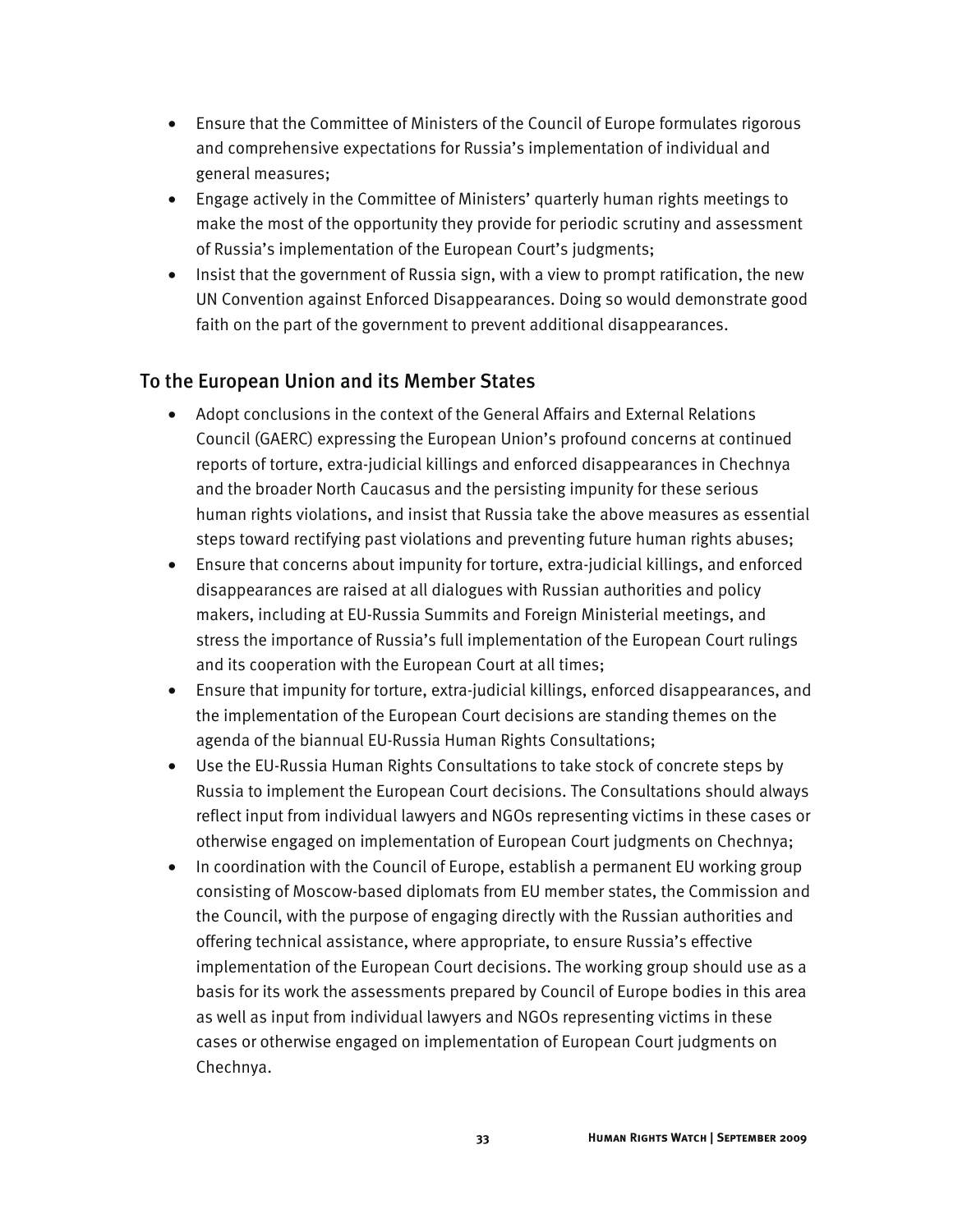#### **Acknowledgements**

Jane Buchanan, senior researcher in the Europe and Central Asia division of Human Rights Watch and a consultant to Human Rights Watch conducted legal research and interviews and wrote this report. Tanya Lokshina, deputy director of the Human Rights Watch Moscow Office, conducted interviews in Ingushetia and Chechnya for this report. Kathryn Koonce, coordinator, and Anna Alekseyeva, intern, in the Europe and Central Asia division provided background research. The report was translated into Russian by Igor Gerbich.

The report was edited by Rachel Denber, deputy director of the Europe and Central Asia division, and Andrew Mawson, deputy program director at Human Rights Watch. Aisling Reidy, senior legal advisor at Human Rights Watch, also reviewed the report and provided legal analysis. Veronika Szente Goldston, advocacy director of the Europe and Central Asia division, and Lotte Leicht, European Union advocacy director, reviewed and contributed to the recommendations. Kathryn Koonce, Anna Lopriore, Grace Choi, and Fitzroy Hepkins provided production support.

This research would not have been possible without the assistance of our colleagues at the Russian Justice Initiative in Moscow, *Pravovaya initsiativa* in Ingushetia, and Memorial Human Rights Center in Moscow and Grozny.

Human Rights Watch gratefully acknowledges the generous support of the individual and foundation donors who have made our work possible.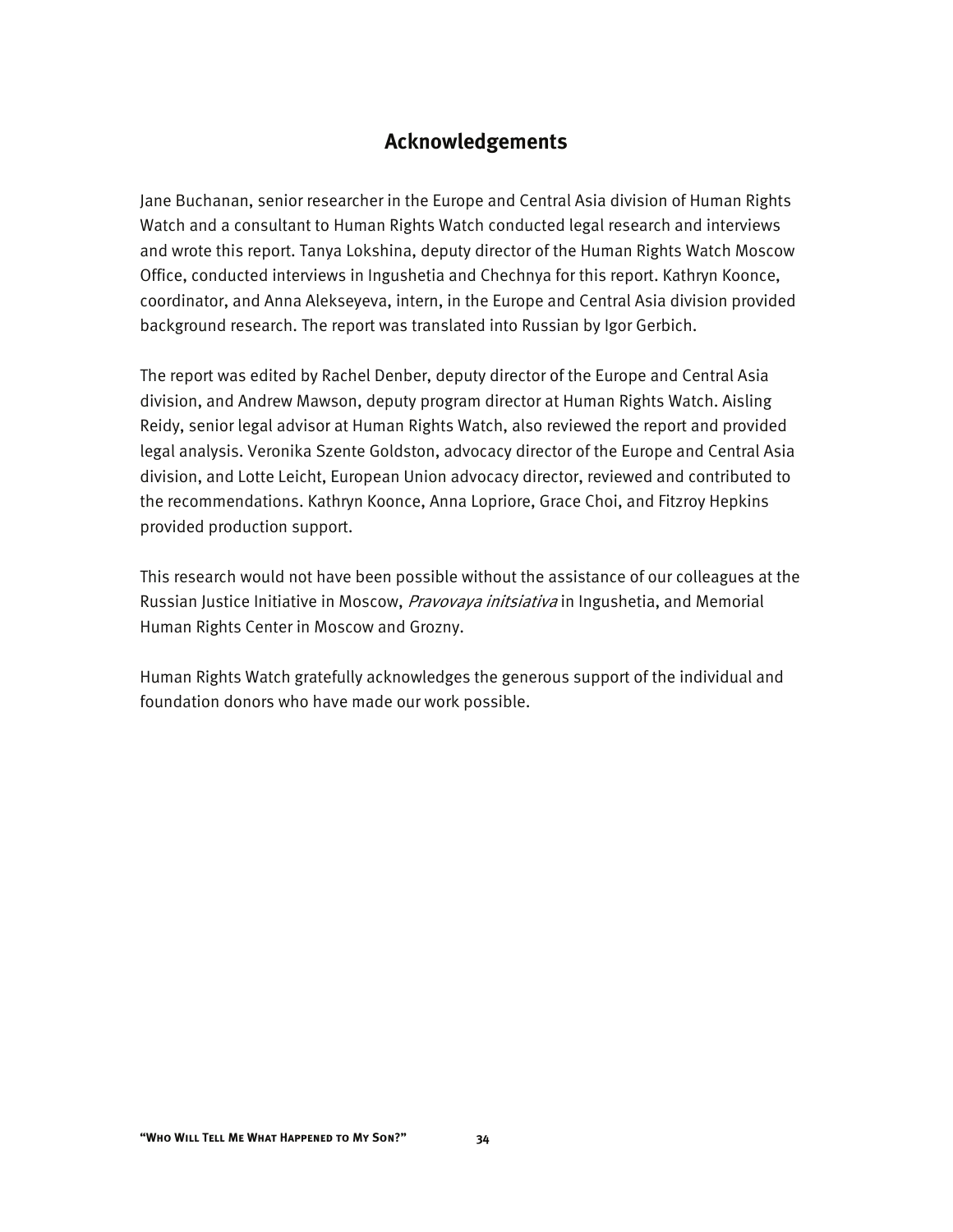# **Appendix: European Court Judgments on Cases from Chechnya (as of September 24, 2009)**

Khashiyev and Akayeva v. Russia,  $(57942/00$  and  $57945/00)$ , Judgment of 24 February 2005 Isayeva v. Russia, (App. 57950/00), Judgment of 24 February 2005 Isayeva, Yusupova and Bazayeva v. Russia, (App. 57947/00, 57948/00, and 57949/00), Judgment of 24 February 2005 Bazorkina v. Russia, (App. 69481/01), Judgment of 27 July 2006 Estamirov and Others v. Russia, (App. 60272/00), Judgment of 12 October 2006 Lulyuev v. Russia, (App. 69480/01), Judgment of 9 November 2006 Imakayeva v. Russia, (App. 7615/02), Judgment of 9 November 2006 Chitayev and Chitayev v. Russia, (App. 59334/00), Judgment of 18 January 2007 Baysayeva v. Russia, (App. 74237/01), Judgment of 5 April 2007 Akhmadova and Sadulayeva v. Russia, (App. 40464/02), Judgment of 10 May 2007 Bitiyeva and X v. Russia, (App. 57953/00 and 37392/03), Judgment of 21 June 2007 Alikhadzhiyeva v. Russia, (App. 68007/01), Judgment of 5 July 2007 Magomadov and Magomadov v. Russia, (App. 68004/01), Judgment of 12 July 2007 Musayev and Others v. Russia, (App. 57941/00, 58699/00, and 60403/00), Judgment of 26 July 2007 Musayeva and Others v. Russia, (App. 74239/01), Judgment of 26 July 2007 Makhauri v. Russia, (App. 58701/00), Judgment of 4 October 2007 Goncharuk v. Russia, (App. 58643/00), Judgment of 4 October 2007 Goygova v. Russia, (App. 74240/01), Judgment of 4 October 2007 Medov v. Russia, (App. 1573/02), Judgment of 8 November 2007 Khamidov v. Russia, (App. 72118/01), Judgment of 15 November 2007 Khamila Isayeva v. Russia, (App. 6846/02), Judgment of 15 November 2007 Kukayev v. Russia, (App. 29361/02), Judgment of 15 November 2007 Tangiyeva v. Russia, (App. 57935/00), Judgment of 29 November 2007 Zubayrayev v. Russia, (App. 67797/01), Judgment of 10 January 2008 Khatsiyeva and Others v. Russia, (App. 5108/02), Judgment of 17 January 2008 Aziyevy v. Russia, (App. 77626/01), Judgment of 20 March 2008 Kaplanova v. Russia, (App. 7653/02), Judgment of 29 April 2008 Betayev and Betayeva v. Russia, (App. 37315/03), 29 May 2008 Sangariyeva and Others v. Russia, (1839/04), Judgment of 29 May 2008 Gekhayeva and Others v. Russia, (App.1755/04), Judgment of 29 May 2008 Ibragimov and Others v. Russia, (App. 34561/03), Judgment of 29 May 2008 Utsayeva and Others v. Russia, (App. 29133/03), Judgment of 29 May 2008 Atabayeva and Others v. Russia, (App. 26064/02), Judgment of 12 June 2008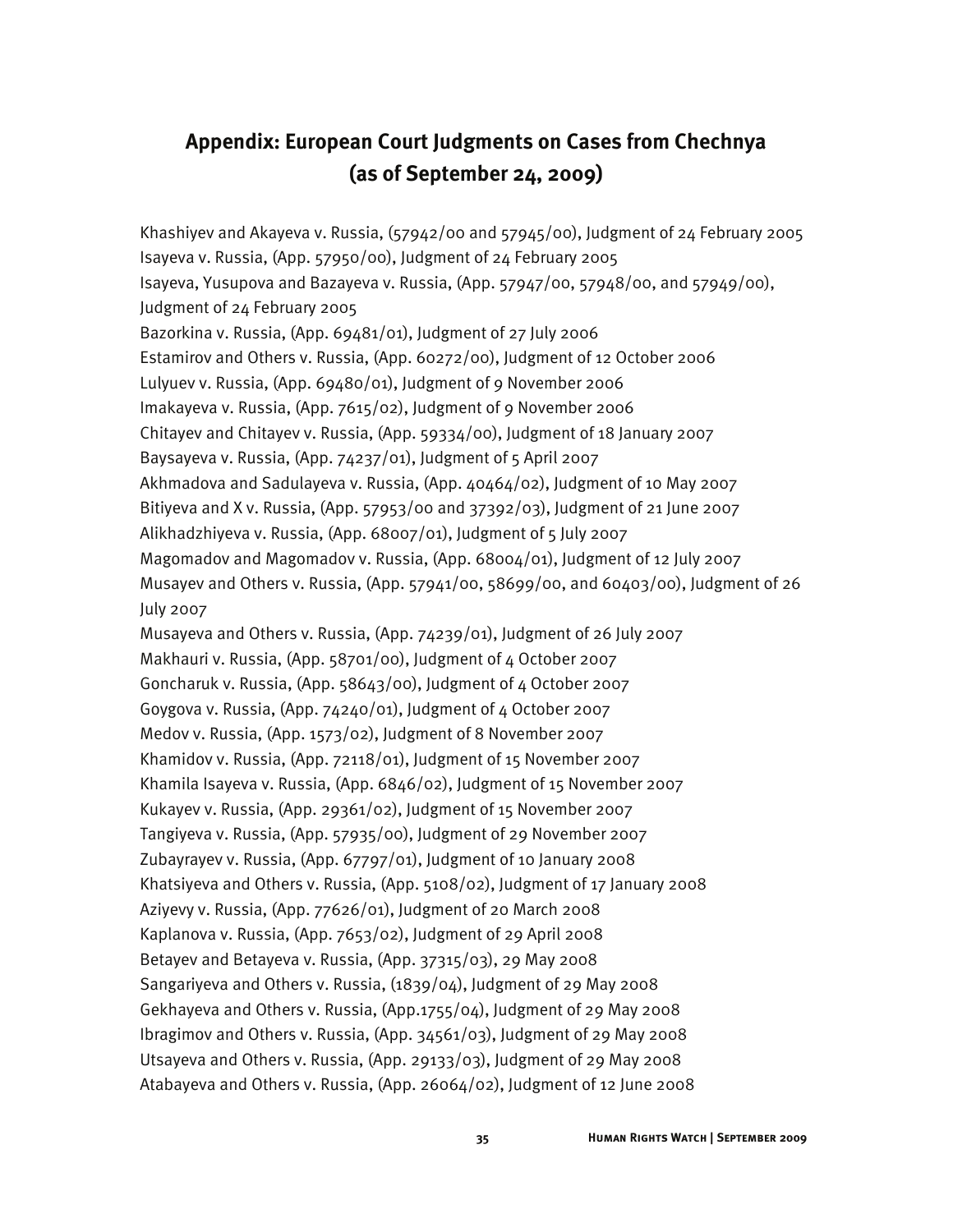Elmurzayev and Others v. Russia, (App. 3019/04), Judgment of 12 June 2008 Isigova and Others v. Russia, (App. 6844/02), Judgment of 26 June 2008 Musayeva v. Russia, (App. 12703/02), Judgment of 3 July 2008 Ruslan Umarov v. Russia, (App. 12712/02), Judgment of 3 July 2008 Akhiyadova v. Russia, (App. 32059/02), Judgment of 3 July 2008 Takhayeva and Others v. Russia, (App. 23286/04), Judgment of 18 September 2008 Mezhidov v. Russia, (67326/01), Judgment of 25 September 2008 Akhmadova and Akhmadov v. Russia, (App. 20755/04), Judgment of 25 September 2008 Lyanova and Aliyeva v. Russia, (Apps. 12713/02 and 28440/03), Judgment of 2 October 2008 Rasayev and Chankayeva v. Russia, (App. 38003/03), Judgment of 2 October 2008 Khalidova and Others v. Russia, (App. 22877/04), Judgment of 2 October 2008 Albekov and Others v. Russia, (App. 68216/01), Judgment of 9 October 2008 Zulpa Akhmatova and Others v. Russia, (App. 13569/02 and 13573/02), 9 October 2008 Yusupova and Zaurbekov v. Russia, (App. 22057/02), Judgment of 9 October 2008 Salatkhanovy v. Russia, (App. 17945/03), Judgment of 16 October 2008 [no violation] Magomed Musayev and Others v. Russia, (App. 8979/02), Judgment of 23 October 2008 Tsurova and Others v. Russia, (App. 29958/04), Judgment of 6 November 2008 Khadzhialiyev and Others v. Russia, (App. 3013/04), Judgment of 6 November 2008 Magamadova and Iskhanova v. Russia, (App. 33185/04), Judgment of 6 November 2008 Shaipova and Others v. Russia, (App.10796/04), Judgment of 6 November 2008 Akhmadov and Others v. Russia, (App. 21586/02), Judgment of 14 November 2008 Umayeva v. Russia, (App. 1200/03), Judgment of 4 December 2008 Gandaloyeva v. Russia, (App. 14800/04), Judgment of 4 December 2008 Tagirova and Others v. Russia, (App. 20580/04), Judgment of 4 December 2008 Musikhanova and Others v. Russia, (App. 27243/03), Judgment of 4 December 2008 Ilyasova and Others v. Russia, (App. 1895/04), Judgment of 4 December 2008 Bersunkayeva v. Russia, (App. 27233/03), Judgment of 4 December 2008 Akhmadova and Others v. Russia, (App. 3026/03), Judgment of 4 December 2008 Askharova v. Russia, (App. 13566/02), Judgment of 4 December 2008 Nasukhanova and Others v. Russia, (App. 5285/04), Judgment of 18 December 2008 Dangayeva and Taramova v. Russia, (App. 1896/04), Judgment of 8 January 2009 Abdulkadyrova and Others v. Russia, (App. 27180/03), Judgment of 8 January 2009 Dzhamayeva and Others v. Russia, (App. 43170/04), Judgment of 8 January 2009 Shakhgiriyeva and Others v. Russia, (App. 27251/03), Judgment of 8 January 2009 Zakriyeva and Others v. Russia, (App. 20583/04), Judgment of 8 January 2009 Arzu Akhmadova and Others v. Russia, (App. 13670/03), Judgment of 8 January 2009 Medova v. Russia, (App. 25385/04), Judgment of 15 January 2009 Abdurzakova and Abdurzakov v. Russia, (App. 35080/04), Judgment of 15 January 2009 Zaurbekova and Zaurbekova v. Russia, (App. 27183/03), Judgment of 22 January 2009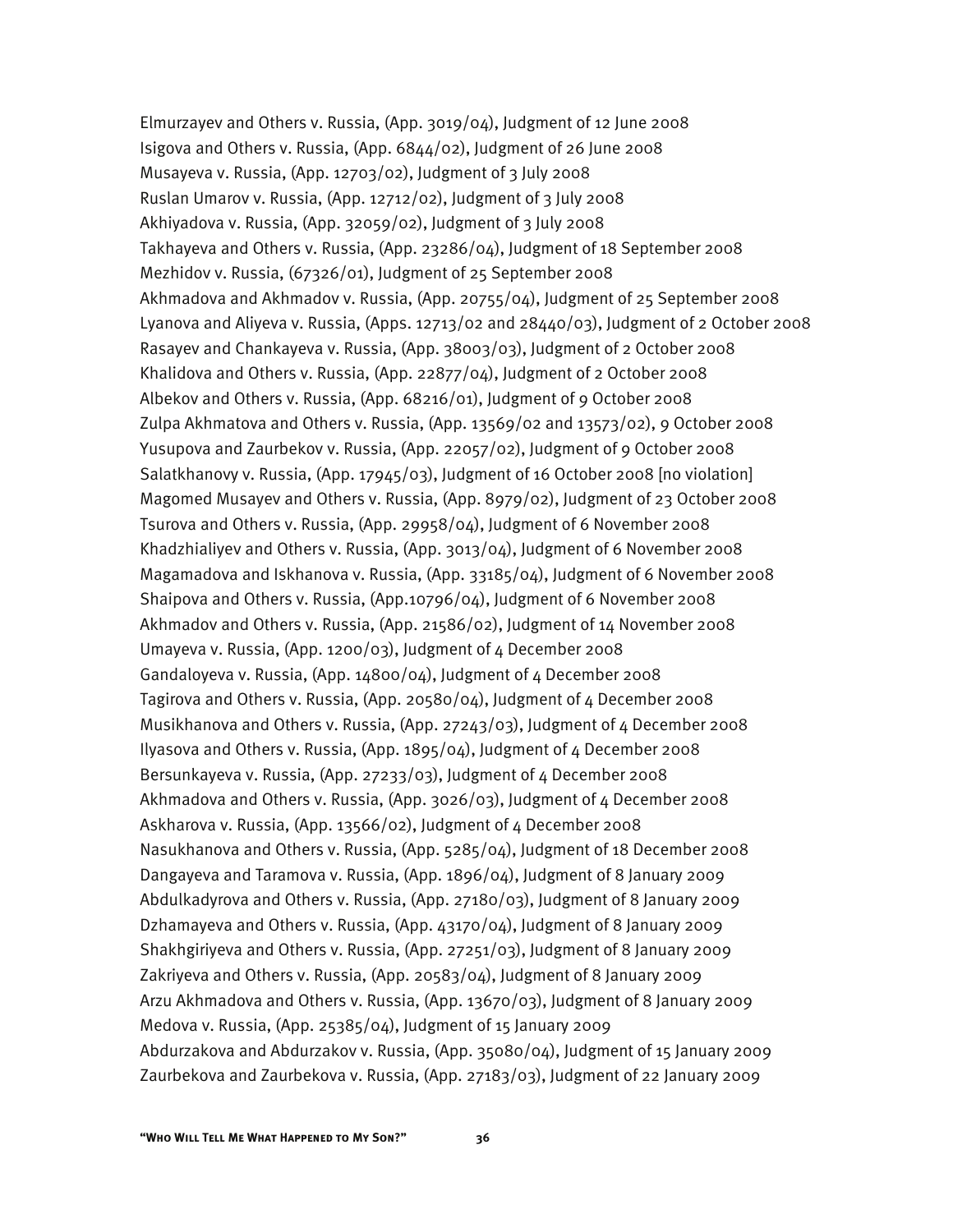Dolsayev and Others v. Russia,  $(App. 10700/O4)$ , Judgment of 22 January 2009 Sambiyev and Pokayeva v. Russia, (App. 38693/04), Judgment of 22 January 2009 Khaydayeva and Others v. Russia, (App. 1848/04), Judgment of 5 February 2009 Idalova and Idalov v. Russia, (App. 41515/04), Judgment of 5 February 2009 Khadisov and Tsechoyev v. Russia, (App. 21519/02), Judgment of 5 February 2009 Ayubov v. Russia, (App. 7654/02), Judgment of 12 February 2009 Bantayeva and Others v. Russia, (App. 20727/04), Judgment of 12 February 2009 Meshayeva and Others v. Russia, (App. 27248/03), Judgment of 12 February 2009 Sagayev and Others v. Russia, (App. 4573/04), Judgment of 26 February 2009 Vagapova and Zubirayev v. Russia, (App. 21080/05), Judgment of 26 February 2009 Astamirova and Others v. Russia, (App. 27256/03), Judgment of 26 February 2009 Khalitova v. Russia, (App. 39166/04), Judgment of 5 March 2009 Elsiyev and Others v. Russia, (App. 21816/03), Judgment of 12 March 2009 Dzhambekova and Others v. Russia, (App. 27238/03 and 35078/04), Judgment of 12 March 2009

Khadayeva and Others v. Russia, (App. 5351/04), Judgment of 12 March 2009 Dzhabayeva v. Russia, (App. 13310/04), Judgment of 2 April 2009 Saydaliyeva and Others v. Russia, (App. 41498/04), Judgment of 2 April 2009 Dokuyev v. Russia, (App. 6704/03), Judgment of 2 April 2009 Dzhabrailova v. Russia, (App. 1586/05), Judgment of 9 April 2009 Gaziyeva and Others v. Russia, (App. 15439/05), Judgment of 9 April 2009 Dokayev and Others v. Russia, (App. 16629/05), Judgment of 9 April 2009 Malsagova v. Russia, (App. 27244/03), Judgment of 9 April 2009 Israilova and Others v. Russia, (App. 4571/04), Judgment of 23 April 2009 Gakiyev and Gakiyeva v. Russia, (App. 3179/05), Judgment of 23 April 2009 Khachukhayev v. Russia, (App. 28148/03), Judgment of 23 April 2009 Alaudinova v. Russia, (App. 32297/05), Judgment of 23 April 2009 Bitiyeva and Others v. Russia, (App. 36156/04), Judgment of 23 April 2009 Taysumov and Others v. Russia, (App. 21810/03), Judgment of 14 May 2009 Turluyeva and Khamidova v. Russia, (App. 12417/05), Judgment of 14 May 2009 Khumaydov and Khumaydov v. Russia, (App. 13862/05), Judgment of 28 May 2009 Basayeva and Others v. Russia, (App. 15441/05 and 20731/04), Judgment of 28 May 2009 Nenkayev and Others v. Russia, (App. 13737/03), Judgment of 28 May 2009 Khalitova and Others v. Russia, (App. 33264/04), Judgment of 11 June 2009 Khasuyeva v. Russia, (App. 28159/03), Judgment of 11 June 2009 Magomadova v. Russia, (App. 2393/05), Judgment of 18 June 2009 Yusupova and Others v. Russia, (App. 5428/05), Judgment of 9 July 2009 Karimov and Others v. Russia, (App. 29851/05), Judgment of 16 July 2009 Mutsayeva v. Russia, (App. 24297/05), Judgment of 23 July 2009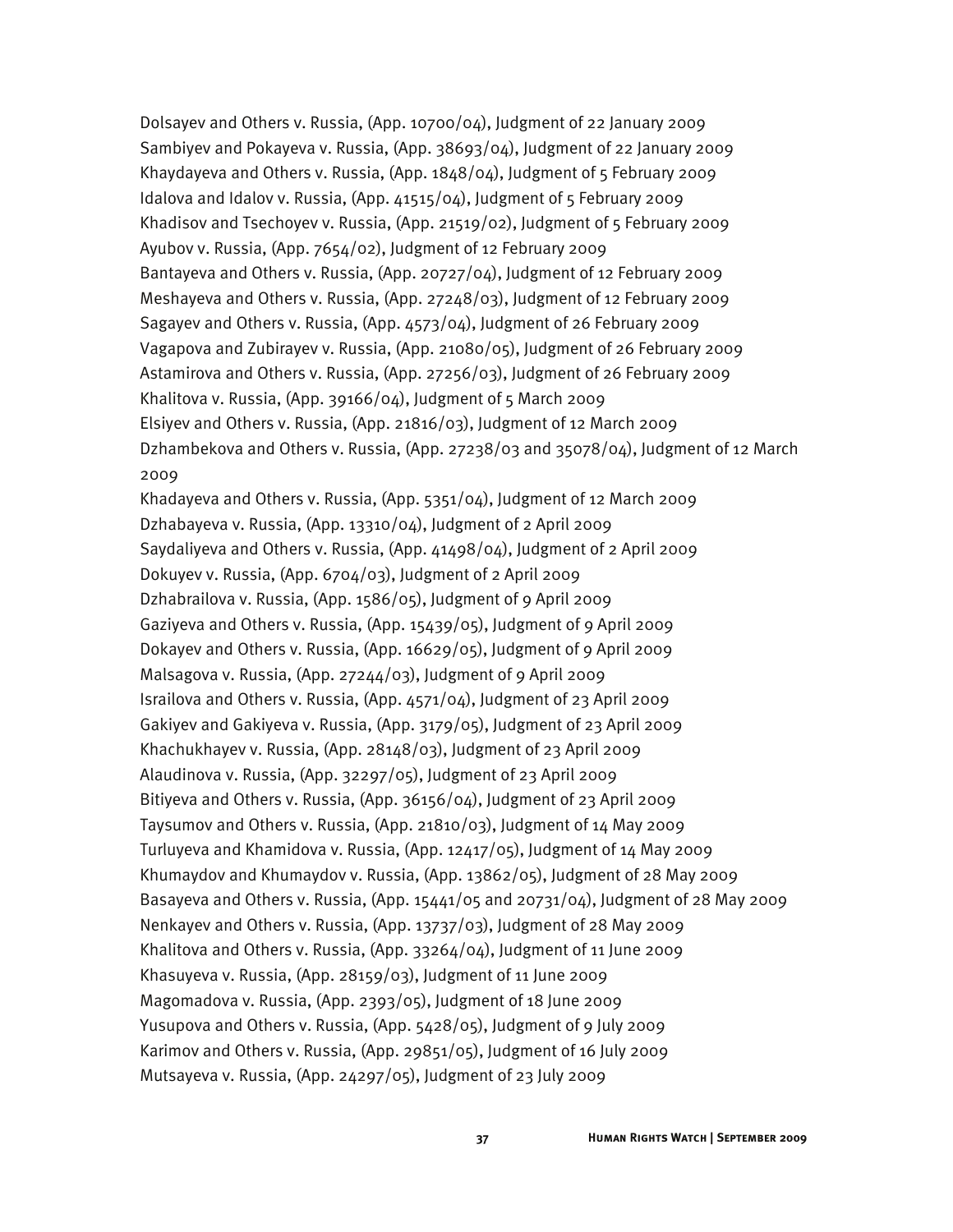Asadulayeva and Others v. Russia (App. 15569/06), Judgment of 17 September 2009 Magomadova and Others v. Russia (App. 33933/05), Judgment of 17 September 2009 Zabiyeva and Others v. Russia (App. 35052/04), Judgment of 17 September 2009 Rezvanov and Rezvanova v. Russia (App. 12457/05), Judgment of 24 September 2009 Babusheva and Others v. Russia (App. 33944/05), Judgment of 24 September 2009